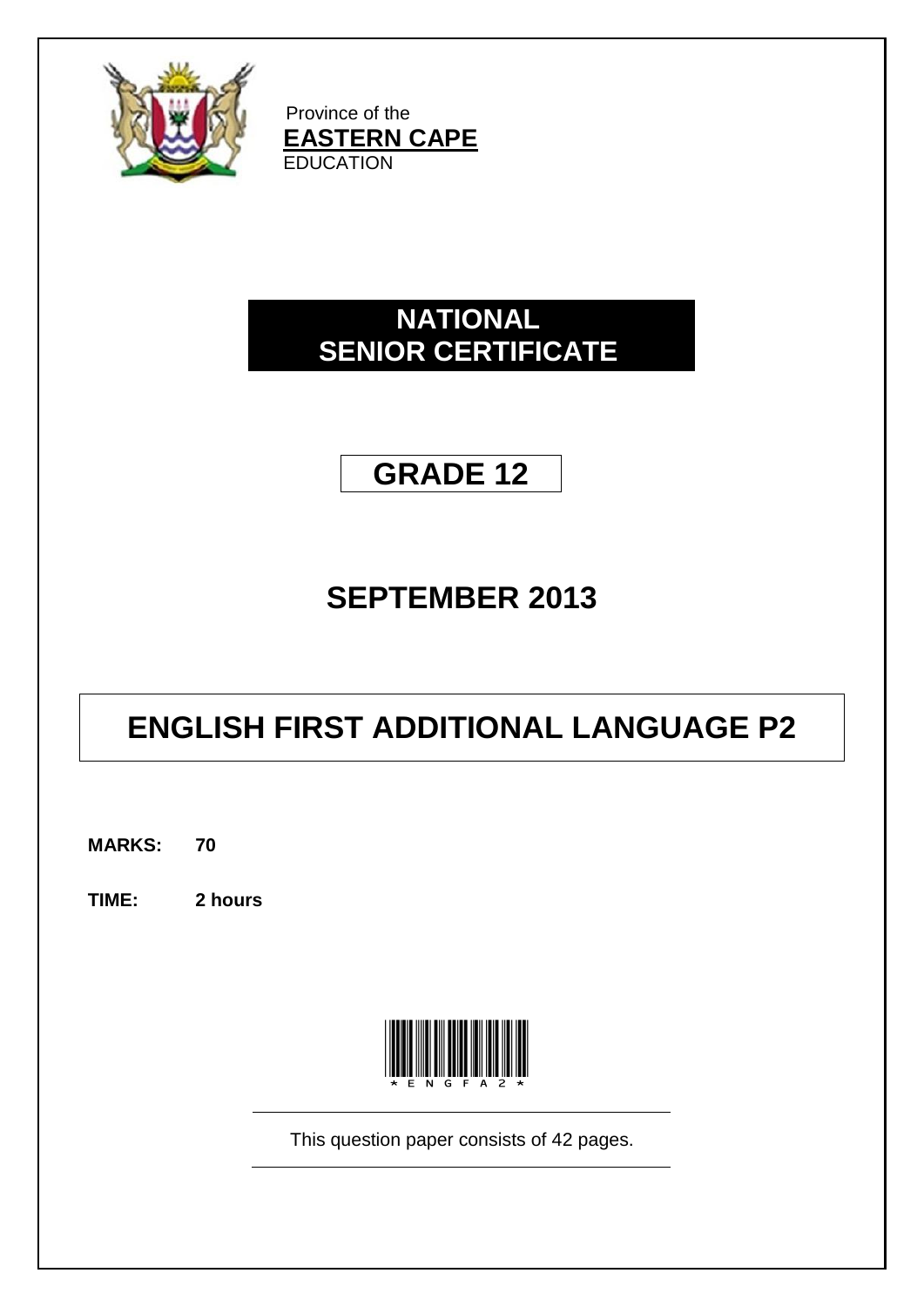#### **INSTRUCTIONS AND INFORMATION**

Please read this page carefully before you answer the questions.

- 1. Do NOT attempt to read the entire question paper. Consult the Table of Contents on the next page and tick the questions set on texts you have studied this year. Then read these questions and choose the ones you wish to answer.
- 2. This question paper consists of FOUR sections.

| <b>SECTION A:</b> | <b>Novel</b>         | (35) |
|-------------------|----------------------|------|
| <b>SECTION B:</b> | Drama                | (35) |
| <b>SECTION C:</b> | <b>Short Stories</b> | (35) |
| <b>SECTION D:</b> | Poetry               | (35) |

3. Answer questions from TWO sections, as follows:

SECTION A: NOVEL Answer ONE question on the novel that you have studied.

SECTION B: DRAMA Answer ONE question on the drama that you have studied.

SECTION C: SHORT STORIES Answer ONE question.

SECTION D: POETRY Answer TWO questions.

Use the checklist to assist you.

- 4. Follow the instructions at the beginning of each section carefully.
- 5. Number the answers exactly as the questions have been numbered in the question paper.
- 6. Start each section on a NEW page.
- 7. Suggested time management: spend approximately 60 minutes on each section.
- 8. Write neatly and legibly.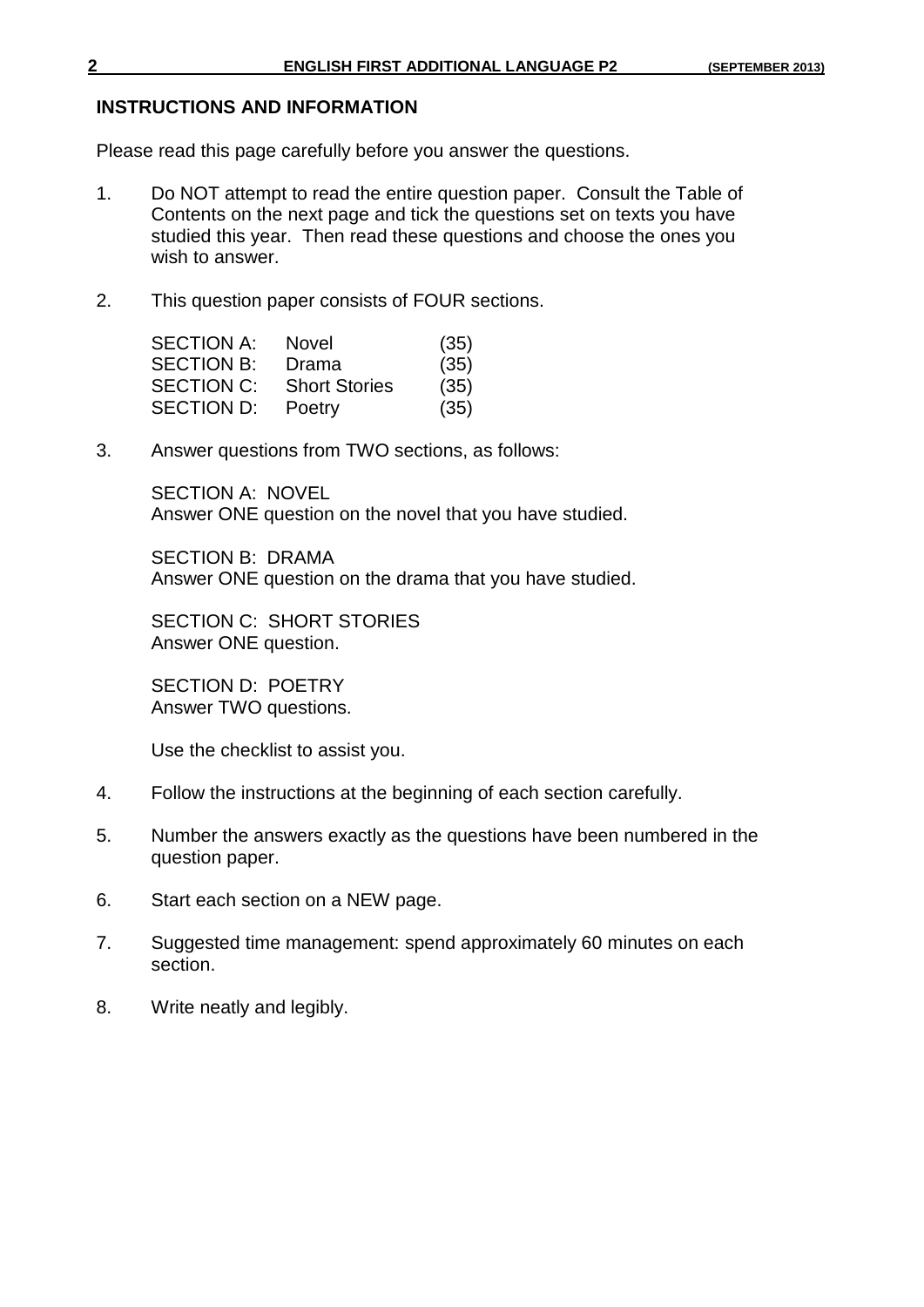# **TABLE OF CONTENTS**

# **SECTION A: NOVEL**

#### **Answer ANY ONE question if you choose from this section.**

|    | <b>QUESTION</b>       | <b>QUESTION</b>       | <b>MARKS</b> | <b>PAGE</b> |
|----|-----------------------|-----------------------|--------------|-------------|
| 1. | To kill a Mockingbird | <b>Essay question</b> | 35           | 5           |
|    |                       |                       |              |             |
| 2. | To kill a Mockingbird | Contextual question   | 35           | 6           |
|    |                       |                       |              |             |
| 3. | Lord of the Flies     | <b>Essay question</b> | 35           | 10          |
|    |                       |                       |              |             |
| 4. | Lord of the Flies     | Contextual question   | 35           | 11          |
|    |                       |                       |              |             |
| 5. | A Grain of Wheat      | Essay question        | 35           | 15          |
|    |                       |                       |              |             |
| 6. | A Grain of Wheat      | Contextual question   | 35           | 16          |

#### **OR**

#### **SECTION B: DRAMA**

### **Answer ANY ONE question if you choose from this section.**

| <b>QUESTION</b><br><b>QUESTION</b> |                       | <b>MARKS</b>          | <b>PAGE</b> |    |
|------------------------------------|-----------------------|-----------------------|-------------|----|
|                                    | Romeo and Juliet      | <b>Essay question</b> | 35          | 19 |
|                                    |                       |                       |             |    |
| 8.                                 | Romeo and Juliet      | Contextual question   | 35          | 20 |
|                                    |                       |                       |             |    |
| 9.                                 | Nothing but the Truth | <b>Essay question</b> | 35          | 24 |
|                                    |                       |                       |             |    |
| 10.                                | Nothing but the Truth | Contextual question   | 35          | 25 |

#### **OR**

#### **SECTION C: SHORT STORIES**

#### **Answer ANY ONE question if you choose from this section.**

| <b>QUESTION</b><br><b>QUESTION</b> |                | <b>MARKS</b>          | <b>PAGE</b> |    |
|------------------------------------|----------------|-----------------------|-------------|----|
|                                    | The Luncheon   | <b>Essay question</b> | 35          | 29 |
|                                    |                |                       |             |    |
|                                    | The Dube Train | Contextual question   | 35          | 30 |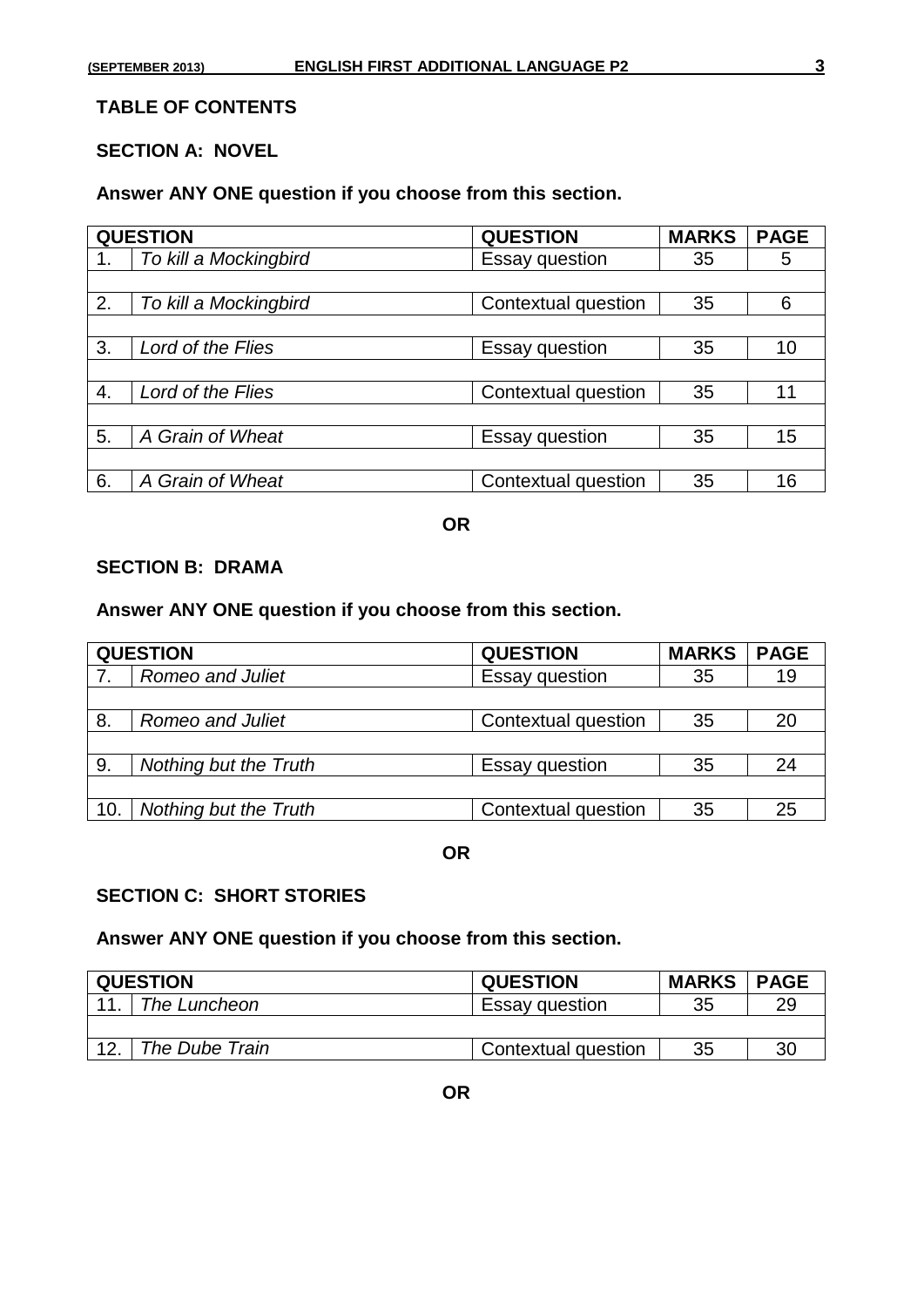#### **SECTION D: POETRY**

**Answer ANY TWO questions if you choose from this section.**

|     | <b>QUESTION</b>                     | <b>QUESTION</b>     | <b>MARKS</b>    | <b>PAGE</b> |
|-----|-------------------------------------|---------------------|-----------------|-------------|
| 13. | An elementary school classroom in a | Contextual question | $17\frac{1}{2}$ | 34          |
|     | slum                                |                     |                 |             |
|     |                                     |                     |                 |             |
| 14. | A prayer for all my countrymen      | Contextual question | $17\frac{1}{2}$ | 37          |
|     |                                     |                     |                 |             |
| 15. | Death be not proud                  | Contextual question | $17\frac{1}{2}$ | 39          |
|     |                                     |                     |                 |             |
| 16. | The birth of Shaka                  | Contextual question | $17\frac{1}{2}$ | 41          |

#### **CHECKLIST**

Use the checklist provided below to assist you to see whether you have answered the required number of questions.

#### **NOTE:**

- Answer questions from ANY TWO sections.
- Tick the sections you have answered.

|    | <b>SECTION</b>                                | <b>QUESTION NUMBERS</b> | <b>NO. OF QUESTIONS</b><br><b>TO ANSWER</b> | TICK |
|----|-----------------------------------------------|-------------------------|---------------------------------------------|------|
| А: | Novel<br>(Essay OR Contextual)                | $1 - 6$                 |                                             |      |
| B: | Drama<br><b>Essay OR Contextual)</b>          | $7 - 10$                |                                             |      |
| C: | <b>Short Stories</b><br>(Essay OR Contextual) | $11 - 12$               |                                             |      |
| D: | Poetry<br>(Contextual)                        | $13 - 16$               | 2                                           |      |
|    |                                               |                         |                                             |      |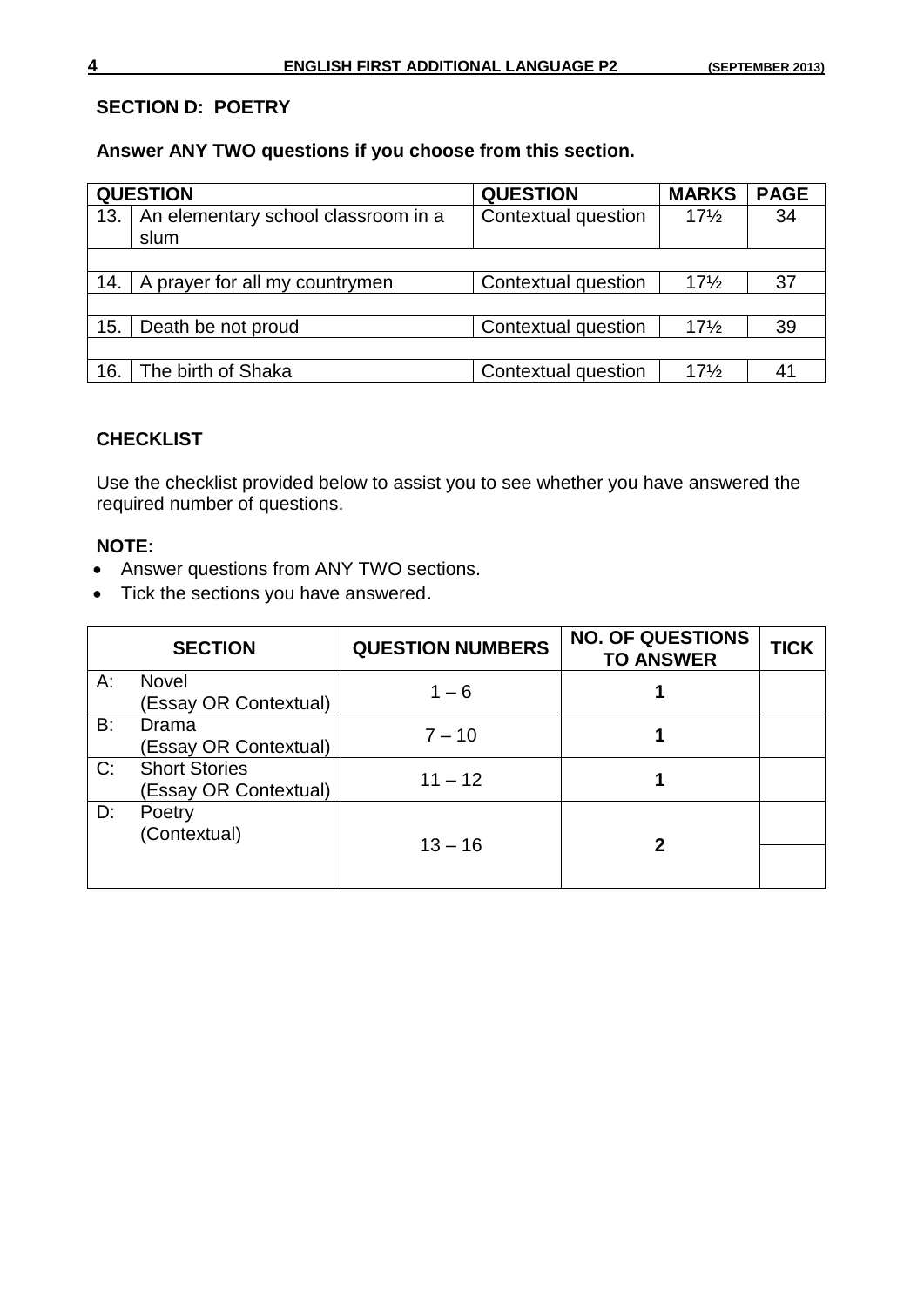#### **SECTION A: NOVEL**

In this section, there is an essay question and a contextual question on each of the following novels:

- *TO KILL A MOCKINGBIRD* by Harper Lee
- *LORD OF THE FLIES* by William Golding
- *A GRAIN OF WHEAT* by Ngũgĩ wa Thiong'o

Answer ONE question (EITHER the essay OR the contextual question) on the novel you have studied.

#### **QUESTION 1 (ESSAY QUESTION)**

#### *TO KILL A MOCKINGBIRD*

In the novel, *To Kill a Mockingbird*, Scout and Jem undertake a metaphorical journey from childhood fantasy to reality and learn many lessons about life.

Discuss this statement, with reference to incidents in the novel in support of your answer.

You may wish to discuss the following points among others:

- Lessons learnt from Miss Maudie
- Lessons learnt from Mr Cunningham
- Lessons learnt from Mrs Dubose
- Lessons learnt from Calpurnia

Length: 250 – 300 words **[35]**

**OR**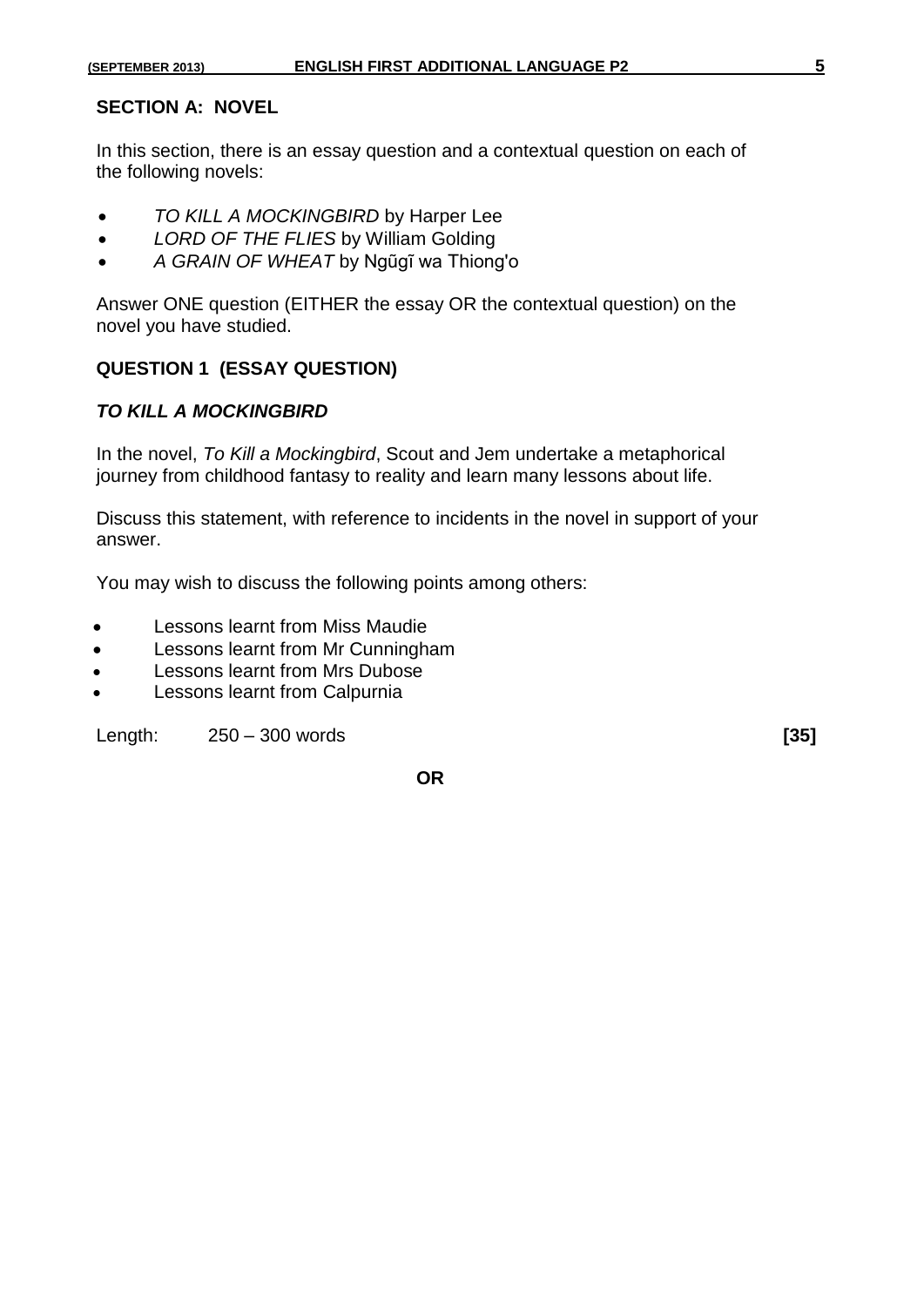#### **QUESTION 2 (CONTEXTUAL QUESTION)**

#### *TO KILL A MOCKINGBIRD*

Read the following extracts from the novel and answer the questions set on each. The number of marks allocated to each question serves as a guide to the expected length of your answer.

- **NOTE:** Answer the questions set on BOTH extracts, i.e. QUESTION 2.1 and QUESTION 2.2. Answer questions in your own words unless you are asked to quote.
- 2.1 [Atticus cross-examines Mayella.]

| 'My paw's never touched a hair o' my head in my life,"<br>she declared firmly. 'He never touched me.' |    |
|-------------------------------------------------------------------------------------------------------|----|
| Atticus's glasses had slipped a little, and he pushed them                                            |    |
| up on his nose. 'We've had a good visit, Miss Mayella,                                                |    |
| and now I guess we'd better get to the case. You say you                                              | 5  |
| asked Tom Robinson to come chop up a - what was it?'                                                  |    |
| 'A chiffarobe, a old dresser full of drawers on one side.'                                            |    |
| 'Was Tom Robinson well known to you?'                                                                 |    |
| 'Whaddya mean?'                                                                                       |    |
| 'I mean did you know who he was, where he lived?'                                                     | 10 |
| Mayella nodded. 'I knowed who he was, he passed the<br>house every day.'                              |    |
| 'Was this the first time you asked him to come inside                                                 |    |
| the fence?'                                                                                           |    |
| Mayella jumped slightly at the question. Atticus was                                                  | 15 |
| making his slow pilgrimage to the windows, as he had been                                             |    |
| doing: he would ask a question, then look out, waiting for                                            |    |
| an answer. He did not see her involuntary jump, but it                                                |    |
| seemed to me that he knew she had moved. He turned                                                    |    |
| around and raised his eyebrows. 'Was -' he began again.                                               | 20 |
| 'Yes it was.'                                                                                         |    |
| 'Didn't you ever ask him to come inside the fence                                                     |    |
| before?'                                                                                              |    |
| She was prepared now, 'I did not, I certainly did not.'                                               |    |
| Chapter 18]                                                                                           |    |

#### 2.1.1 Match the names in COLUMN A to the descriptions in COLUMN B. Write down only the question number (2.1.1(a)–  $2.1.1(c)$ ) and the letter  $(A - D)$  of your answer.

|     | <b>COLUMN A</b> |   | <b>COLUMN B</b>          |
|-----|-----------------|---|--------------------------|
| (a) | <b>Atticus</b>  |   | The alleged rapist       |
| (b) | Mayella         | B | The presiding judge      |
| (c) | Tom Robinson    |   | The alleged rape victim  |
|     |                 |   | Attorney for the accused |

(3)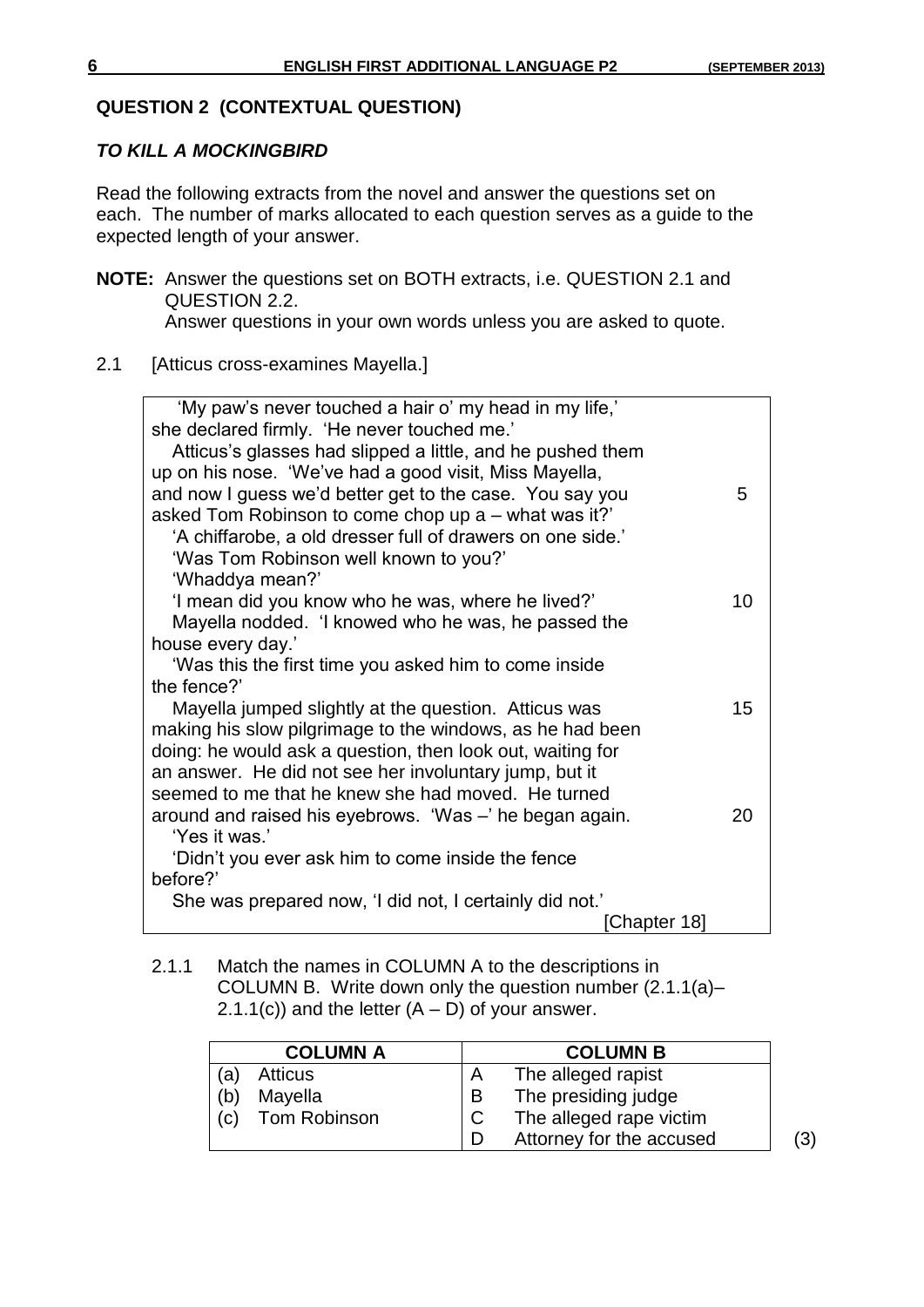| (SEPTEMBER 2013) | <b>ENGLISH FIRST ADDITIONAL LANGUAGE P2</b>                                                                                                                | 7   |
|------------------|------------------------------------------------------------------------------------------------------------------------------------------------------------|-----|
| 2.1.2            | There is evidence in the passage that Mayella has little<br>schooling. State TWO points to show this.                                                      | (2) |
| 2.1.3            | Is the following statement TRUE or FALSE? Write 'true' or<br>'false' and quote THREE words from the extract to prove your<br>answer.                       |     |
|                  | Mayella is adamant that her father did not physically abuse her.                                                                                           | (2) |
| 2.1.4            | In line 4, Atticus refers to 'a good visit'. What is he referring to<br>here?                                                                              | (1) |
| 2.1.5            | What 'case' is Atticus talking about in line 5? Mention TWO<br>points.                                                                                     | (2) |
| 2.1.6            | In line 6, Atticus asks, 'what was it?' Has Atticus really<br>forgotten? Explain why you think he asks this question.                                      | (2) |
| 2.1.7            | What does the word 'jumped' in line 15, tell us about Mayella's<br>state of mind at this point? Mention TWO points.                                        | (2) |
| 2.1.8            | From your knowledge of the novel as a whole, discuss TWO<br>unpleasant qualities of the Ewells which might have added to<br>their unpopularity in Maycomb. | (2) |
| 2.1.9            | Do you think that Mayella is a victim of her circumstances?<br>Discuss your view.                                                                          | (2) |
|                  |                                                                                                                                                            |     |

### **AND**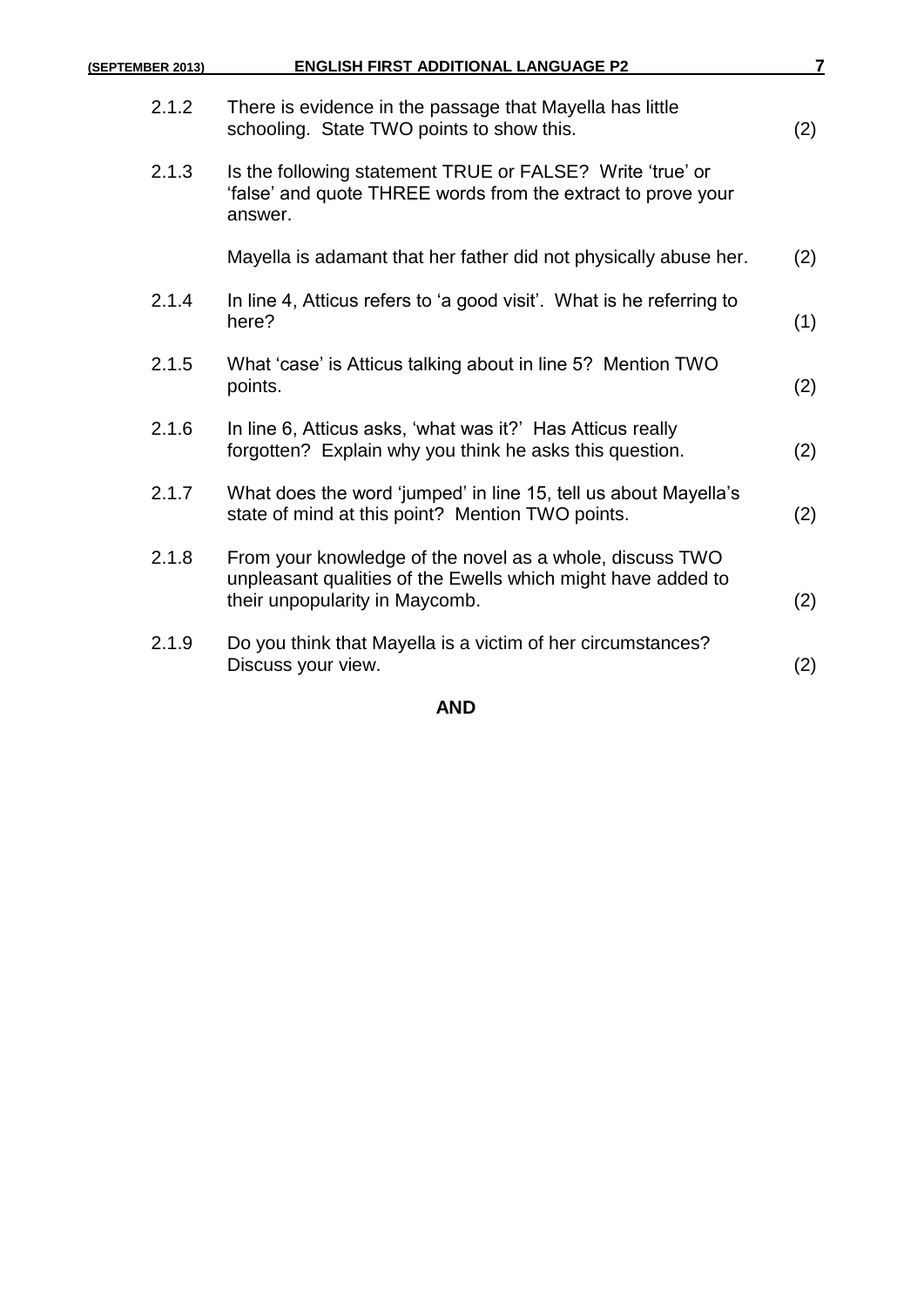# 2.2 [An editorial appears in the local newspaper.]

| A few more details, enabling the listener to repeat his                |    |
|------------------------------------------------------------------------|----|
| version in turn, then nothing to talk about until the May-             |    |
| comb Tribune appeared the following Thursday. There                    |    |
| was a brief obituary in the Coloured News, but there was               |    |
| also an editorial.                                                     | 5  |
| Mr B.B. Underwood was at his most bitter, and he                       |    |
| couldn't have cared less who cancelled advertising and                 |    |
| subscriptions. (But Maycomb didn't play that way: Mr                   |    |
| Underwood could holler till he sweated and write whatever              |    |
| he wanted to, he'd still get his advertising and subscrip-             | 10 |
| tions. If he wanted to make a fool of himself in his paper             |    |
| that was his business.) Mr Underwood didn't talk about                 |    |
| miscarriages of justice, he was writing so children could              |    |
| understand. Mr Underwood simply figured it was a sin to                |    |
| kill cripples, be they standing, sitting, or escaping. He              | 15 |
| likened Tom's death to the senseless slaughter of songbirds            |    |
| by hunters and children, and Maycomb thought he was                    |    |
| trying to write an editorial poetical enough to be reprinted           |    |
| in The Montgomery Advertiser.                                          |    |
| How could this be so, I wondered, as I read Mr Under-                  | 20 |
| wood's editorial. Senseless killing - Tom had been given               |    |
| due process of law to the day of his death; he had been                |    |
| tried openly and convicted by twelve good men and                      |    |
| true; my father had fought for him all the way. Then Mr                |    |
| Underwood's meaning became clear: Atticus had used                     | 25 |
| every tool available to free men to save Tom Robinson,                 |    |
| but in the secret courts of men's hearts Atticus had no case.          |    |
| Tom was a dead man the minute Mayella Ewell opened                     |    |
| her mouth and screamed.                                                |    |
| [Chapter 25]                                                           |    |
|                                                                        |    |
| 2.2.1<br>Using THREE points, describe what leads to the publication of |    |

- the editorial. (3)
- 2.2.2 What is an *obituary* (line 4)? (1)
- 2.2.3 Choose the correct answer to complete the following sentence. Write only the answer  $(A - D)$ .

An editorial is …

- A a photograph of the editor.
- B the editor's comments on the news of the day.
- C an article written by the editor.
- D a poem written by the editor. (1)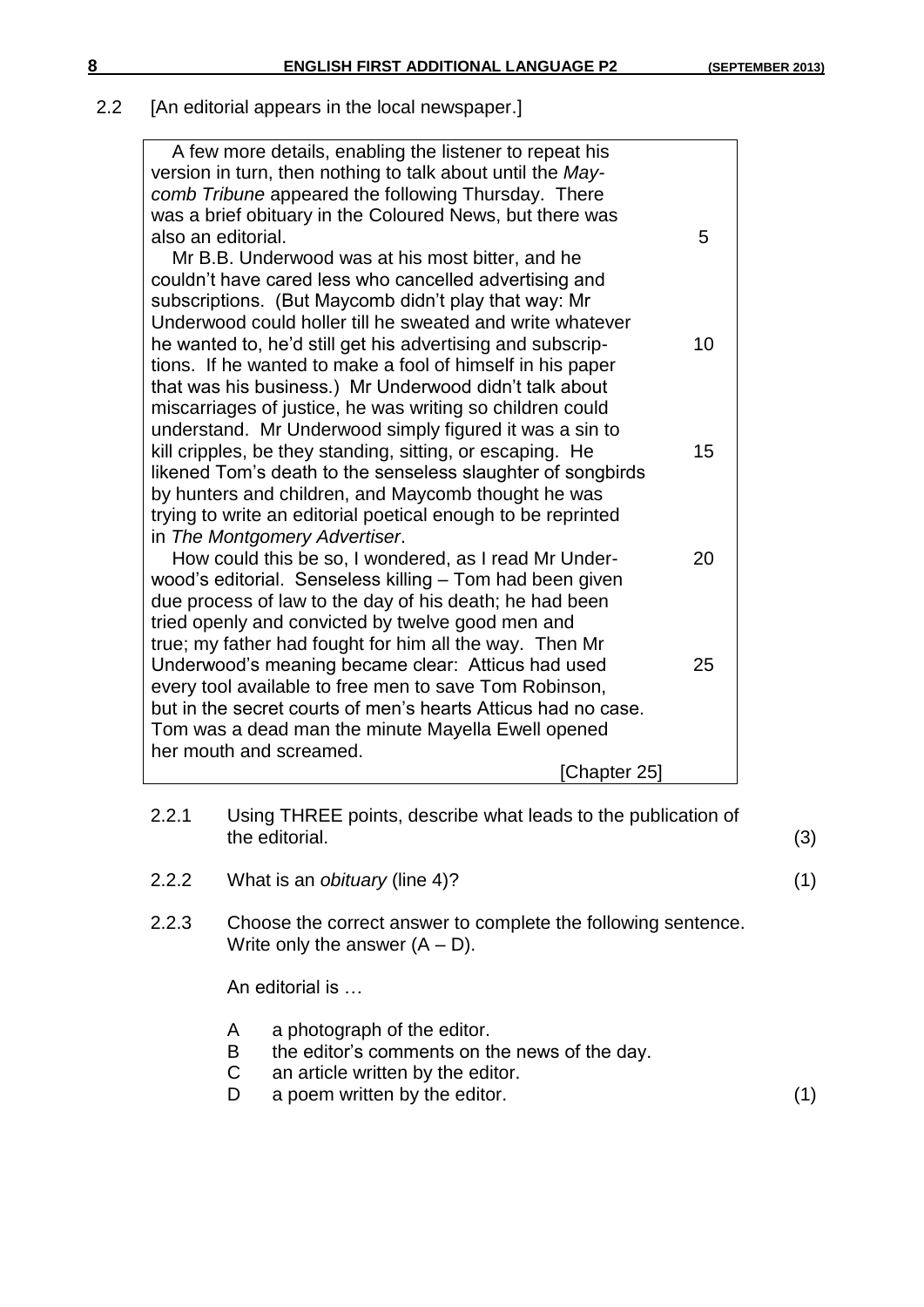| (SEPTEMBER 2013) | <b>ENGLISH FIRST ADDITIONAL LANGUAGE P2</b>                                                                                                             | 9           |
|------------------|---------------------------------------------------------------------------------------------------------------------------------------------------------|-------------|
| 2.2.4            | What does the narrator mean by 'miscarriages of justice' in line<br>13?                                                                                 | (2)         |
| 2.2.5            | In lines $15 - 17$ , Mr Underwood compares Tom's death to the<br>senseless killing of songbirds. Is this an effective comparison?<br>Discuss your view. | (3)         |
| 2.2.6            | Who are the 'twelve good men' in line 23?                                                                                                               | (1)         |
| 2.2.7            | How does Scout's initial understanding of the editorial differ from<br>that of her later understanding?                                                 | (2)         |
| 2.2.8            | In line 27, Scout says that 'in the secret courts of men's hearts<br>Atticus had no case.' Explain what she means.                                      | (2)         |
| 2.2.9            | What does this extract tell you about Mr Underwood's attitude<br>towards the white society in Maycomb? State TWO points.                                | (2)<br>[35] |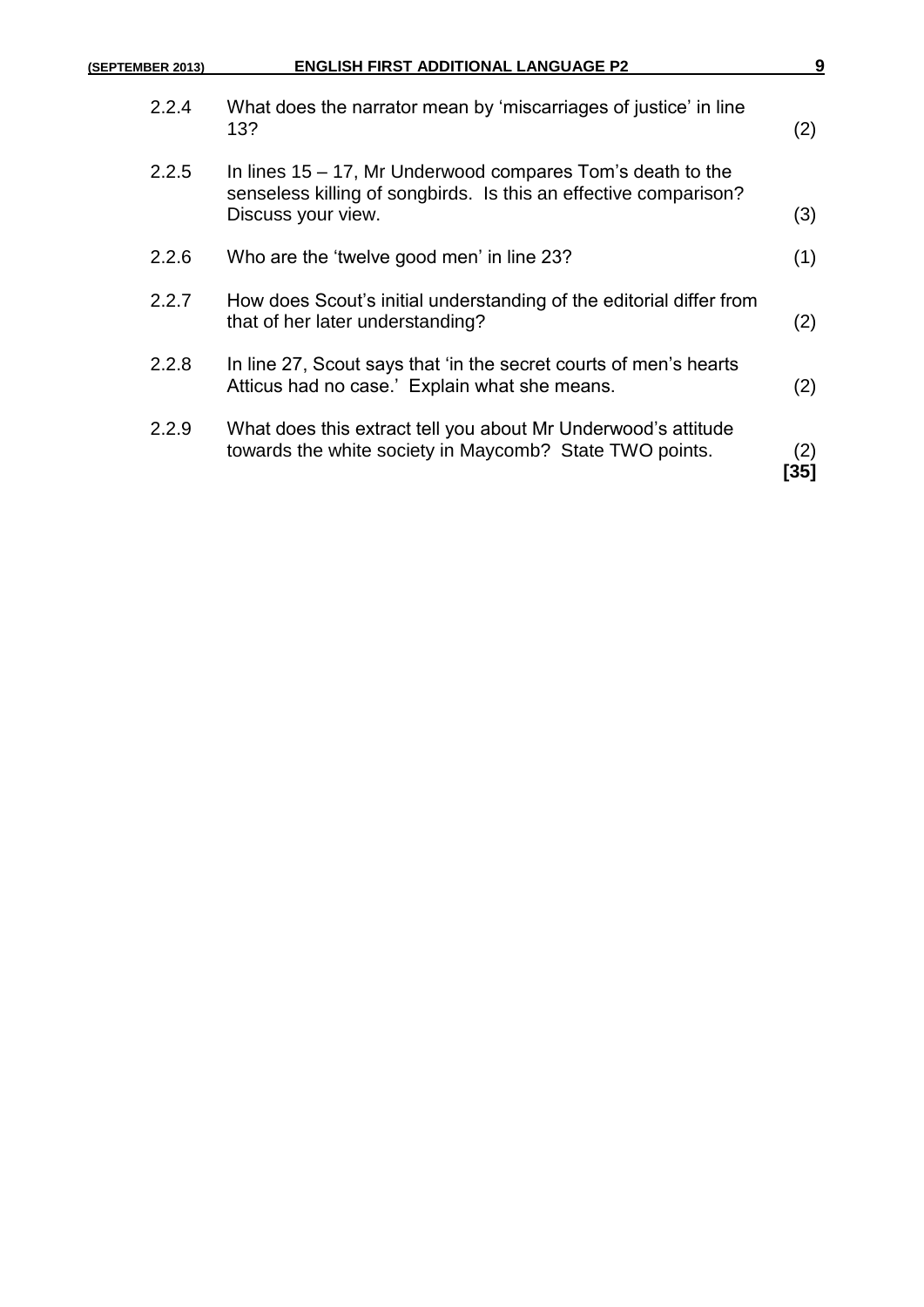#### **QUESTION 3 (ESSAY QUESTION)**

#### *LORD OF THE FLIES*

It is said that people often destroy those who tell the truth about the human condition.

Write an essay to show how the author of the novel *LORD OF THE FLIES* attempts to illustrate this truth through Piggy and Simon.

In your essay, you may discuss the following points, among others:

- Piggy's role in the novel as being rational, practical and sensible.
- Simon's role in the novel as being a visionary, kind and sensitive.
- The deaths of Simon and Piggy.

Length: 250 – 300 words **[35]**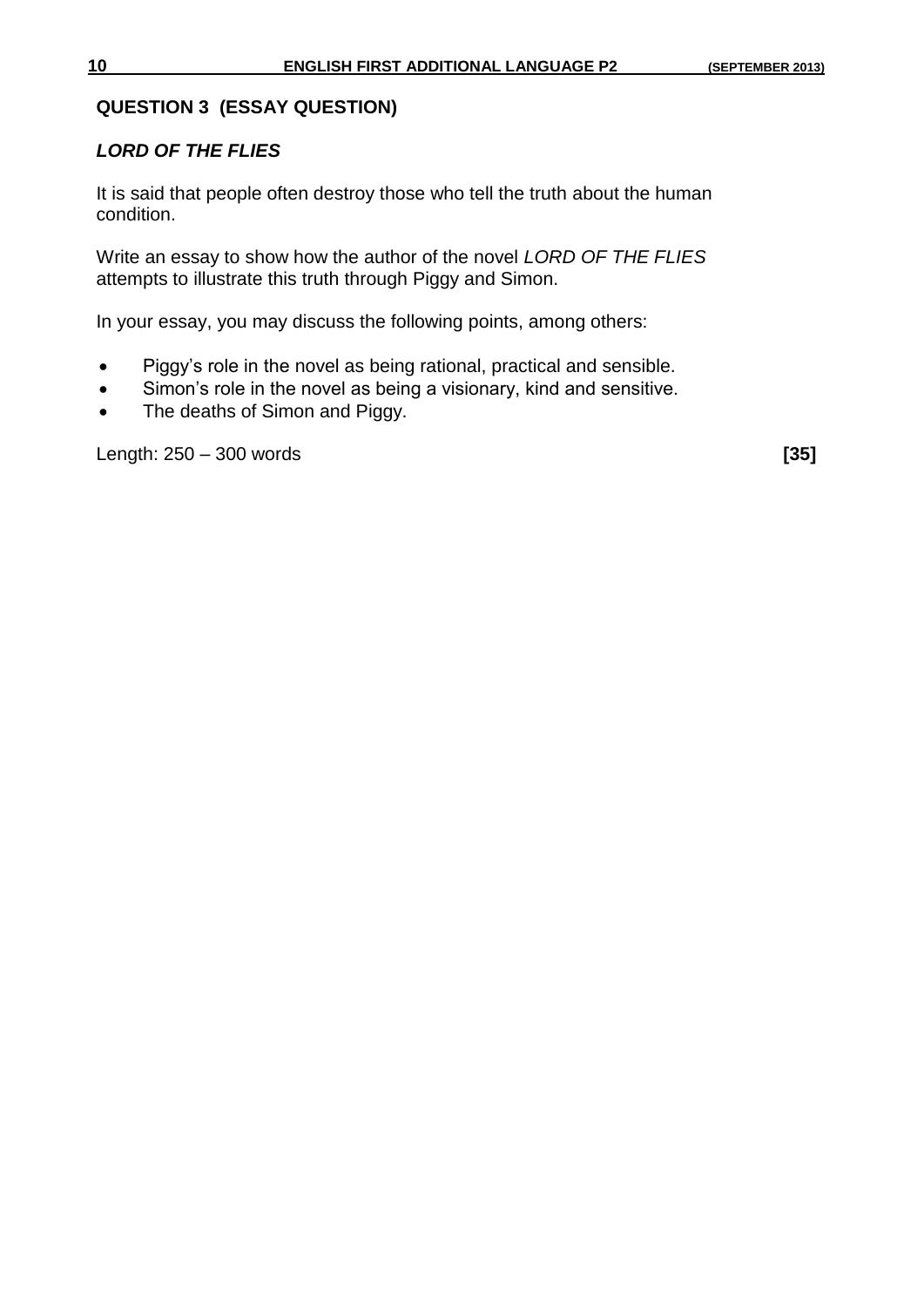#### **QUESTION 4 (CONTEXTUAL QUESTION)**

#### *LORD OF THE FLIES*

Read the following extracts from the novel and answer the questions set on each. The number of marks allocated to each question serves as a guide to the expected length of your answer.

- **NOTE:** Answer the questions set on BOTH extracts, i.e. QUESTION 4.1 and QUESTION 4.2.
- 4.1 [Ralph calls a meeting 'to put things straight'.]

| Ralph looked at Jack open-mouthed, but Jack took no                                 |    |
|-------------------------------------------------------------------------------------|----|
| notice.                                                                             |    |
| "The thing is – fear can't hurt you any more than a                                 |    |
| dream. There aren't any beasts to be afraid of on this                              |    |
| island." He looked along the row of whispering littluns.                            | 5  |
| "Serve you right if something did get you, you useless lot                          |    |
| of cry-babies! But there is no animal -"                                            |    |
| Ralph interrupted him testily.                                                      |    |
| "What is all this? Who said anything about an animal?"                              |    |
| "You did, the other day. You said they dream and cry                                | 10 |
| out. Now they talk – not only the littluns, but my hunters                          |    |
| sometimes – talk of a thing, a dark thing, a beast, some sort                       |    |
| of animal. I've heard. You thought not, didn't you? Now                             |    |
| listen. You don't get big animals on small islands. Only                            | 15 |
| pigs. You only get lions and tigers in big countries like<br>Africa and India $-$ " |    |
| "And the $Zoo -$ "                                                                  |    |
| "I've got the conch. I'm not talking about the fear. I'm                            |    |
| talking about the beast. Be frightened if you like. But as for                      |    |
| the beast $-$ "                                                                     | 20 |
| Jack paused, cradling the conch, and turned to his hunters                          |    |
| with their dirty black caps.                                                        |    |
| "Am I a hunter or am I not?"                                                        |    |
| They nodded, simply. He was a hunter all right. No one                              |    |
| doubted that.                                                                       | 25 |
| "Well then – I've been all over this island. By myself. If                          |    |
| there were a beast I'd have seen it. Be frightened because                          |    |
| you're like that – but there is no beast in the forest."                            |    |
| [Chapter 5]                                                                         |    |

4.1.1 Match the names in COLUMN A to the descriptions in COLUMN B. Write down only the question number  $(4.1.1(a) -$ 4.1.1(c)) and the letter  $(A - D)$  of your answer.

|     | <b>COLUMN A</b> |   | <b>COLUMN B</b>                   |
|-----|-----------------|---|-----------------------------------|
| (a) | Roger           |   | 'Life is scientific' is his motto |
| (b) | Simon           | B | One of the twins                  |
| (c) | Piggy           |   | Throws stones at Henry            |
|     |                 |   | Often faints                      |

(3)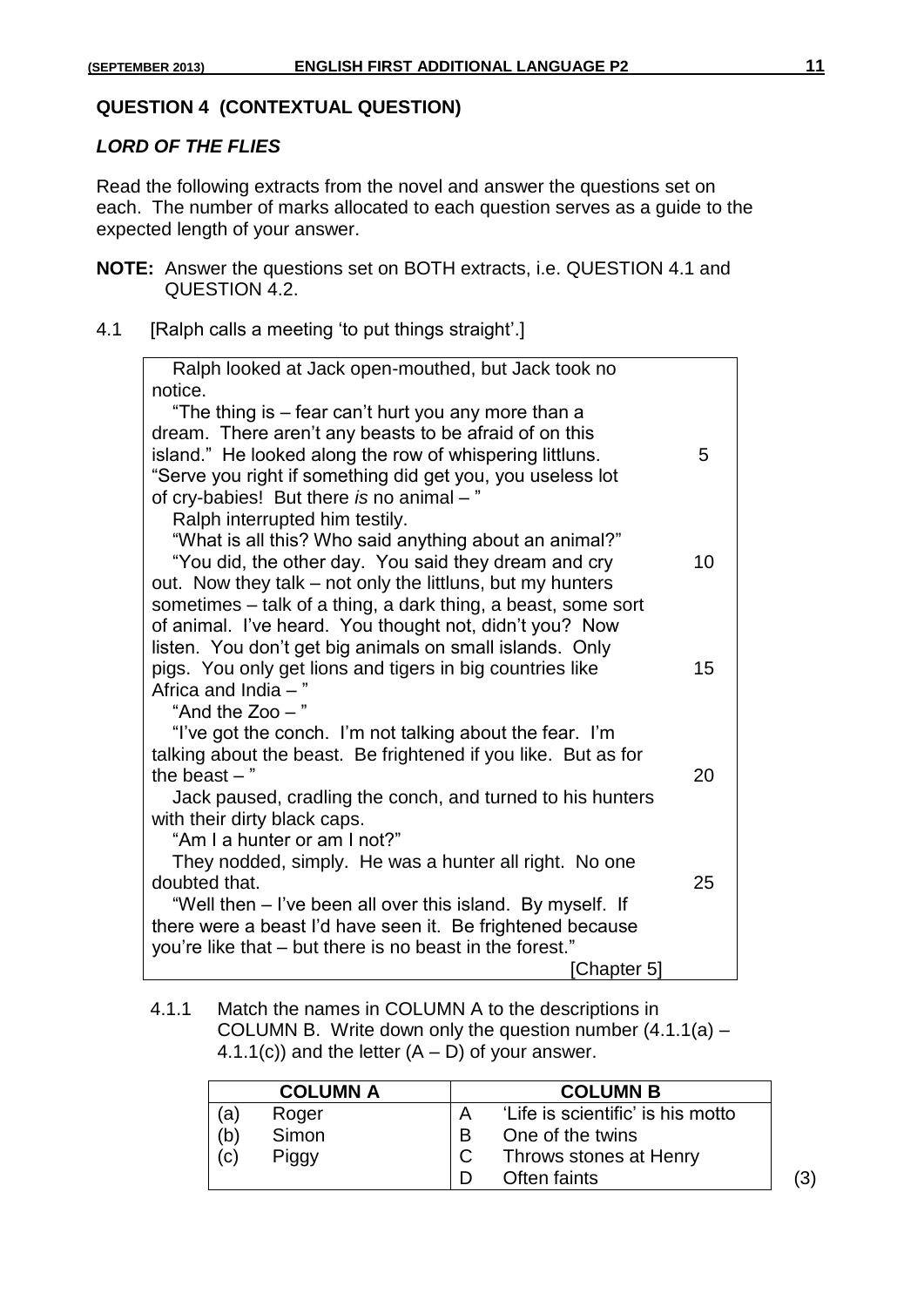| 12 |       | <b>ENGLISH FIRST ADDITIONAL LANGUAGE P2</b>                                                                                                      | (SEPTEMBER 2013) |  |
|----|-------|--------------------------------------------------------------------------------------------------------------------------------------------------|------------------|--|
|    | 4.1.2 | In line 1, the writer mentions that 'Ralph looked at Jack open-<br>mouthed'.                                                                     |                  |  |
|    |       | What emotion causes Ralph to be open-mouthed?<br>(a)                                                                                             | (1)              |  |
|    |       | Why is Ralph looking open-mouthed at Jack?<br>(b)                                                                                                | (2)              |  |
|    | 4.1.3 | In line 4, 'beasts' are mentioned. Mention any TWO ideas of the<br>beast that are expressed at this meeting.                                     | (2)              |  |
|    | 4.1.4 | What character trait of Jack is revealed when he calls the<br>'littluns' a "useless lot of cry-babies" in lines $6 - 7$ ? State TWO<br>points.   | (2)              |  |
|    | 4.1.5 | Is the following statement TRUE or FALSE? Write 'true' or<br>'false' and quote a sentence of SIX words from the extract to<br>prove your answer. |                  |  |
|    |       | Jack is confident that there is no beast on the island.                                                                                          | (2)              |  |
|    | 4.1.6 | Why has Ralph called this meeting? State TWO points.                                                                                             | (2)              |  |
|    | 4.1.7 | How does this meeting differ from the first one they had?                                                                                        | (2)              |  |
|    | 4.1.8 | Do you agree that things would have been better if there were<br>adults on the island? Discuss your view.                                        | (2)              |  |
|    |       |                                                                                                                                                  |                  |  |

**AND**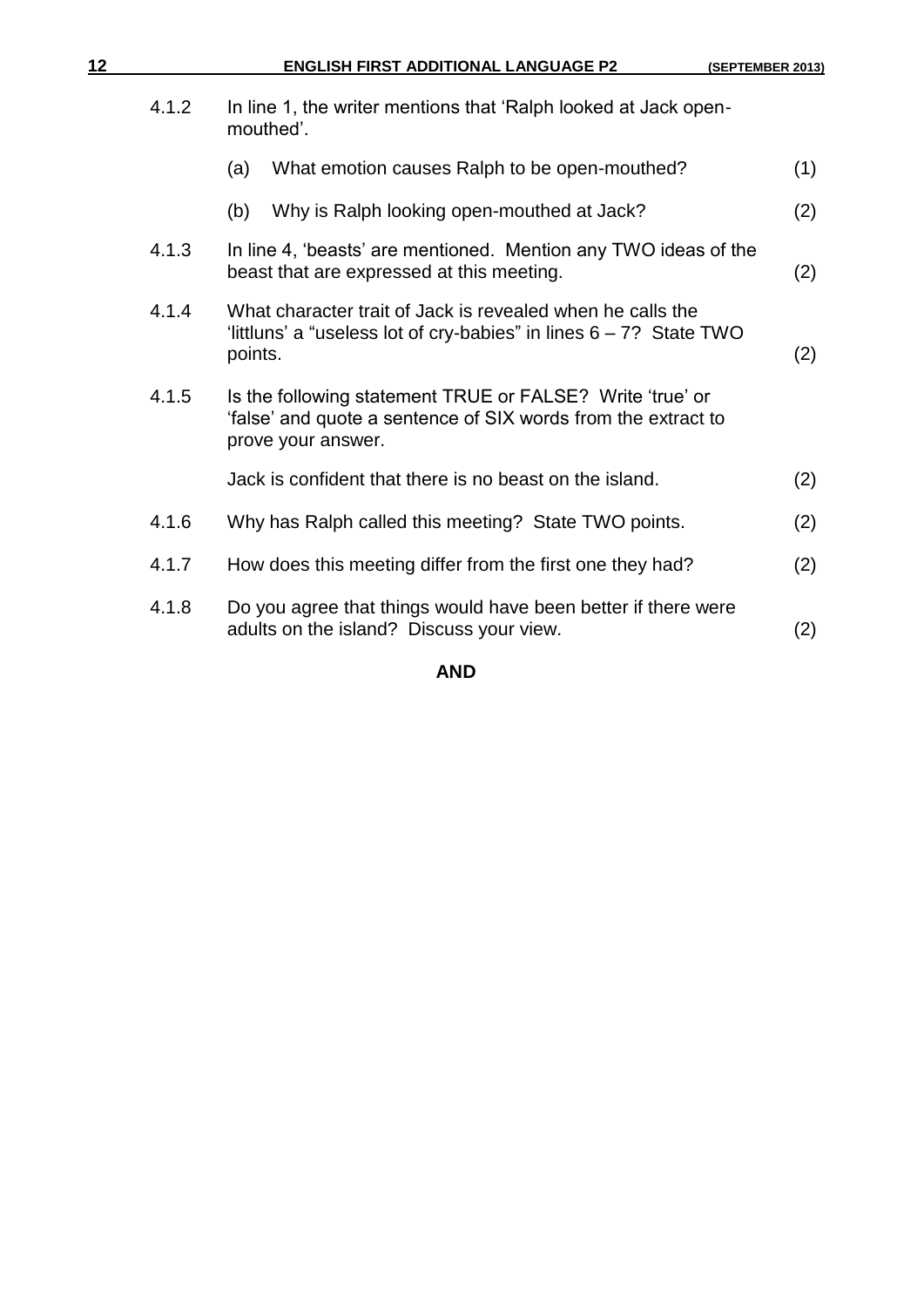#### 4.2 [Jack invites Ralph and Piggy to the hunters' feast.]

| Jack stood up and waved his spear.                          |    |
|-------------------------------------------------------------|----|
| "Take them some meat."                                      |    |
| The boys with the spit gave Ralph and Piggy each a          |    |
| succulent chunk. They took the gift, dribbling. So they     |    |
| stood and ate beneath a sky of thunderous brass that rang   | 5  |
| with the storm-coming.                                      |    |
| Jack waved his spear again.                                 |    |
| "Has everybody eaten as much as they want?"                 |    |
| There was still food left, sizzling on the wooden spits,    |    |
| heaped on the green platters. Betrayed by his stomach,      | 10 |
| Piggy threw a picked bone down on the beach and stooped     |    |
| for more.                                                   |    |
| Jack spoke again, impatiently.                              |    |
| "Has everybody eaten as much as they want?"                 |    |
| His tone conveyed a warning, given out of the pride of      | 15 |
| ownership, and the boys ate faster while there was still    |    |
| time. Seeing there was no immediate likelihood of a pause,  |    |
| Jack rose from the log that was his throne and sauntered    |    |
| to the edge of the grass. He looked down from behind his    |    |
| paint at Ralph and Piggy. They moved a little further off   | 20 |
| over the sand and Ralph watched the fire as he ate. He      |    |
| noticed, without understanding, how the flames were visible |    |
| now against the dull light. Evening was come, not with calm |    |
| beauty but with the threat of violence.                     |    |
| Jack spoke.                                                 | 25 |
| "Give me a drink."                                          |    |
| Henry brought him a shell and he drank, watching Piggy      |    |
| and Ralph over the jagged rim. Power lay in the brown       |    |
| swell of his forearms: authority sat on his shoulder and    |    |
| chattered in his ear like an ape.                           | 30 |
| [Chapter 10]                                                |    |
|                                                             |    |

- 4.2.1 In lines  $1 7$ , it is stated that 'Jack stood up ... his spear again'. Quote THREE consecutive words to show that Jack is in control. (1)
- 4.2.2 What does the word 'succulent' in line 4 suggest about the  $meat?$  (1)
- 4.2.3 In lines 5 6, the writer mentions 'a sky of … with the stormcoming'. These words create an atmosphere of …
	- A foreboding.
	- B bravery.
	- C excitement
	- D thrill. (1)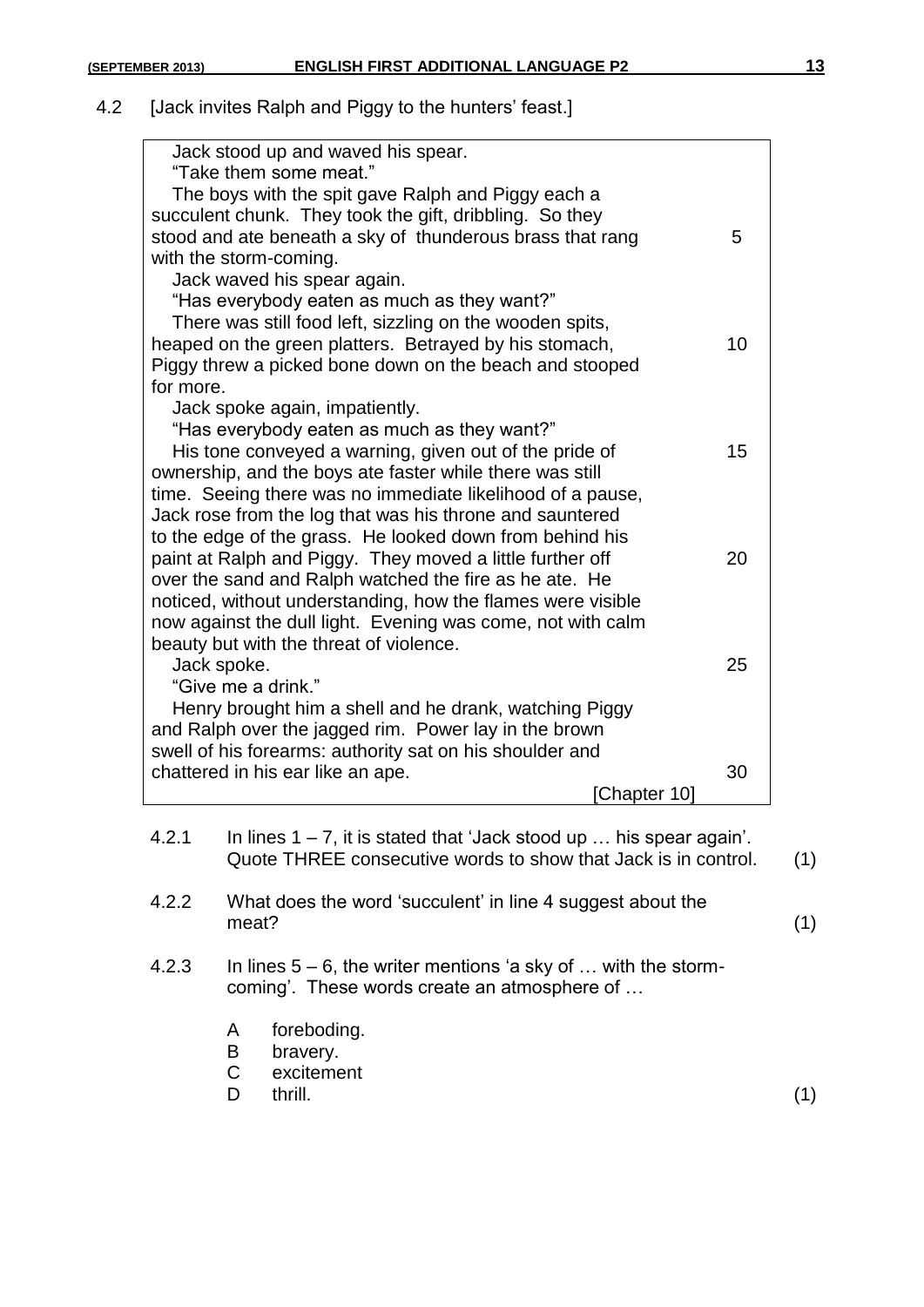| 14     | <b>ENGLISH FIRST ADDITIONAL LANGUAGE P2</b><br>(SEPTEMBER 2013)                                                                                                                  |               |
|--------|----------------------------------------------------------------------------------------------------------------------------------------------------------------------------------|---------------|
| 4.2.4  | In line 10, the writer states that Piggy was 'Betrayed by his<br>stomach'. Identify the figure of speech used here.                                                              | (1)           |
| 4.2.5  | In lines $13 - 19$ , it is stated that 'Jack spoke again  of the<br>grass'. Which SINGLE word from the extract implies the<br>following about Jack?                              |               |
|        | He is not a kind leader.<br>(a)                                                                                                                                                  | (1)           |
|        | (b)<br>He is like a king.                                                                                                                                                        | (1)           |
|        | He feels confident and in control.<br>(c)                                                                                                                                        | (1)           |
| 4.2.6  | What does the 'paint' in line 20 refer to?                                                                                                                                       | (1)           |
| 4.2.7  | The 'threat of violence' in line 24 can be interpreted in both a<br>literal and a figurative sense. Say which of the following<br>statements is literal and which is figurative: |               |
|        | There is mounting tension among the boys.<br>(a)                                                                                                                                 | (1)           |
|        | There is an indication of dark clouds and wind.<br>(b)                                                                                                                           | (1)           |
| 4.2.8  | After this meeting, a tragic event occurs on the island. Outline<br>THREE points that lead to this tragedy.                                                                      | (3)           |
| 4.2.9  | Do you think that Ralph and Piggy envy Jack and his group?<br>Give reasons for your answer.                                                                                      | (2)           |
| 4.2.10 | Identify the theme that is evident in this extract and explain your<br>answer.                                                                                                   | (2)<br>$[35]$ |

**OR**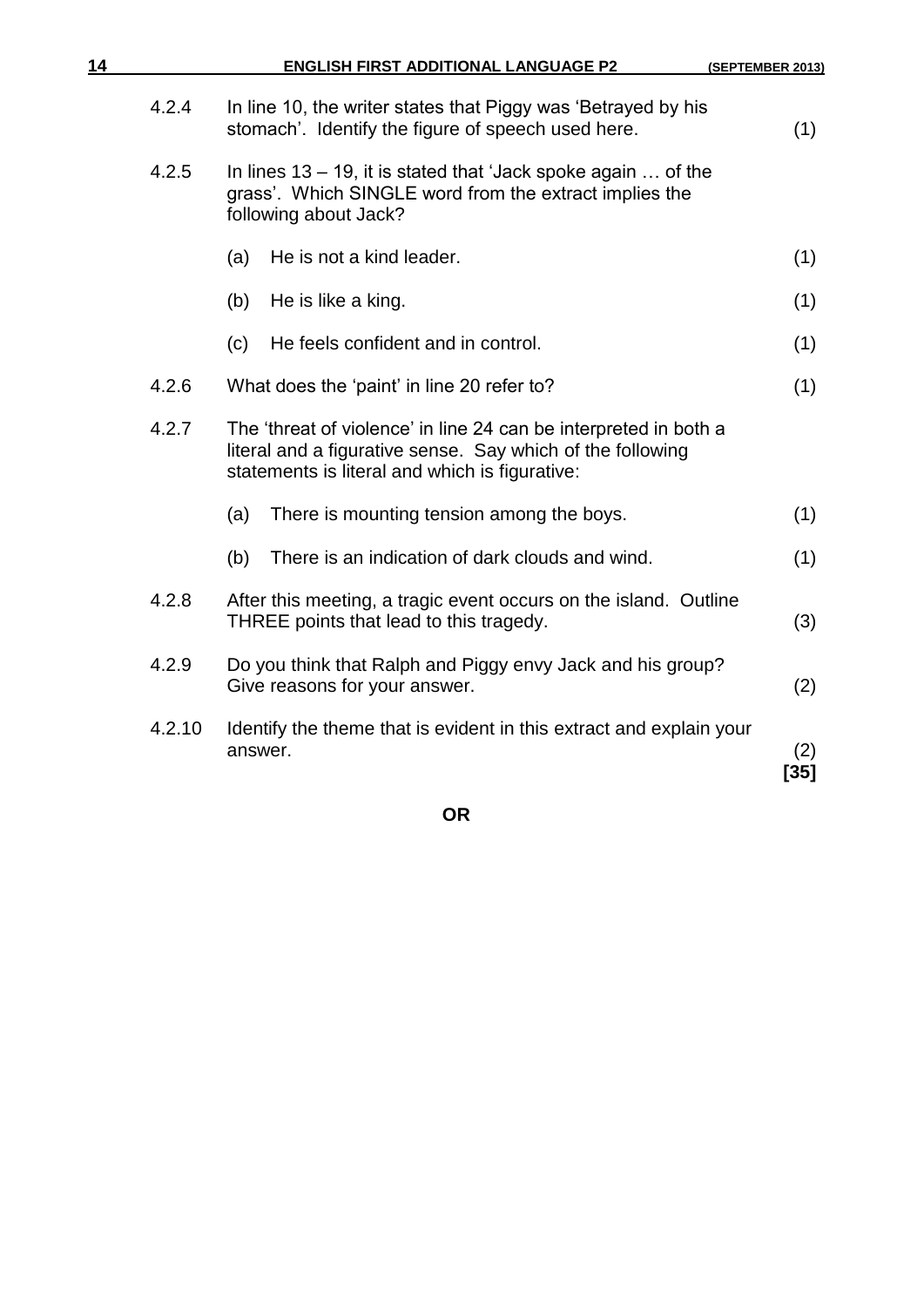#### **QUESTION 5 (ESSAY QUESTION)**

#### *A GRAIN OF WHEAT*

The novel, *A Grain of Wheat*, explores a number of themes that build up to the Uhuru celebrations.

In your essay you may consider the following ideas, among others:

- The rivalry of Gikonyo and Karanja over Mumbi
- Karanja's underhand dealings with the British

Length: 250 – 300 words **[35]**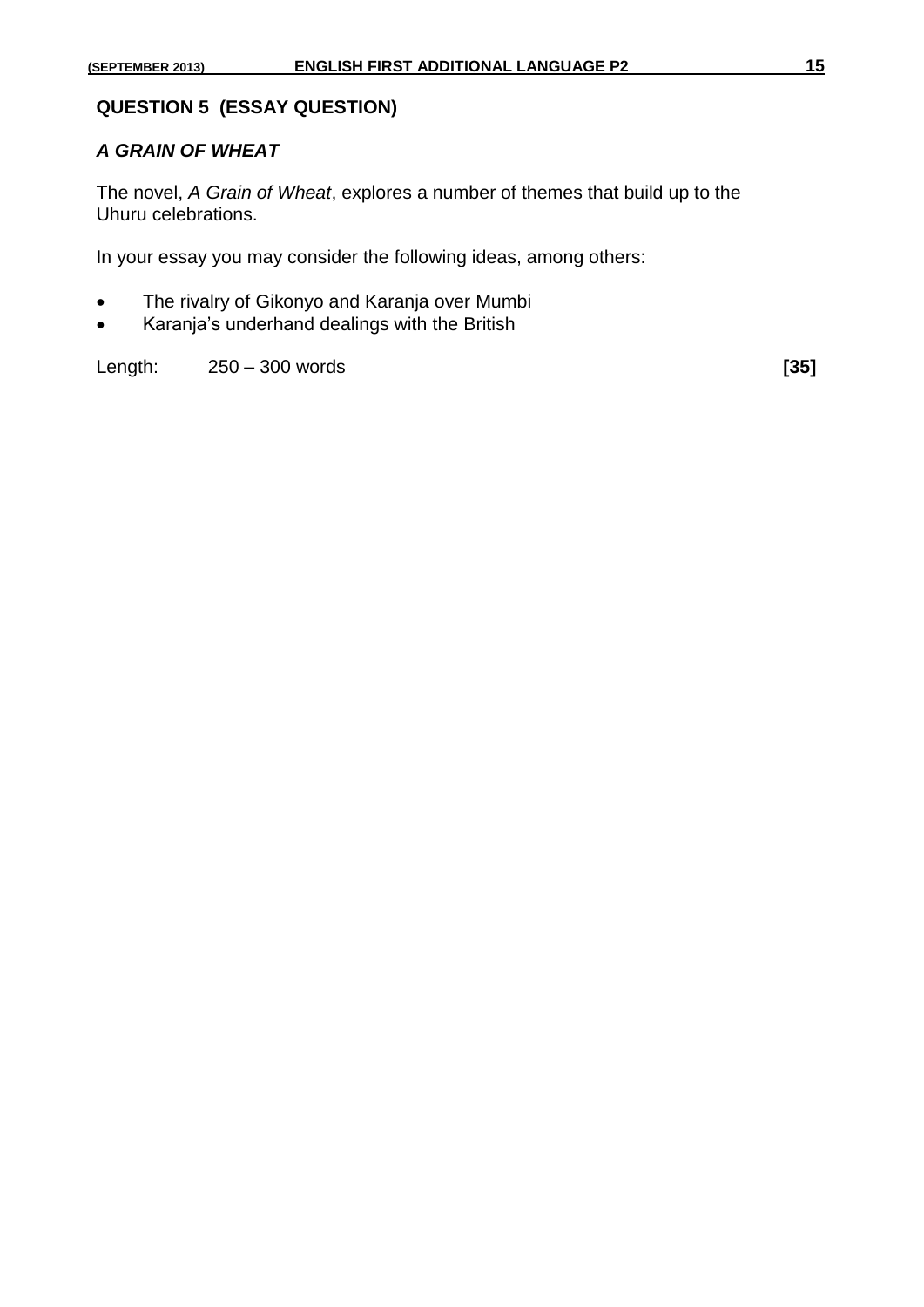# **QUESTION 6 (CONTEXTUAL QUESTION)**

#### *A GRAIN OF WHEAT*

6.1 [Some villagers visit Mugo's hut.]

| Outside Mugo's hut the forest fighters parted from<br>Gikonyo, Wambui and Warui. The two shared a hut at the<br>other end of the village. The hut had been bought for them<br>by some ardent members of the local branch of the Party |    |
|---------------------------------------------------------------------------------------------------------------------------------------------------------------------------------------------------------------------------------------|----|
| who then believed the Party was the reincarnation of the                                                                                                                                                                              | 5  |
| Movement.                                                                                                                                                                                                                             |    |
| 'Do you think he will help us?' Koina suddenly asked.                                                                                                                                                                                 |    |
| 'Who?'                                                                                                                                                                                                                                |    |
| 'That man!'                                                                                                                                                                                                                           |    |
| 'Oh, Mugo. I don't know. Kihika rarely mentioned him.                                                                                                                                                                                 | 10 |
| In fact, I don't know if he knew him well.'                                                                                                                                                                                           |    |
| They walked the rest of the way without more words.<br>Koina fumbled for matches to light the oil-lamp. He was                                                                                                                        |    |
| small-boned, light-skinned, and had large veins that                                                                                                                                                                                  |    |
| protruded on his face and hands. General R. sat on the bed,                                                                                                                                                                           | 15 |
| absorbed in thought. Koina stood and stared at the yellow                                                                                                                                                                             |    |
| flame.                                                                                                                                                                                                                                |    |
| 'All the same, we must find out the traitor,' General R.                                                                                                                                                                              |    |
| said, as if continuing their earlier conversation. His voice                                                                                                                                                                          |    |
| was low and carried grim determination.                                                                                                                                                                                               | 20 |
| Koina did not answer at once. He remembered the day                                                                                                                                                                                   |    |
| Kihika went out, never to return. Kihika commanded more                                                                                                                                                                               |    |
| than three hundred men, split into groups of fifty or even                                                                                                                                                                            |    |
| twenty-five men. The groups lived apart, in different caves,                                                                                                                                                                          |    |
| around Kinenie Forest, and only came together when going<br>for a big venture like the capture of Mahee. Koina was                                                                                                                    | 25 |
| always struck by Kihika's absolute disregard for personal                                                                                                                                                                             |    |
| danger.                                                                                                                                                                                                                               |    |
| [Chapter 3]                                                                                                                                                                                                                           |    |

6.1.1 Match the names in COLUMN A to the descriptions in COLUMN B. Write down only the question number  $(6.1.1(a) -$ 6.1.1(c)) and the letter  $(A - D)$  of your answer.

|     | <b>COLUMN A</b> |   | <b>COLUMN B</b>     |  |
|-----|-----------------|---|---------------------|--|
| (a) | Kihika          |   | Kenyan rebel group  |  |
| (b) | The Movement    | B | considered a martyr |  |
| (c) | Koina           |   | a homeboy           |  |
|     |                 |   | a lieutenant        |  |

6.1.2 Who are the forest fighters in line 1 of this extract? (2)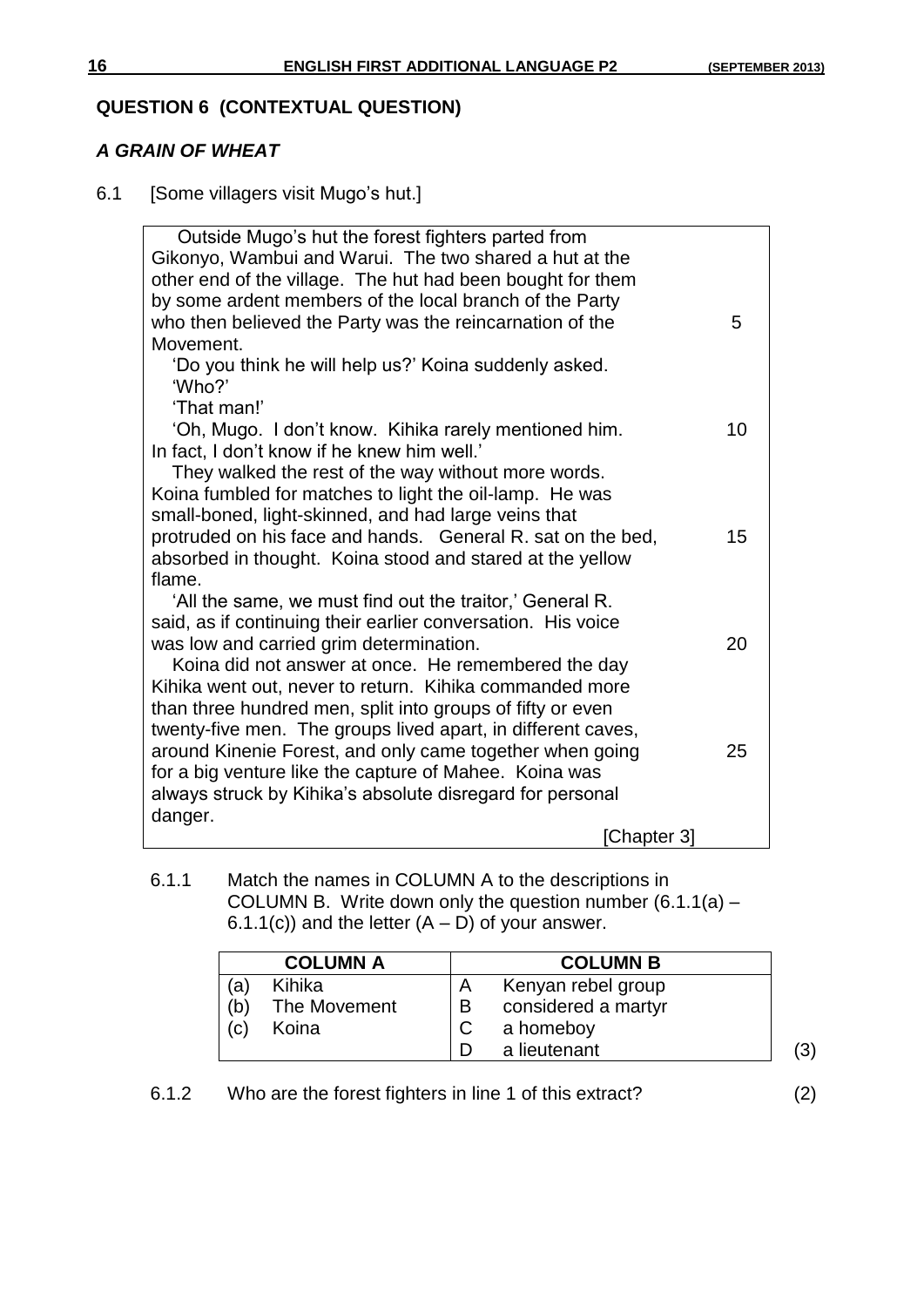| (SEPTEMBER 2013) | <b>ENGLISH FIRST ADDITIONAL LANGUAGE P2</b>                                                                                      | 17  |
|------------------|----------------------------------------------------------------------------------------------------------------------------------|-----|
| 6.1.3            | Refer to lines $1 - 2$ ('Outside Mugo's hut  Gikonyo, Wambui<br>and Warui'.)                                                     |     |
|                  | What is the purpose of these people's visit to Mugo? State<br>THREE points.                                                      | (3) |
| 6.1.4            | In line 2, Warui and Wambui are mentioned. Why are they<br>among the group to visit Mugo? State ONE point for each<br>character. | (2) |
| 6.1.5            | Choose the correct answer to complete the following sentence.<br>Write only the answer $(A - D)$ .                               |     |
|                  | In line 5, the writer mentions General R. The 'R' stands for                                                                     |     |
|                  | rebel.<br>A<br>B<br>ruthless.<br>$\mathsf{C}$<br>retribution.<br>Russia.<br>D                                                    | (1) |
| 6.1.6            | Refer to lines $18 - 20$ ('All the same  carried grim<br>determination').                                                        |     |
|                  | What do these lines tell us about General R? State TWO points.                                                                   | (2) |
| 6.1.7            | How do you know that Koina admired Kihika? Explain your<br>answer, using your own words.                                         | (2) |
| 6.1.8            | Do you think Koina is justified in admiring Kihika? Discuss your<br>view.                                                        | (2) |
| 6.1.9            | Later, Kihika's death is described as a 'crucifixion'. Do you<br>agree with this statement? Give reasons for your answer.        | (2) |
|                  |                                                                                                                                  |     |

# **AND**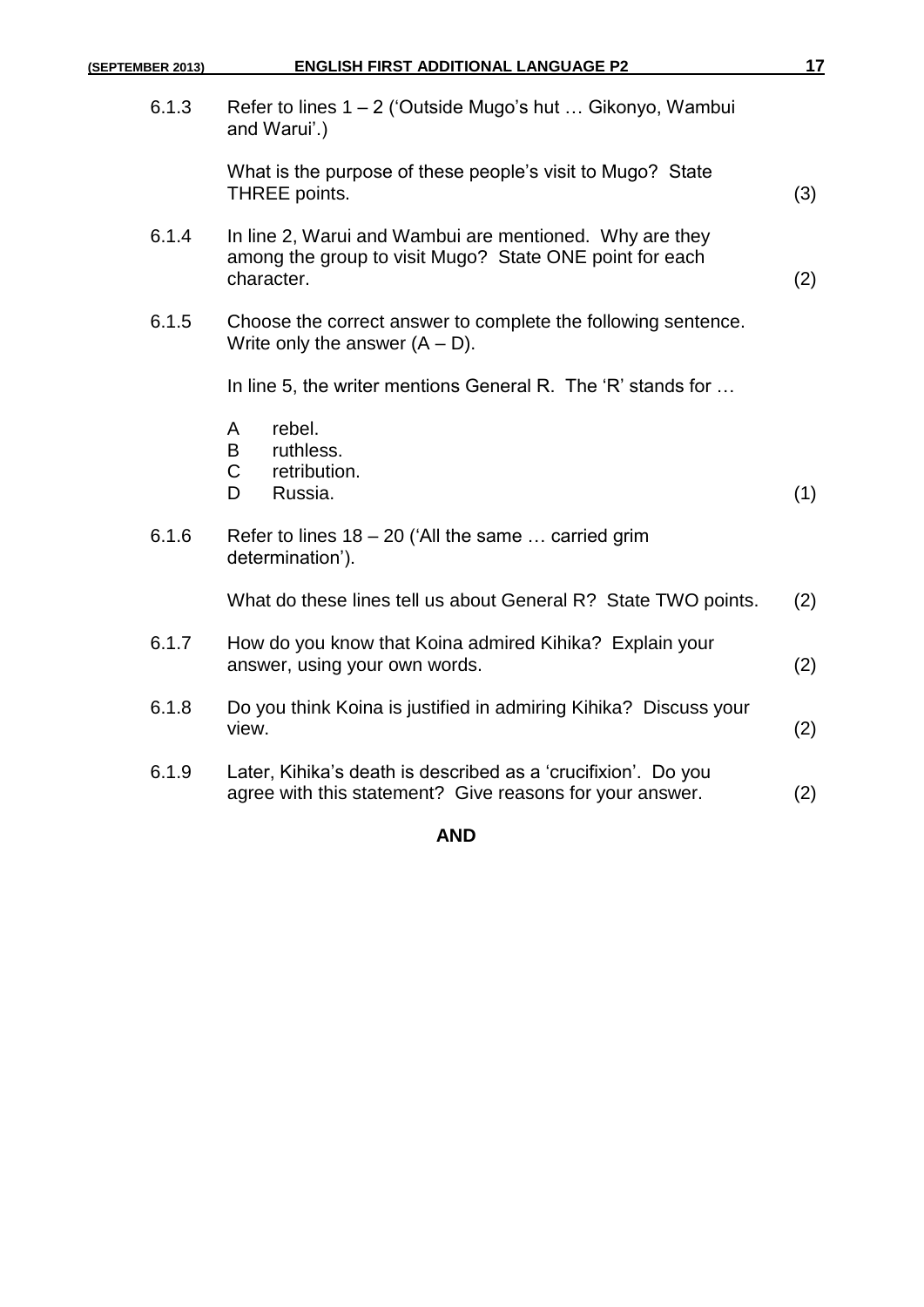6.2 [A race forms part of the Uhuru celebrations.]

| Before the end of the first lap, many runners had followed   |    |
|--------------------------------------------------------------|----|
| Warui's example and dropped out. Only one woman              |    |
|                                                              |    |
| completed the third lap. It was at the end of the fourth     |    |
| round when many people had opted out of the race, that       |    |
| Mumbi suddenly noticed Karanja's presence. Her clapping      | 5  |
| abruptly stopped; her excitement slumped back to memories    |    |
| of yesterday. The sight of Karanja and Gikonyo on the same   |    |
| field embarrassed her so that she now wished she had         |    |
| stayed at home with her parents. Why had Karanja come,       |    |
| anyway, despite her warning note? Or did he not receive      | 10 |
|                                                              |    |
| the message? Seeing General R. in the race, she was reminded |    |
| of what the General had said two days before this. The       |    |
| irony of his words now struck her with her fuller knowledge  |    |
| of the situation. Circumstances had changed since she        |    |
| wrote that note.                                             | 15 |
| [Chapter 14]                                                 |    |
|                                                              |    |

6.2.1 Refer to line 5 ('Mumbi suddenly noticed Karanja's presence').

What effect did Karanja's presence have on Mumbi's mood? State TWO points. (2)

6.2.2 Is the following statement TRUE or FALSE? Write 'true' or 'false' and quote no more than EIGHT words from the extract to prove your answer.

Most of the people were forced to stop running. (2)

- 6.2.3 In lines  $7 8$ , the writer states that Mumbi is embarrassed. Why is she embarrassed at the sight of Gikonyo and Karanja together? (2)
- 6.2.4 What warning did the note (line 10) contain? (2) 6.2.5 How does Karanja interpret Mumbi's note? (2) 6.2.6 Mention TWO character traits of Mumbi that are revealed by the fact that she writes the 'warning note'. (2)
- 6.2.7 In what way had the circumstances (line 14) changed? (2)
- 6.2.8 The night before the Uhuru celebrations there is a storm. What does the storm symbolise? State TWO points. (2)

**[35]**

**TOTAL SECTION A: 35**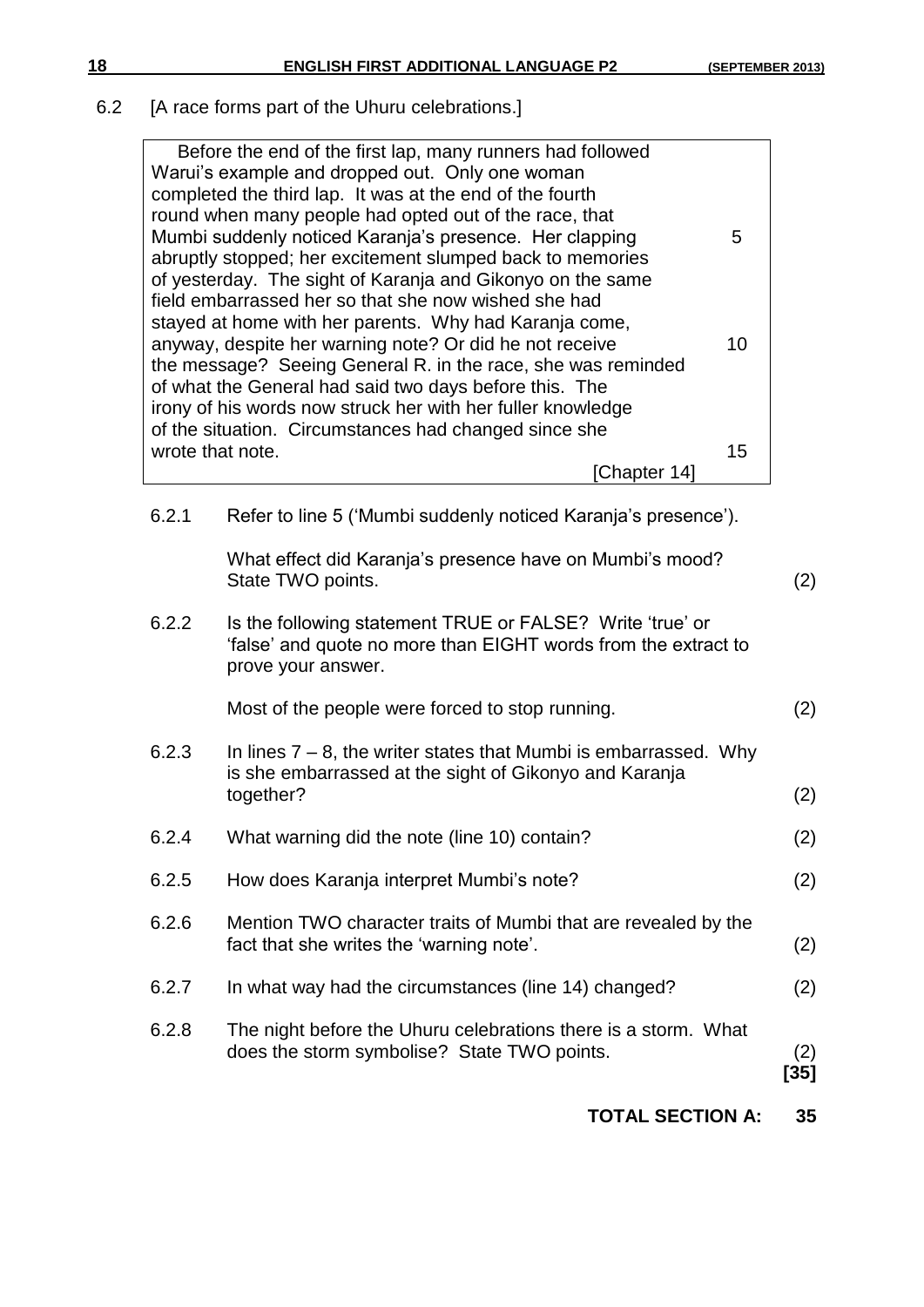#### **SECTION B: DRAMA**

In this section, there are essay questions and contextual questions on the following plays:

- *ROMEO AND JULIET* by William Shakespeare
- *NOTHING BUT THE TRUTH* by John Kani

Answer ONE question (EITHER the essay OR the contextual question) on the play you have studied.

#### **QUESTION 7 (ESSAY QUESTION)**

#### *ROMEO AND JULIET*

Romeo's personality and behaviour could be said to be contributing factors to the tragic events in the play.

Discuss this statement in a well-presented essay.

In your essay you may consider the following ideas, among others:

- How quickly Romeo falls in love with Juliet.
- Romeo's strong belief in the power of fate and destiny
- Romeo's tendency to make impulsive decisions

Length: 250 – 300 words **[35]**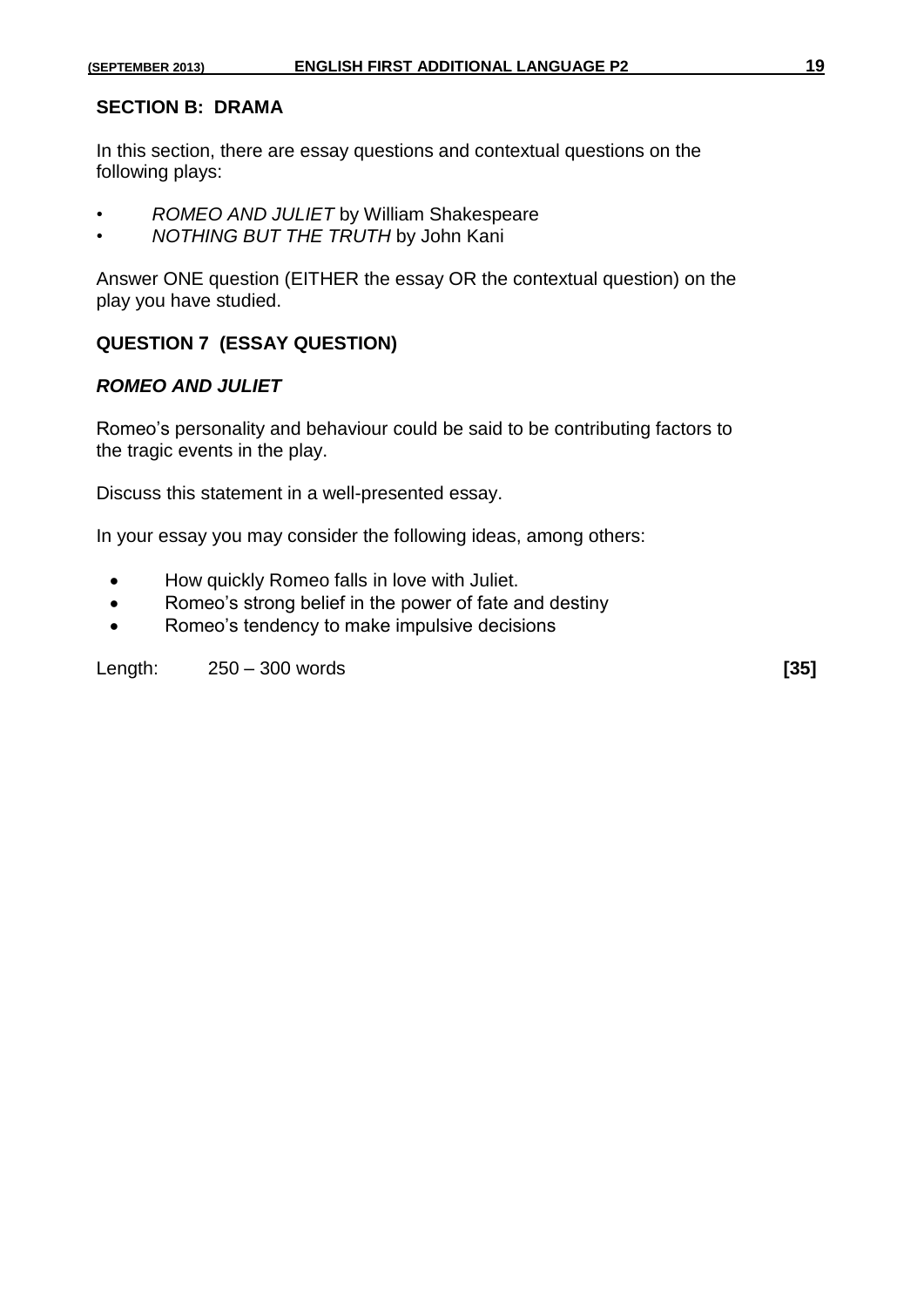#### **QUESTION 8 (CONTEXTUAL QUESTION)**

#### *ROMEO AND JULIET*

Read the following extracts from the play and answer the questions set on each. The number of marks allocated to each question serves as a guide to the expected length of your answer.

- **NOTE:** Answer the questions set on BOTH extracts, i.e. QUESTION 8.1 and QUESTION 8.2.
- 8.1 [Romeo tries to stop the fight between Tybalt and Mercutio.]

| <b>ROMEO:</b> (drawing) Draw, Benvolio. Beat down their weapons.<br>Gentlemen, for shame forbear this outrage!<br>Tybalt, Mercutio, the Prince expressly hath<br>Forbid this bandying in Verona streets.                                                                                                                                                                                                          |    |
|-------------------------------------------------------------------------------------------------------------------------------------------------------------------------------------------------------------------------------------------------------------------------------------------------------------------------------------------------------------------------------------------------------------------|----|
| Romeo rushes between them                                                                                                                                                                                                                                                                                                                                                                                         |    |
| Hold, Tybalt! Good Mercutio!                                                                                                                                                                                                                                                                                                                                                                                      | 5  |
| Tybalt lunges under Romeo's arm, wounding Mercutio                                                                                                                                                                                                                                                                                                                                                                |    |
| PETRUCHIO: Away, Tybalt!                                                                                                                                                                                                                                                                                                                                                                                          |    |
| Tybalt, Petruchio and followers run off                                                                                                                                                                                                                                                                                                                                                                           |    |
| <b>MERCUTIO:</b> I am hurt.<br>A plague o' both your houses. I am sped.<br>Is he gone, and hath nothing?                                                                                                                                                                                                                                                                                                          |    |
| <b>BENVOLIO:</b><br>What, art thou hurt?                                                                                                                                                                                                                                                                                                                                                                          | 10 |
| <b>MERCUTIO:</b> Ay, ay, a scratch; marry, 'tis enough.<br>Where is my page? Go villain, fetch a surgeon.                                                                                                                                                                                                                                                                                                         |    |
| Page off                                                                                                                                                                                                                                                                                                                                                                                                          |    |
| <b>ROMEO:</b> Courage, man. The hurt cannot be much.                                                                                                                                                                                                                                                                                                                                                              |    |
| <b>MERCUTIO:</b> No, 'tis not so deep as a well, nor so wide as a church<br>door. But 'tis enough. 'Twill serve. Ask for me tomorrow, and<br>you shall find me a grave man. I am peppered, I warrant, for<br>this world. A plague o' both your houses! Zounds, a dog, a rat,<br>a mouse, a cat to scratch a man to death! A braggart, a rogue,<br>a villain, that fights by the book of arithmetic! Why the devil | 15 |
| came you between us? I was hurt under your arm.                                                                                                                                                                                                                                                                                                                                                                   | 20 |
| <b>ROMEO:</b> I thought all for the best.<br>[Act 3, Scene 1]                                                                                                                                                                                                                                                                                                                                                     |    |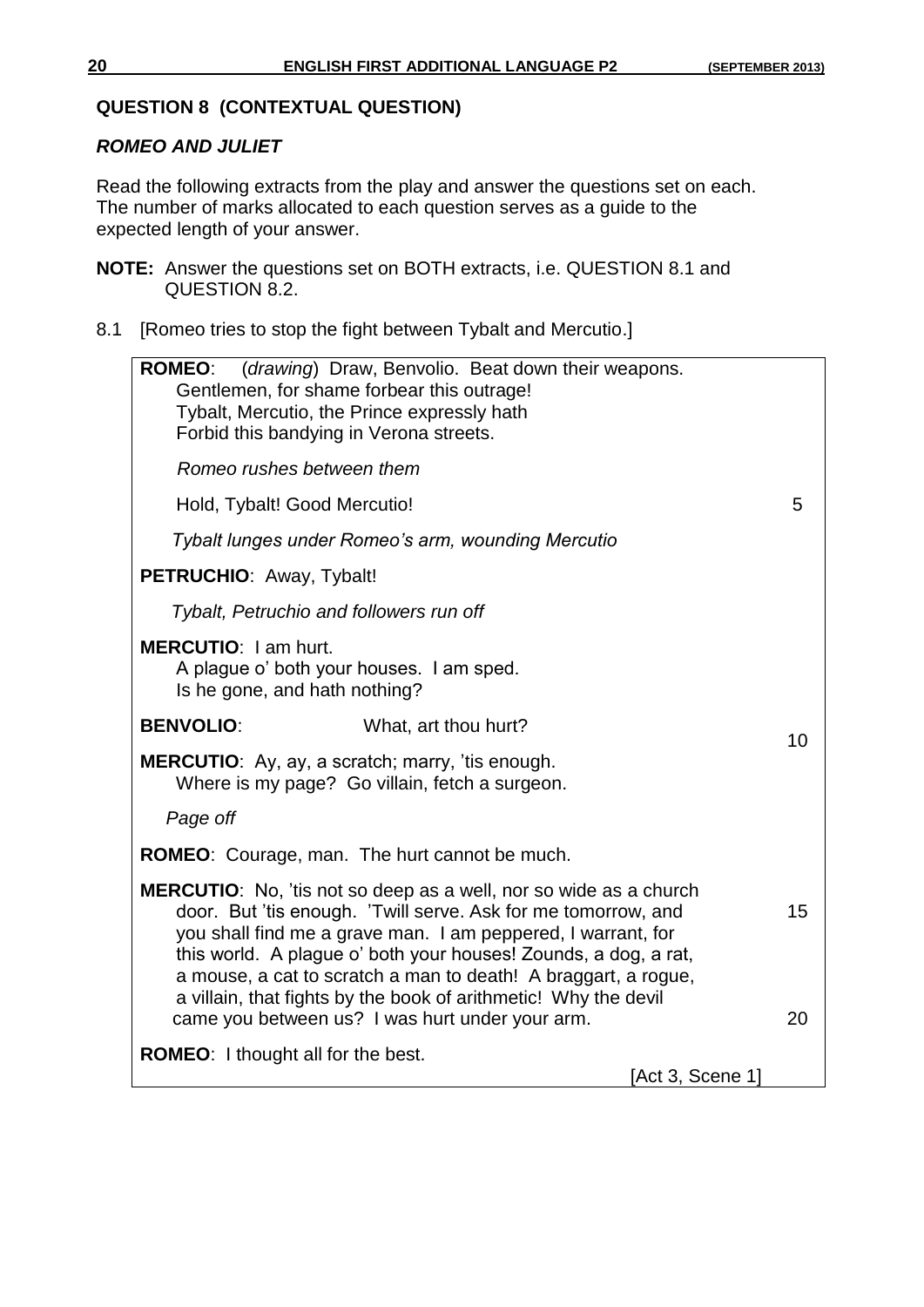|     | <b>COLUMN A</b> |   | <b>COLUMN B</b>               |              |
|-----|-----------------|---|-------------------------------|--------------|
| (a) | Tybalt          | А | his name means 'well-wishing' |              |
| (b) | Page            | В | prince of Verona              |              |
| (c) | Benvolio        |   | a follower                    |              |
| (d) | Mercutio        |   | his name means 'quarrelsome'  |              |
|     |                 |   | a male servant                | $\mathbf{A}$ |

8.1.2 Refer to the stage direction '*drawing*' in line 1.

|       | (a)                         | What does 'drawing' mean?                                                                                                        | (1) |
|-------|-----------------------------|----------------------------------------------------------------------------------------------------------------------------------|-----|
|       | (b)                         | Why is Romeo 'drawing'?                                                                                                          | (2) |
| 8.1.3 |                             | Refer to lines $3 - 4$ ('the Prince expressly  in Verona streets').                                                              |     |
|       | (a)                         | What is the name of the Prince referred to here?                                                                                 | (1) |
|       | (b)                         | Using your OWN words, identify the reason Romeo gives<br>to Tybalt and Mercutio in these lines for not wanting to<br>fight.      | (2) |
|       | (c)                         | What is the actual reason for Romeo wanting them to<br>stop the fight? State TWO points.                                         | (2) |
| 8.1.4 |                             | Choose the correct answer to complete the following sentence.<br>Write only the answer $(A - D)$ .                               |     |
|       |                             | In line 8, Mercutio speaks about 'both your houses'. This is a<br>reference to the                                               |     |
|       | A<br>B<br>$\mathsf{C}$<br>D | homes of Petruchio and Romeo.<br>Montagues and the Capulets.<br>homes of Romeo and Benvolio.<br>families of Tybalt and Mercutio. | (1) |
| 8.1.5 |                             | Choose the correct option.<br>Refer to lines $15 - 16$ ('Ask for me  a grave man').                                              |     |
|       |                             | The figure of speech in these lines is a (metaphor/pun).                                                                         | (1) |
| 8.1.6 |                             | Refer to lines $19 - 20$ ('Why the devil  under your arm').                                                                      |     |
|       | (a)                         | If you were the stage director, what would you want<br>Mercutio's tone of voice to reflect?                                      | (1) |
|       | (b)                         | Explain why he should have this tone.                                                                                            | (2) |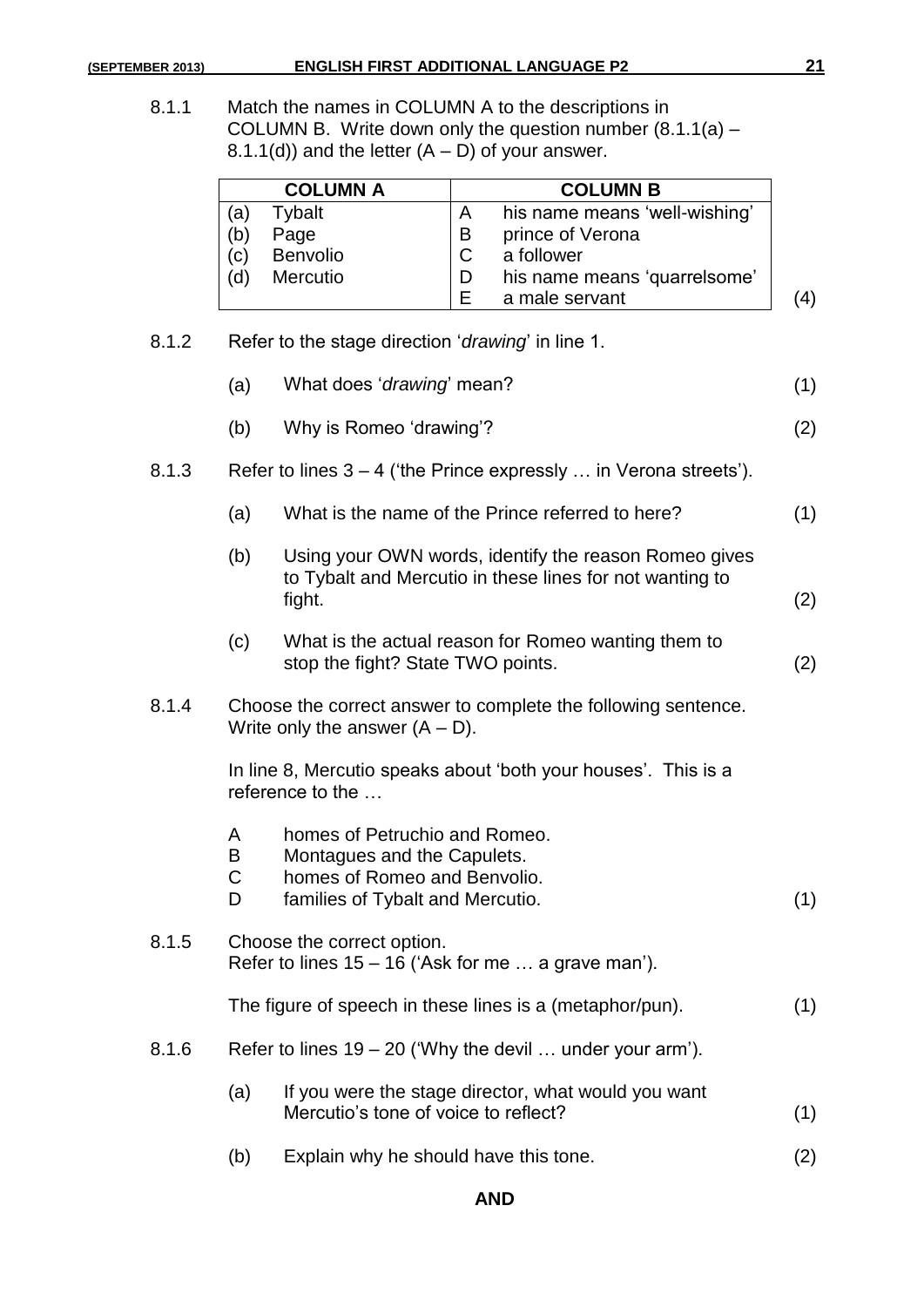# 8.2 [Balthasar visits Romeo]

|       |                                                                                                                             | <b>ROMEO:</b> Is it e'en so? Then I defy you, stars!<br>Thou knowest my lodging. Get me ink and paper,<br>And hire posthorses. I will hence tonight.                 |     |  |  |  |
|-------|-----------------------------------------------------------------------------------------------------------------------------|----------------------------------------------------------------------------------------------------------------------------------------------------------------------|-----|--|--|--|
|       | <b>BALTHASAR:</b> I do beseech you sir, have patience:<br>Your looks are pale and wild, and do import<br>Some misadventure. |                                                                                                                                                                      |     |  |  |  |
|       |                                                                                                                             | <b>ROMEO:</b> Tush, thou art deceived;<br>Leave me and do the thing I bid thee do.<br>Hast thou no letters to me from the Friar?                                     |     |  |  |  |
|       |                                                                                                                             | <b>BALTHASAR:</b> No, my good lord.                                                                                                                                  | 10  |  |  |  |
|       |                                                                                                                             | <b>ROMEO:</b> No matter. Get thee gone,<br>And hire those horses. I'll be with thee straight.<br><b>Balthasar off</b><br>Well, Juliet, I will lie with thee tonight. |     |  |  |  |
|       |                                                                                                                             | Let's see for means. O mischief, thou art swift<br>To enter in the thoughts of desperate men!                                                                        | 15  |  |  |  |
|       |                                                                                                                             | I do remember an apothecary -<br>[Act 5, Scene 1]                                                                                                                    |     |  |  |  |
|       |                                                                                                                             |                                                                                                                                                                      |     |  |  |  |
| 8.2.1 | (a)                                                                                                                         | Where is Romeo at this point in the play?                                                                                                                            | (1) |  |  |  |
|       | (b)                                                                                                                         | Give an outline of the events that lead to him being at<br>this place. State THREE POINTS.                                                                           | (3) |  |  |  |
| 8.2.2 |                                                                                                                             | What has Balthasar come to tell Romeo?                                                                                                                               | (1) |  |  |  |
| 8.2.3 |                                                                                                                             | Why does Romeo refer to the 'stars' in line 1? In your answer<br>refer to ONE of the themes in the play.                                                             | (2) |  |  |  |
| 8.2.4 | the first.                                                                                                                  | This is the second piece of devastating news that Romeo has<br>received recently. Compare his reaction of this news to that of                                       |     |  |  |  |
|       | (a)                                                                                                                         | In what ways are his reactions different? State TWO<br>points.                                                                                                       | (2) |  |  |  |
|       | (b)                                                                                                                         | In what ways are his reactions similar? State TWO<br>points.                                                                                                         | (2) |  |  |  |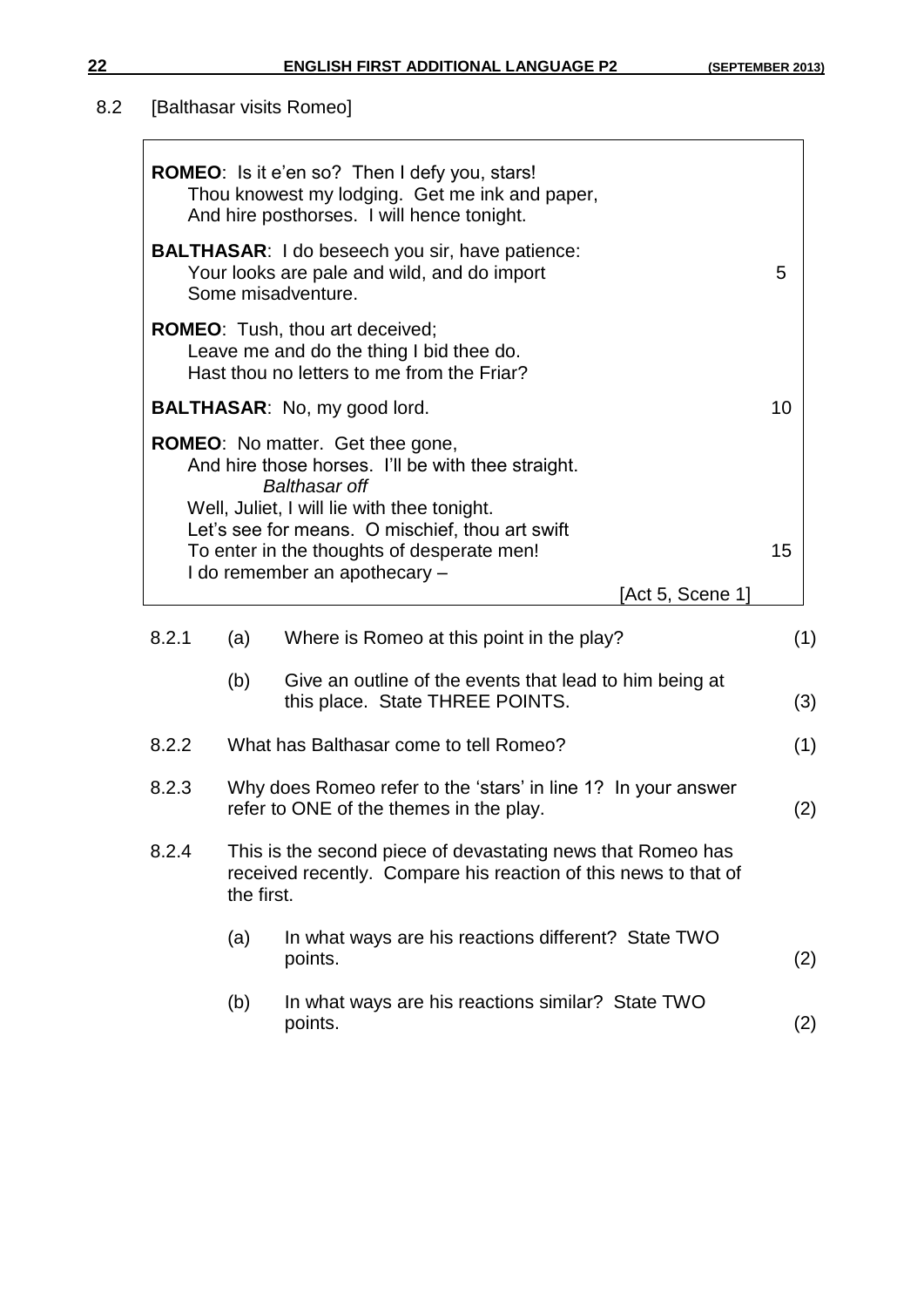| (SEPTEMBER 2013) |     | <b>ENGLISH FIRST ADDITIONAL LANGUAGE P2</b>                                                                                  | 23          |
|------------------|-----|------------------------------------------------------------------------------------------------------------------------------|-------------|
| 8.2.5            |     | In line 5, Balthasar describes Romeo as 'pale and wild'.                                                                     |             |
|                  |     | What do these words tell you about Romeo's state of mind?                                                                    | (1)         |
| 8.2.6            |     | Refer to lines 13 - 16 ('Well, Juliet, I  remember an<br>apothecary').                                                       |             |
|                  | (a) | Is the following statement TRUE or FALSE? Write 'true'<br>or false' and quote TWO consecutive words to prove your<br>answer. |             |
|                  |     | Romeo shows neither patience nor reason.                                                                                     | (2)         |
|                  | (b) | Romeo is alone at this stage and speaking his thoughts<br>out aloud. Give the dramatic term for such a speech.               | (1)         |
|                  | (c) | Identify the figure of speech in, 'O mischief, thou art<br>swift' (line 14).                                                 | (1)         |
| 8.2.7            |     | Would you say that Romeo was brave or foolish to return to<br>Verona? Discuss your view.                                     | (2)<br>[35] |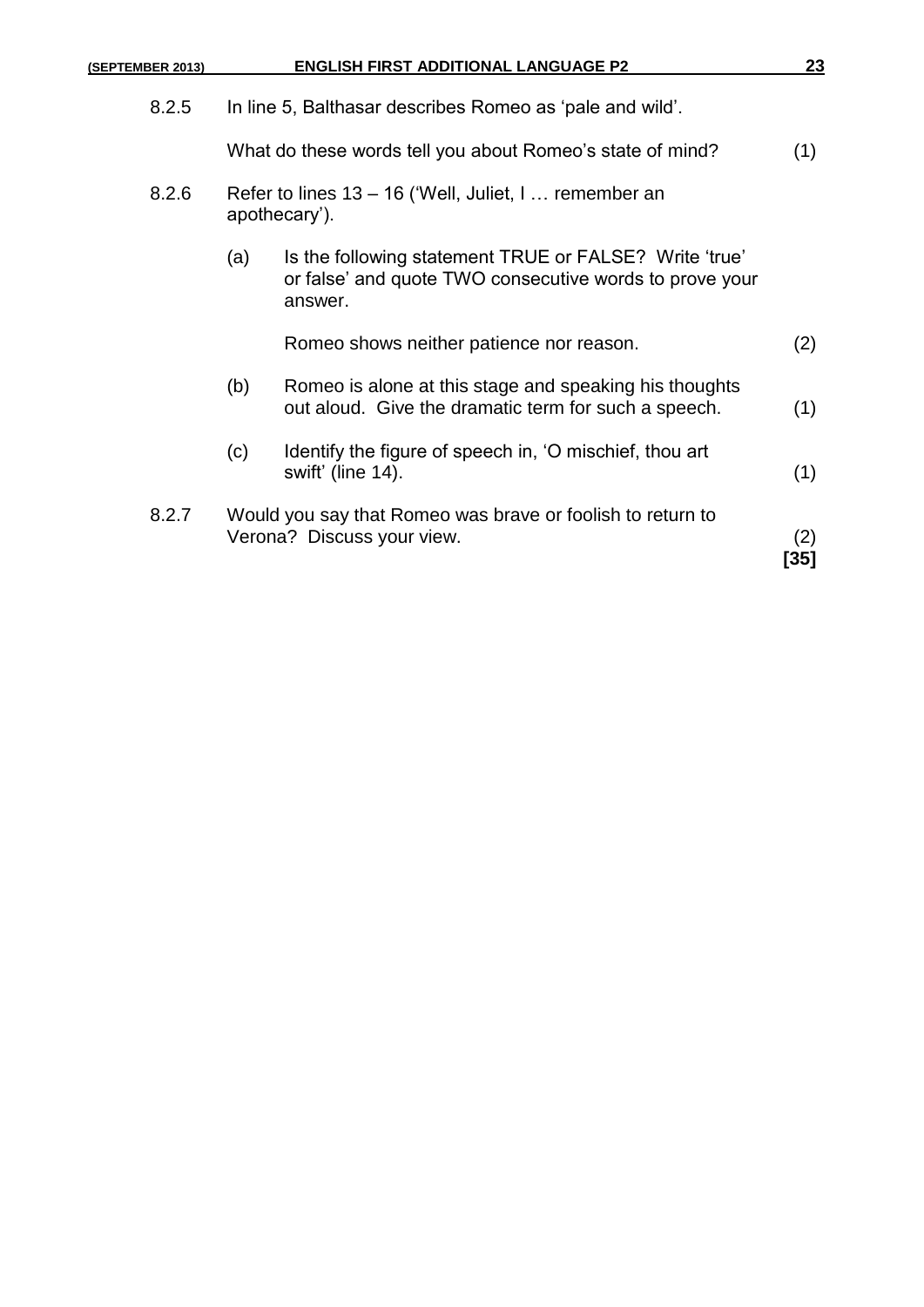#### **QUESTION 9 (ESSAY QUESTION)**

#### *NOTHING BUT THE TRUTH*

The play *Nothing But The Truth*, explores possible reasons for the breakdown of cultural traditions.

Discuss this statement.

In your essay you may consider the following ideas, among others:

- How important cultural ways are to Thando and Sipho
- The struggle to hold onto one's cultural identity, especially with regard to Mandisa, the 'African Princess'
- How cultural traditions are threatened

Length: 250 – 300 words **[35]**

**OR**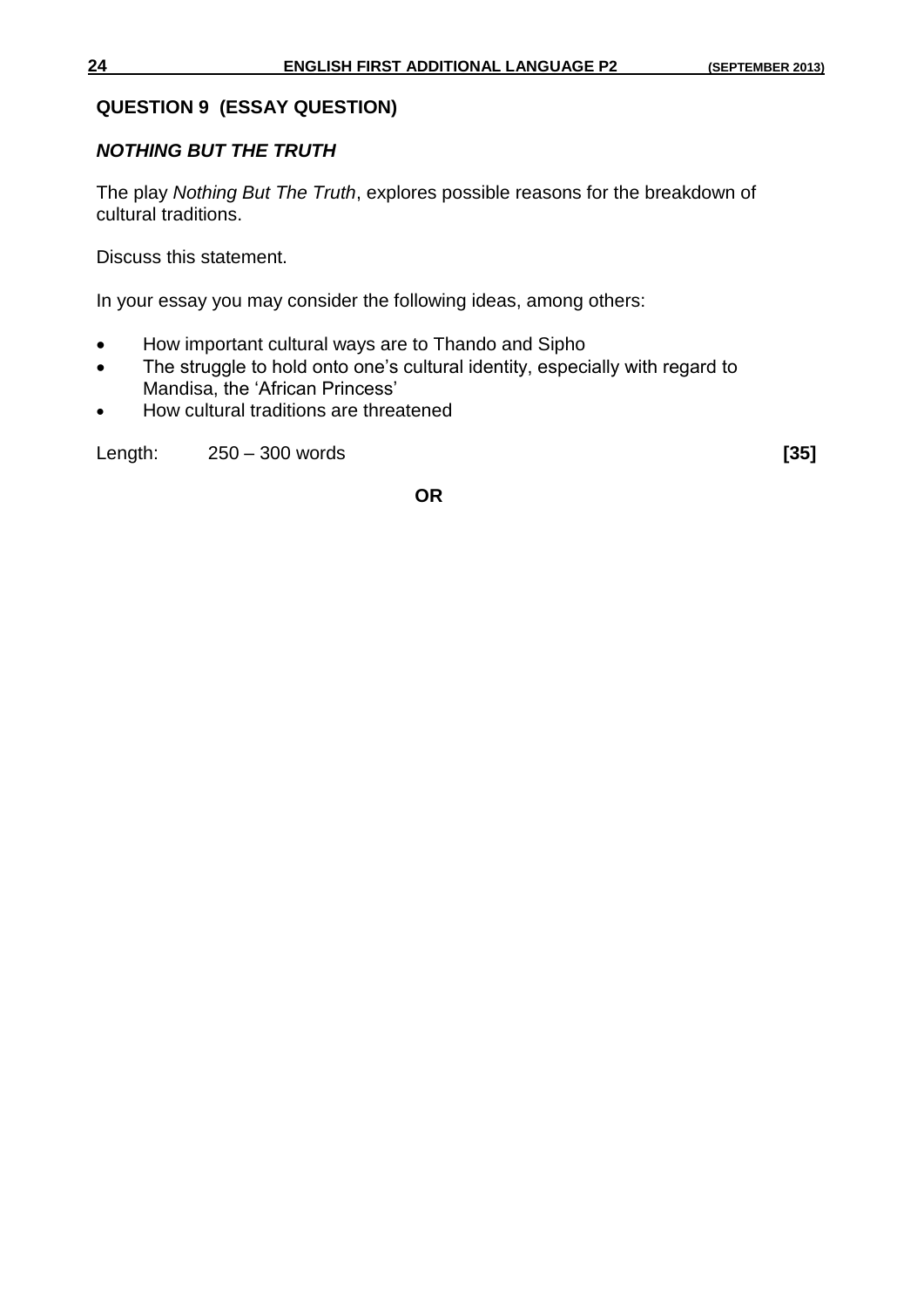#### **QUESTION 10 (CONTEXTUAL QUESTION)**

#### *NOTHING BUT THE TRUTH*

Read the following extracts from the play and answer the questions set on each. The number of marks allocated to each question serves as a guide to the expected length of your answer.

- **NOTE:** Answer the questions set on BOTH extracts, i.e. QUESTION 10.1 and QUESTION 10.2.
- 10.1 [Thando tries to find out more about Themba.]

| <b>SIPHO:</b> The undertaker must be on his way now.                       |    |  |  |
|----------------------------------------------------------------------------|----|--|--|
| <b>THANDO</b> [as she exits]: Daddy, what did Uncle Themba die of?         |    |  |  |
| <b>SIPHO:</b> His heart gave in, so says his wife.                         |    |  |  |
| <b>THANDO</b> [from the bedroom]: Why didn't Auntie Thelma                 |    |  |  |
| accompany his body instead of Mandisa?                                     | 5  |  |  |
| <b>SIPHO:</b> The letter just said 'My daughter will be coming with        |    |  |  |
| him'. He wanted to be buried here at home, not far from                    |    |  |  |
| Mom and Dad.                                                               |    |  |  |
| <b>THANDO:</b> Why didn't Uncle Themba come back when most                 |    |  |  |
| of the exiles came home?                                                   | 10 |  |  |
| SIPHO: They were settled and comfortable where they were.                  |    |  |  |
| Many exiles felt that way. Some came back to look around,                  |    |  |  |
| to check out the scene, so to speak. Then realised that they               |    |  |  |
| would be better off where they had jobs, families.                         |    |  |  |
| <b>THANDO:</b> But Bra Hugh, Sis Miriam and the others, they               | 15 |  |  |
| came back.                                                                 |    |  |  |
| <b>SIPHO:</b> That's different. Some had homes and families to come        |    |  |  |
| home to. Some had jobs in the government.                                  |    |  |  |
| <b>THANDO:</b> So why did Uncle Themba not even visit after the            |    |  |  |
| first election! He could have? Couldn't he?                                | 20 |  |  |
|                                                                            |    |  |  |
| <b>SIPHO</b> [after a long pause]: HE DIDN'T! Is the Cradock case<br>over? |    |  |  |
|                                                                            |    |  |  |
| <b>THANDO</b> [coming back into the room]: Tomorrow.                       |    |  |  |
| <b>SIPHO:</b> You think they are going to get amnesty?                     |    |  |  |
| <b>THANDO:</b> I don't know. I am not the judge.                           | 25 |  |  |
| [Act 1, Scene 1]                                                           |    |  |  |

10.1.1 Match the names in COLUMN A to the descriptions in COLUMN B. Write down only the question number  $(10.1.1(a) - 10.1.1(d))$  and the letter  $(A - D)$  of your answer.

|     | <b>COLUMN A</b>    |    | <b>COLUMN B</b> |  |
|-----|--------------------|----|-----------------|--|
| (a) | Mr Khahla          | Α  | Thando's mother |  |
| (b) | Sindiswa Makhapela | B  | teacher         |  |
| (c) | Mrs Potgieter      | C  | undertaker      |  |
| (d) | Thando             |    | chief librarian |  |
|     |                    | ⊢. | lawyer          |  |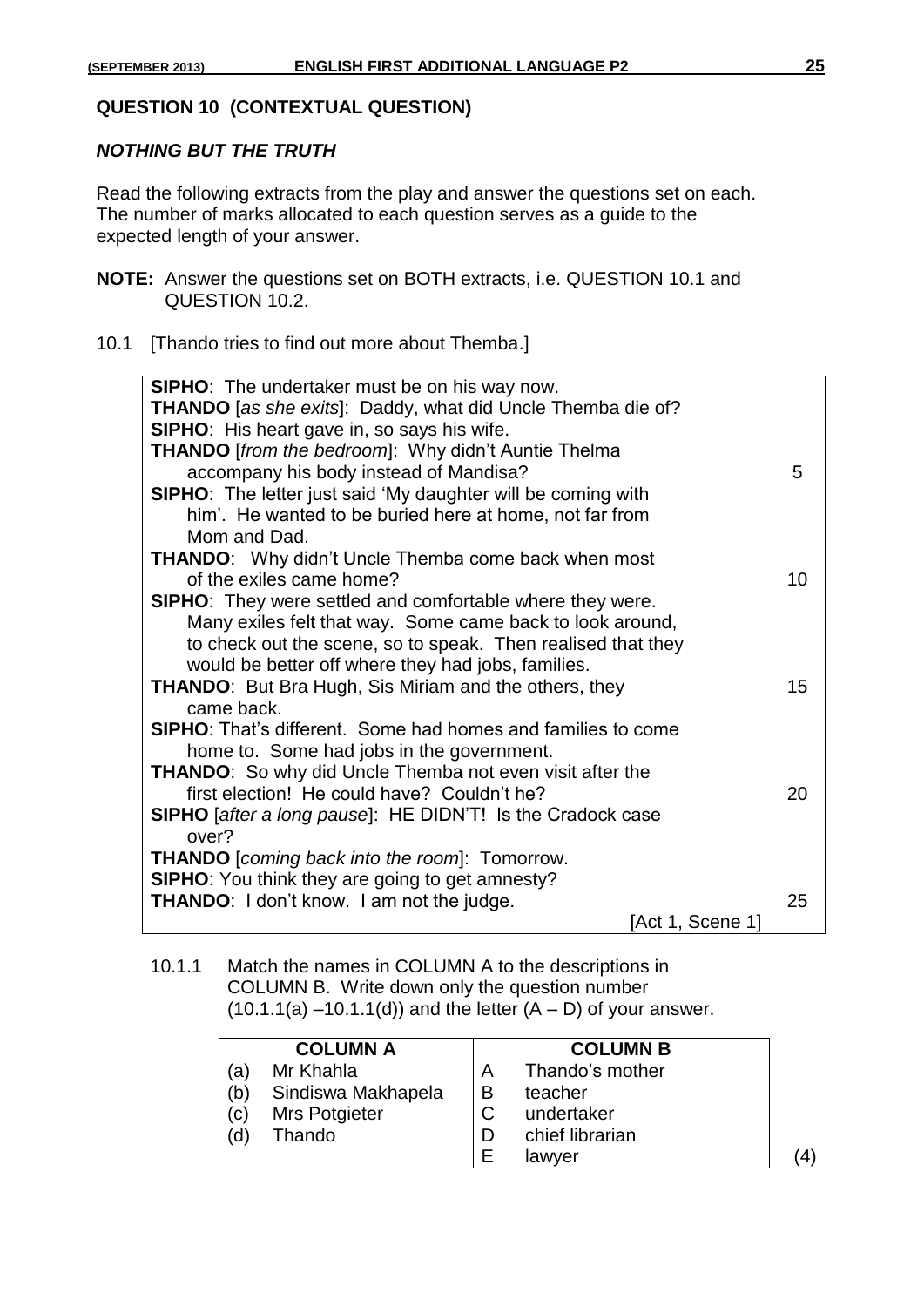| 26 |        | <b>ENGLISH FIRST ADDITIONAL LANGUAGE P2</b><br>(SEPTEMBER 2013)                                                                                   |     |
|----|--------|---------------------------------------------------------------------------------------------------------------------------------------------------|-----|
|    | 10.1.2 | Explain why the 'undertaker' in line 1 is needed. Mention TWO<br>reasons.                                                                         | (2) |
|    | 10.1.3 | In line 3, Sipho says, 'his heart gave in'. How would you explain<br>this statement in your OWN words?                                            | (1) |
|    | 10.1.4 | In lines $4 - 5$ , Thando wants to know why Auntie Thelma did not<br>accompany Themba's body. How does this question reflect<br>Thando's culture? | (2) |
|    | 10.1.5 | What does 'home' refer to in line 7?                                                                                                              | (1) |
|    | 10.1.6 | What does Thando believe is the reason for Themba leaving?<br>State TWO points.                                                                   | (2) |
|    | 10.1.7 | In line 21, Sipho says, "HE DIDN'T!"                                                                                                              |     |
|    |        | If you were the stage director, what would you want<br>(a)<br>Sipho's face to express?                                                            | (1) |
|    |        | (b)<br>Explain why he should have this expression.                                                                                                | (2) |
|    | 10.1.8 | Refer to lines $21 - 24$ ('Is the Cradock  to get amnesty?')<br>Why does Sipho steer the conversation in this direction? State<br>TWO points.     | (2) |
|    |        |                                                                                                                                                   |     |

**AND**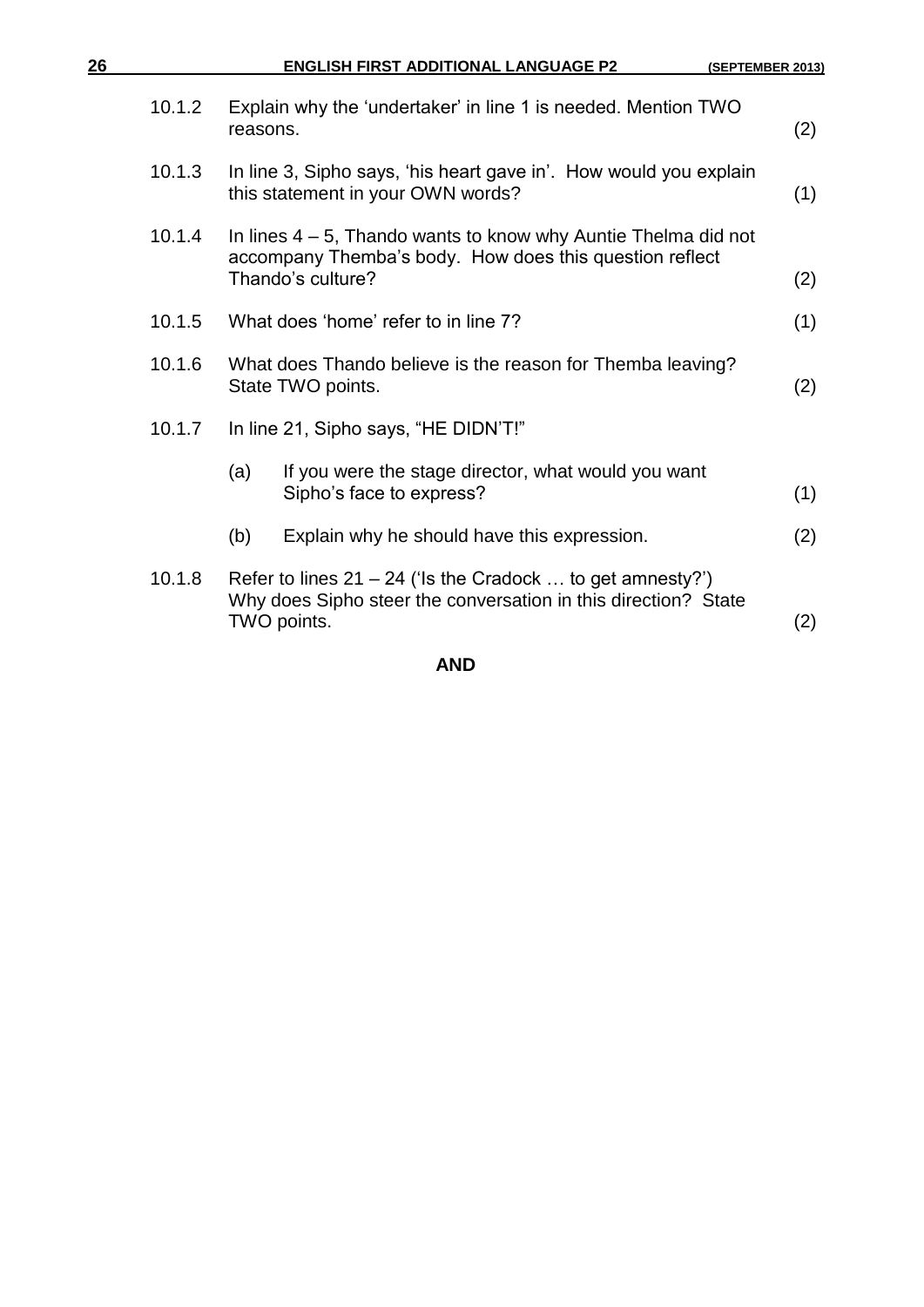#### 10.2 [Sipho tells Thando and Mandisa about his job as a clerk.]

| <b>THANDO:</b> I've never heard this story before.             |    |
|----------------------------------------------------------------|----|
| <b>MANDISA:</b> How long did you stay there?                   |    |
| SIPHO: For three years. When I told Mr Spilkin that I was      |    |
| ready to start my articles he said he was very sorry they      |    |
| had already decided to take two new white articled clerks.     | 5  |
| Anyway I was doing a very good job now, he said.               |    |
| <b>SIPHO:</b> Then I heard that they were looking for someone, |    |
| someone black, at the Port Elizabeth Public Library to train   |    |
| as an assistant librarian. I left Spilkin & Spilkin Attorneys. |    |
| I got the job at the library. Mrs Meyers was very impressed    |    |
| with my English. She said with such good English I would       |    |
| go far in her library. So Spilkin & Spilkin Attorneys took     |    |
| my one chance. I really wanted to be a lawyer.                 |    |
| <b>MANDISA:</b> And where was my father all this time?         |    |
| <b>SIPHO:</b> By this time Themba had finished high school. My | 15 |
| father somehow found the money to send Themba to Fort          |    |
| Hare University. I was very happy for him but I was also       |    |
| sad and angry.                                                 |    |
| [Act 2, Scene 1                                                |    |
|                                                                |    |

10.2.1 In line 1, Thando says, 'I've never heard this story before.'

Relate the events of Sipho's experience at Spilkin & Spilkin Attorneys before Sipho wanted to start his articles. State THREE points. (3)

10.2.2 Choose the correct answer to complete the following sentence. Write only the answer  $(A - D)$ .

> In line 5, Sipho speaks about 'articled clerks'. An articled clerk is a …

- A clerk who writes newspaper articles.
- B trainee lawyer who works for a lawyer.
- C lawyer who writes newspaper articles.
- D lawyer who defends clerks only. (1)

#### 10.2.3 Refer to lines 3 – 6 ('For three years …now, he said').

Identify the theme in these lines. (1)

10.2.4 Refer to lines 11 – 12 ('She said with … in her library').

Is the following statement TRUE or FALSE? Write 'true' or 'false' and give a reason to prove your answer.

Sipho eventually does go far in the library. (2)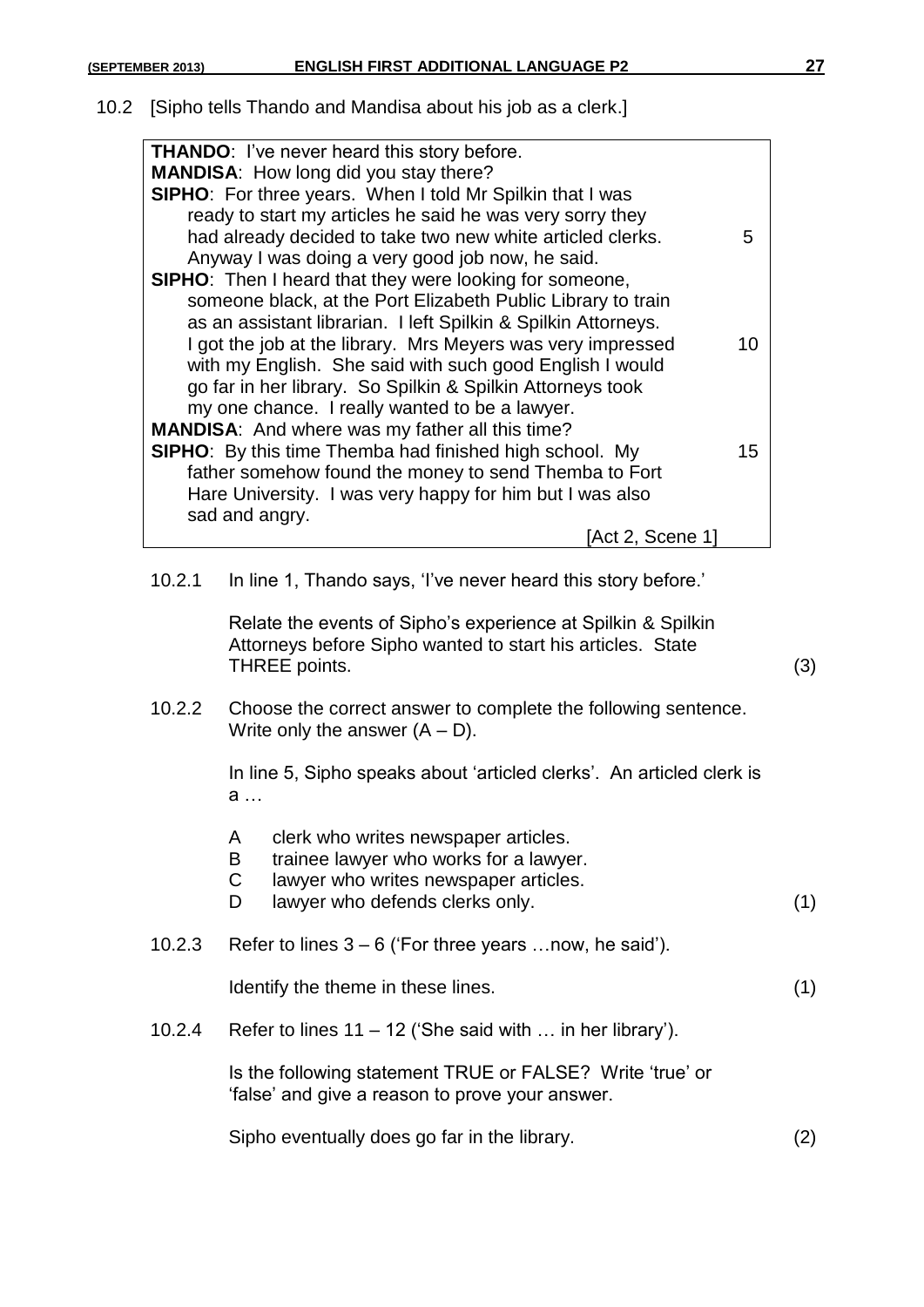|  |  |  |  |  | (SEPTEMBER 2013) |
|--|--|--|--|--|------------------|
|--|--|--|--|--|------------------|

| 28 | <b>ENGLISH FIRST ADDITIONAL LANGUAGE P2</b> | (SEPTEMBER 2013) |
|----|---------------------------------------------|------------------|
|    |                                             |                  |

- 10.2.5 Refer to lines 15 18 ('By this time …sad and angry').
	- (a) Sipho experiences mixed feelings. Identify THREE of these feelings. (3)
	- (b) Explain each of these feelings with reference to the play. (3)
- 10.2.6 After this extract, Mandisa defends her father and says that she refuses 'to listen to anymore of this drunken drivel'. What does this response reveal about her character? State TWO points. (2)
- 10.2.7 Refer to lines 15 17 ('My father somehow … Fort Hare University').

Do you think that parents are fair in favouring one child above another? Discuss your view. (3)

**[35]**

#### **TOTAL SECTION B: 35**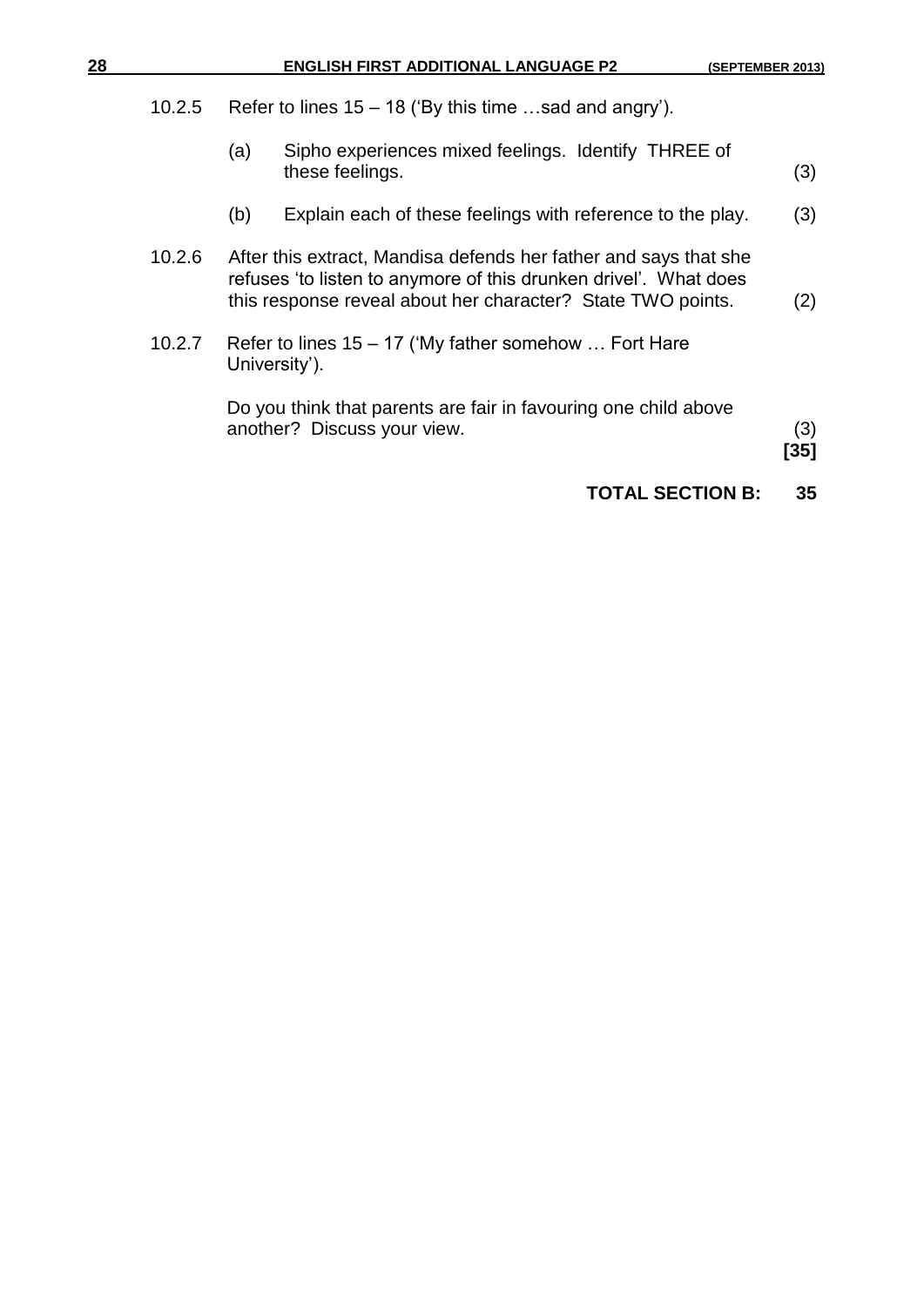#### **SECTION C: SHORT STORIES**

In this section, questions have been set on the following stories:

- *THE LUNCHEON* by W. Somerset Maugham
- *THE DUBE TRAIN* by Can Themba

Choose ONE of the short stories and answer the questions set on it.

#### **QUESTION 11 (ESSAY QUESTION)**

#### *THE LUNCHEON –* **W. Somerset Maugham**

The story, *The Luncheon*, focuses on the behaviour of the three characters and their motives for what they do.

Write an essay in which you discuss this statement. In your answer refer to specific incidents in the story.

You may consider the following ideas, among others:

- The narrator's initial expectations and later 'silent revenge'
- The woman's ironic statements
- The waiter's encouragement for them to eat

Length: 250 – 300 words **[35]**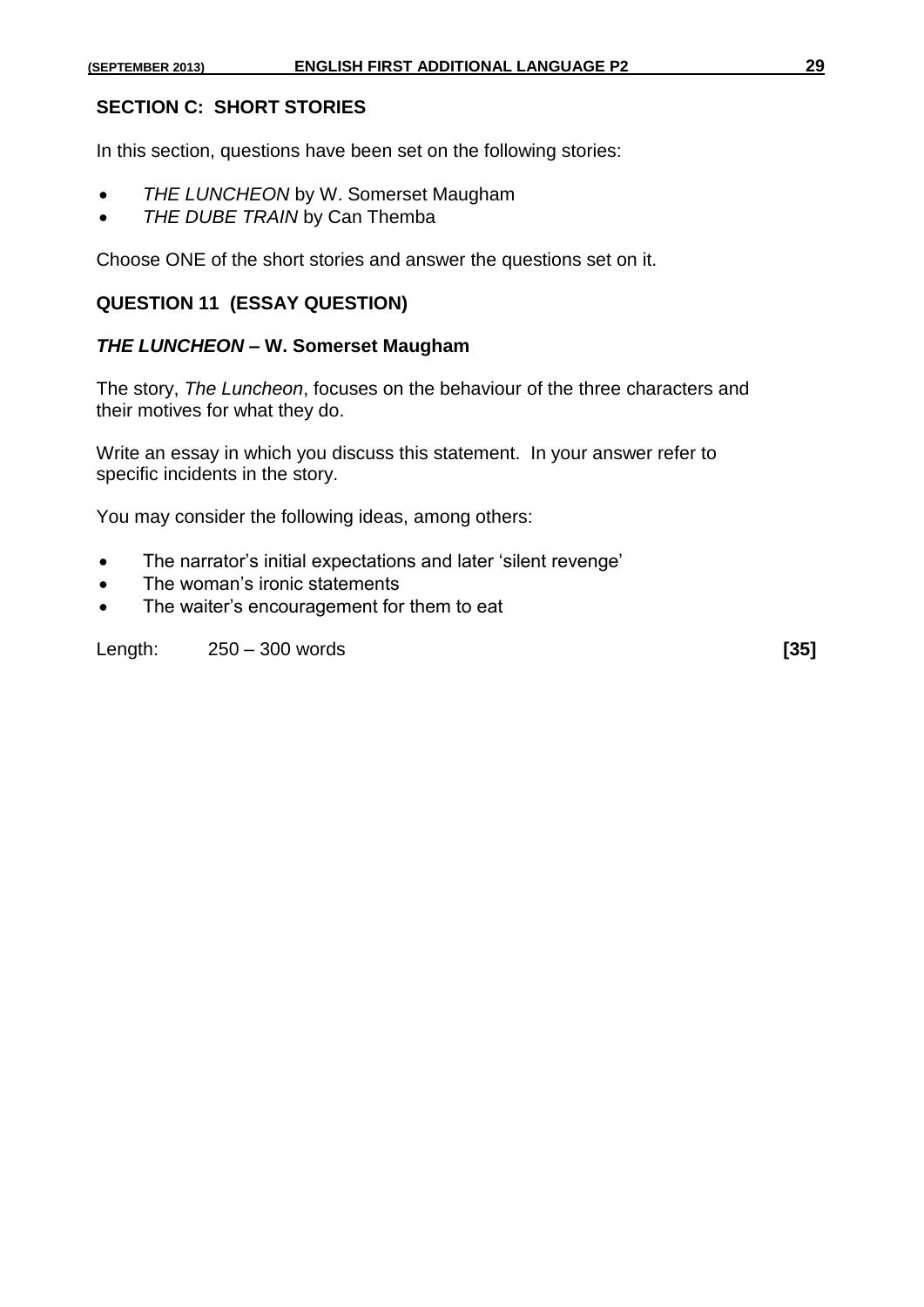#### **QUESTION 12 (CONTEXTUAL QUESTION)**

#### *THE DUBE TRAIN –* **Can Themba**

Read the following extracts from the novel and answer the questions set on each. The number of marks allocated to each question serves as a guide to the expected length of your answer.

- **NOTE**: Answer the questions set on BOTH extracts, i.e. QUESTION 12.1 and QUESTION 12.2.
- 12.1 [The *tsotsi* boards the train.]

 He swaggered towards us and stood between our seats with his back to the outside, his arms gripping the frame of the paneless window. He noticed the girl and started teasing her. All township love-making is rough. '*Hi*, rubberneck!' – he clutched at her pear-like breast jutting 5 from her sweater – 'how long did you think you'll duck me?' She looked round in panic; at me, at the old lady opposite her, at the hulk of a man opposite me. Then she whimpered, "Ah, *au-boetie*, I don't even know you.' The *tsotsi* snarled, 'You don't know me, eh? You don't know me when you're sitting with your student friends. You don't know last night, too, *nè*? You don't 10 know how you ducked me?' Some woman, reasonably out of reach, murmured, 'The children of today …' in a drifting sort of way. Mzimhlophe, the dirty-white station. The *tsotsi* turned round and looked out of the window on to the platform. He 15 recognised some of his friends there and hailed them. 'O, Zigzagza, it's how there?' 'It's jewish!' '*Hela*, Tholo, my ma hears me, I want that ten-'n-six!' 'Go get it in hell! 20 'Weh, my sister, don't listen to that guy. Tell him Shakespeare nev'r said so!' The gibberish exchange was all in exuberant superlatives. 12.1.1 Complete the sentences by filling in the missing words. Write only the SINGLE words next to the question number (12.1.1(a) – 12.1.1(d)

> The narrator (a) … the train at Dube Station on a (b) … morning. Seated opposite him is a (c) … man. At a later stop, a *tsotsi* (d) … on to the train.  $(4)$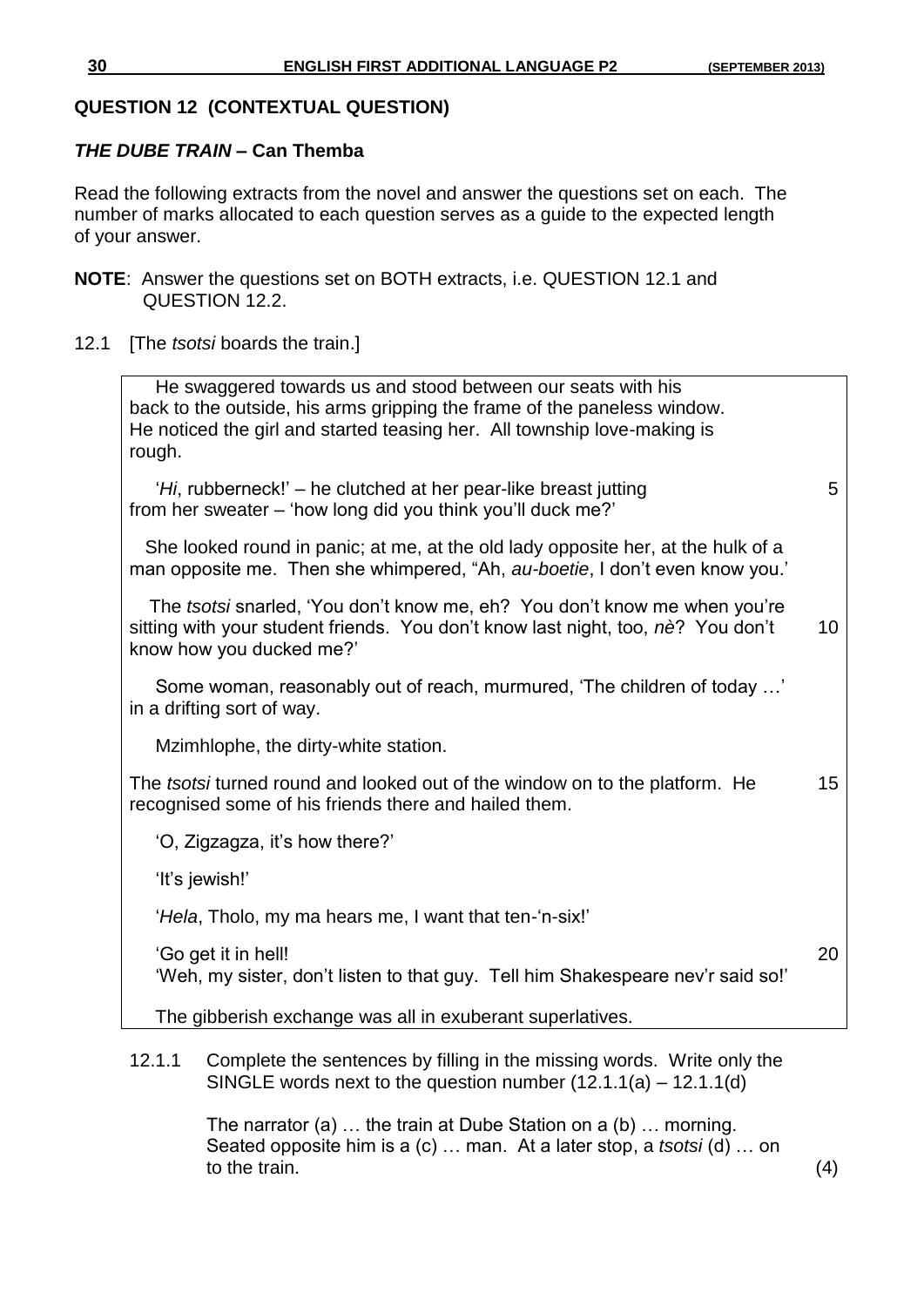| (SEPTEMBER 2013) | <b>ENGLISH FIRST ADDITIONAL LANGUAGE P2</b>                                                                                    | 31  |
|------------------|--------------------------------------------------------------------------------------------------------------------------------|-----|
| 12.1.2           | What does the word 'swaggered' in line 1 suggest about the<br>tsotsi's movement?                                               | (1) |
| 12.1.3           | In line 2, it is stated that one of the windows in the train is<br>'paneless'.                                                 |     |
|                  | List TWO other things that indicate the state of disrepair of<br>(a)<br>this train.                                            | (2) |
|                  | Explain the reason why the narrator is forced to travel in a<br>(b)<br>train that is in this state.                            | (2) |
| 12.1.4           | In lines $5 - 6$ , the tsotsi speaks to the girl, 'Hi, rubberneck! $-$<br>he  you'll duck me'.                                 |     |
|                  | Identify the theme in these lines.                                                                                             | (1) |
| 12.1.5           | In line 7, the writer mentions, 'She looked round in panic'.                                                                   |     |
|                  | In your OWN words, explain the contrast in the girl's attitude when<br>she first climbed on to the train and her attitude now. | (2) |
| 12.1.6           | In line 10, the <i>tsotsi</i> 'snarled'. What emotion of the <i>tsotsi</i> is<br>displayed by the use of this word?            | (1) |
| 12.1.7           | In lines $12 - 13$ , it is stated that 'Some woman, reasonably  sort<br>of way.'                                               |     |
|                  | Why, do you think, the narrator describes the woman as<br>(a)<br>'reasonably out of reach'?                                    | (1) |
|                  | Why does the woman remark, 'The children of today '?<br>(b)                                                                    | (2) |
| 12.1.8           | Township slang is used in this short story. Give the correct<br>English words for the following words used in the extract:     |     |
|                  | (a) 'tsotsi' (line 15)                                                                                                         |     |
|                  | (b) 'jewish' (line 18)                                                                                                         | (2) |

### **AND**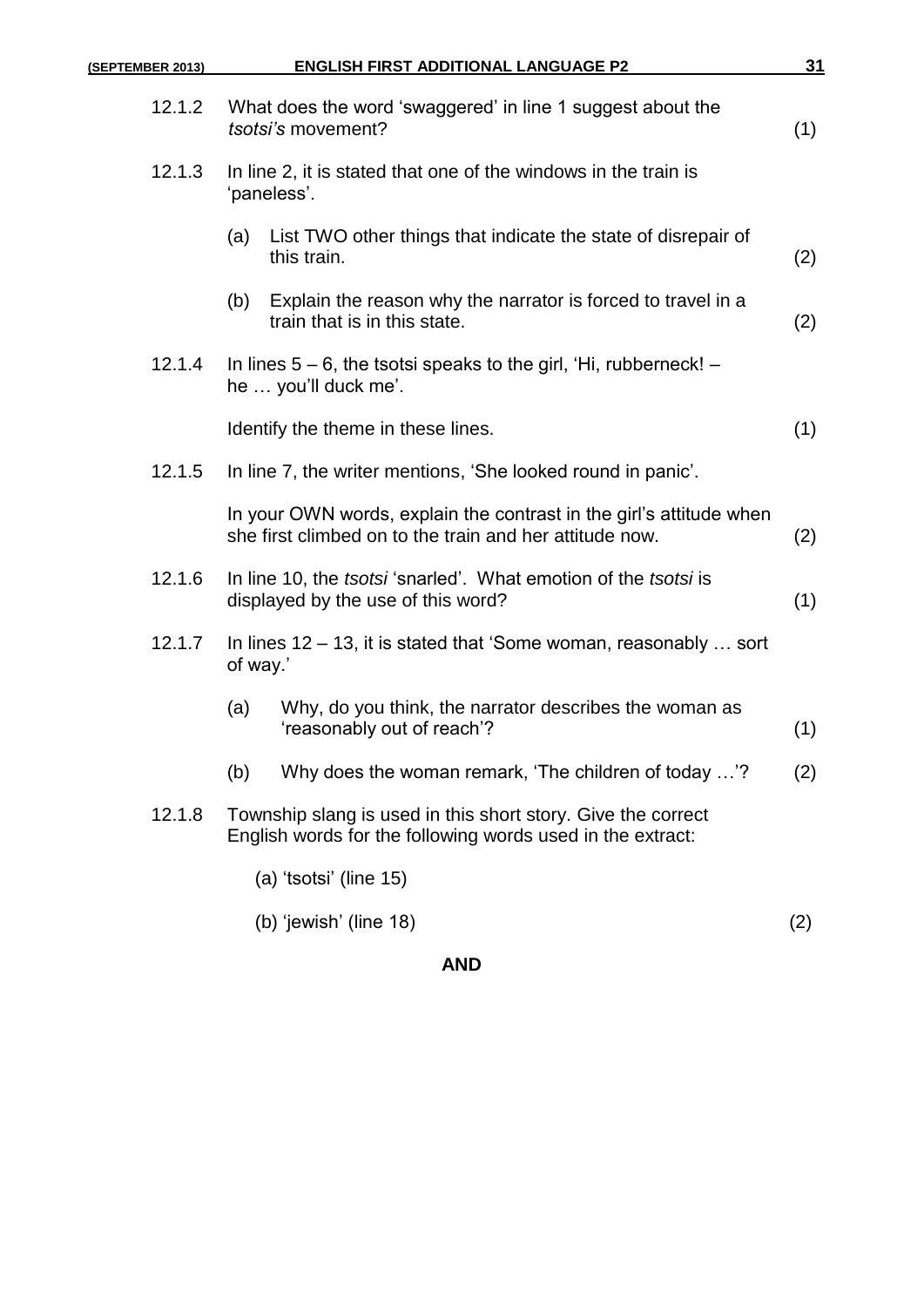#### 12.2 [The big man confronts the *tstosi.*]

| stood rooted. |                  | "Hela, you street urchin, that woman is your mother,' came the shrill voice of<br>the big hulk of a man, who had all the time been sitting quietly opposite me,<br>humming his lewd little township ditty. Now he moved towards where the tsotsi                                                                                                                              |     |
|---------------|------------------|-------------------------------------------------------------------------------------------------------------------------------------------------------------------------------------------------------------------------------------------------------------------------------------------------------------------------------------------------------------------------------|-----|
|               |                  | There was menace in every swing of his clumsy movements, and the half-<br>mumbled tune of his song sounded like under-breath cursing for all its calmness.<br>The carriage froze into silence.                                                                                                                                                                                | 5   |
|               |                  | Suddenly, the woman shrieked and men scampered on to seats.<br>The tsotsi had drawn a sheath-knife, and he faced the big man.                                                                                                                                                                                                                                                 |     |
|               |                  | There is something odd that a knife does to various people in a crowd.<br>Most women go into pointless clamour, sometimes even hugging fast the men<br>who might fight for them. Some men make gangway, stampeding<br>helter-skelter, but with that hulk of a man the sight of the gleaming blade<br>in the <i>tsotsi's</i> hand drove him berserk. The splashing people left | 10  |
|               |                  | a sort of arena. There was an evil leer in his eye, much as if he were<br>experiencing satanic satisfaction.                                                                                                                                                                                                                                                                  | 15  |
|               |                  | Croesus Cemetery flashed past.                                                                                                                                                                                                                                                                                                                                                |     |
|               |                  | Seconds before the impact, the <i>tsotsi</i> lifted the blade and plunged it obliquely.<br>Like an instinctive, predatory beast, he seemed to know exactly where the<br>vulnerable jugular was and he aimed for it. The jerk of the train deflected his<br>stroke, though, and the blade slit a long cleavage down the big man's open chest.                                  | 20  |
| 12.2.1        |                  | In lines $1 - 4$ , the big man reacts to the <i>tsotsi'</i> , " <i>Hela</i> , you street<br><i>tsotsi</i> stood rooted.")                                                                                                                                                                                                                                                     |     |
|               | (a)              | Quote the word from these lines that show the tsotsi is dirty and<br>untidy.                                                                                                                                                                                                                                                                                                  | (1) |
|               | (b)              | State the reason why the big man is so intensely upset. State<br>TWO points.                                                                                                                                                                                                                                                                                                  | (2) |
|               | (c)              | What effect do the big man's words have on the tsotsi? Explain<br>in your OWN words.                                                                                                                                                                                                                                                                                          | (1) |
| 12.2.2        | $of \dots$       | In line 5, it is stated, 'There was menace in every swing of his clumsy<br>movements.' The figure of speech used here is an example                                                                                                                                                                                                                                           |     |
|               | A<br>B<br>C<br>D | personification.<br>hyperbole.<br>metaphor.<br>simile.                                                                                                                                                                                                                                                                                                                        | (1) |
| 12.2.3        |                  | In your OWN words, say what effect the big man's words have on the<br>rest of the passengers.                                                                                                                                                                                                                                                                                 | (1) |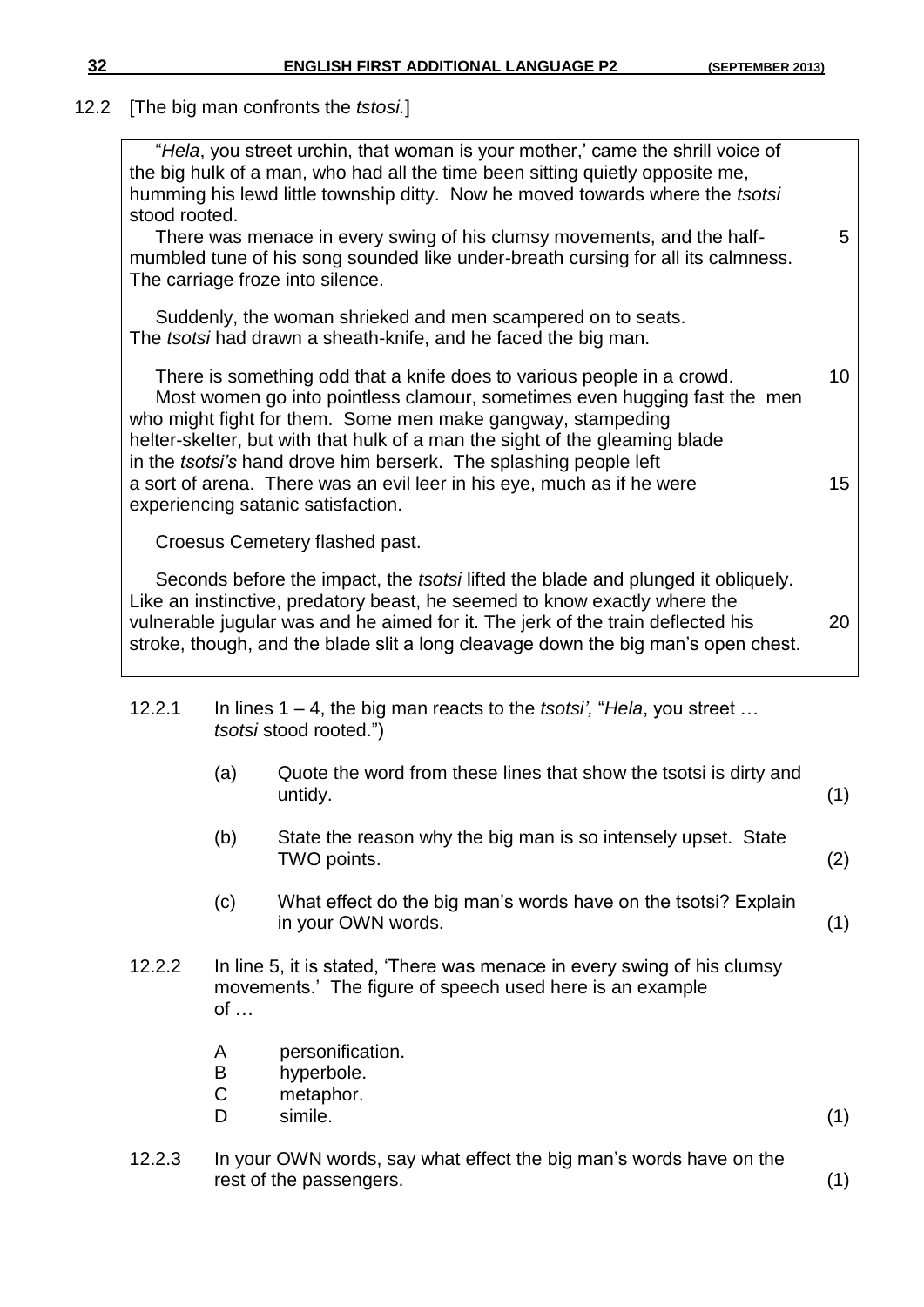| <u>33</u>   | <b>ENGLISH FIRST ADDITIONAL LANGUAGE P2</b>                                                                                       | (SEPTEMBER 2013) |
|-------------|-----------------------------------------------------------------------------------------------------------------------------------|------------------|
|             | Is the following statement TRUE or FALSE? Write 'true' or<br>'false'. Quote no more than TEN words to prove your answer.          | 12.2.4           |
| (2)         | The tsotsi was clearly practised in knife-fighting and killing<br>people.                                                         |                  |
|             | In lines 11 – 13, 'Most women go  gangway, stampeding<br>helter-skelter', the writer mentions the responses of the<br>passengers. | 12.2.5           |
| (2)         | Do you find the men's behaviour excusable? Explain your<br>answer.                                                                |                  |
|             | In line 17, the writer mentions, 'Croesus Cemetery'.                                                                              | 12.2.6           |
| (2)         | Explain the irony of this line.                                                                                                   |                  |
| (3)         | Give a clear outline of what eventually happens to the tsotsi.<br>State THREE points.                                             | 12.2.7           |
| (2)<br>[35] | Why, do you think, the does writer use slang in the story? State<br>TWO points.                                                   | 12.2.8           |
| 35          | <b>TOTAL SECTION C:</b>                                                                                                           |                  |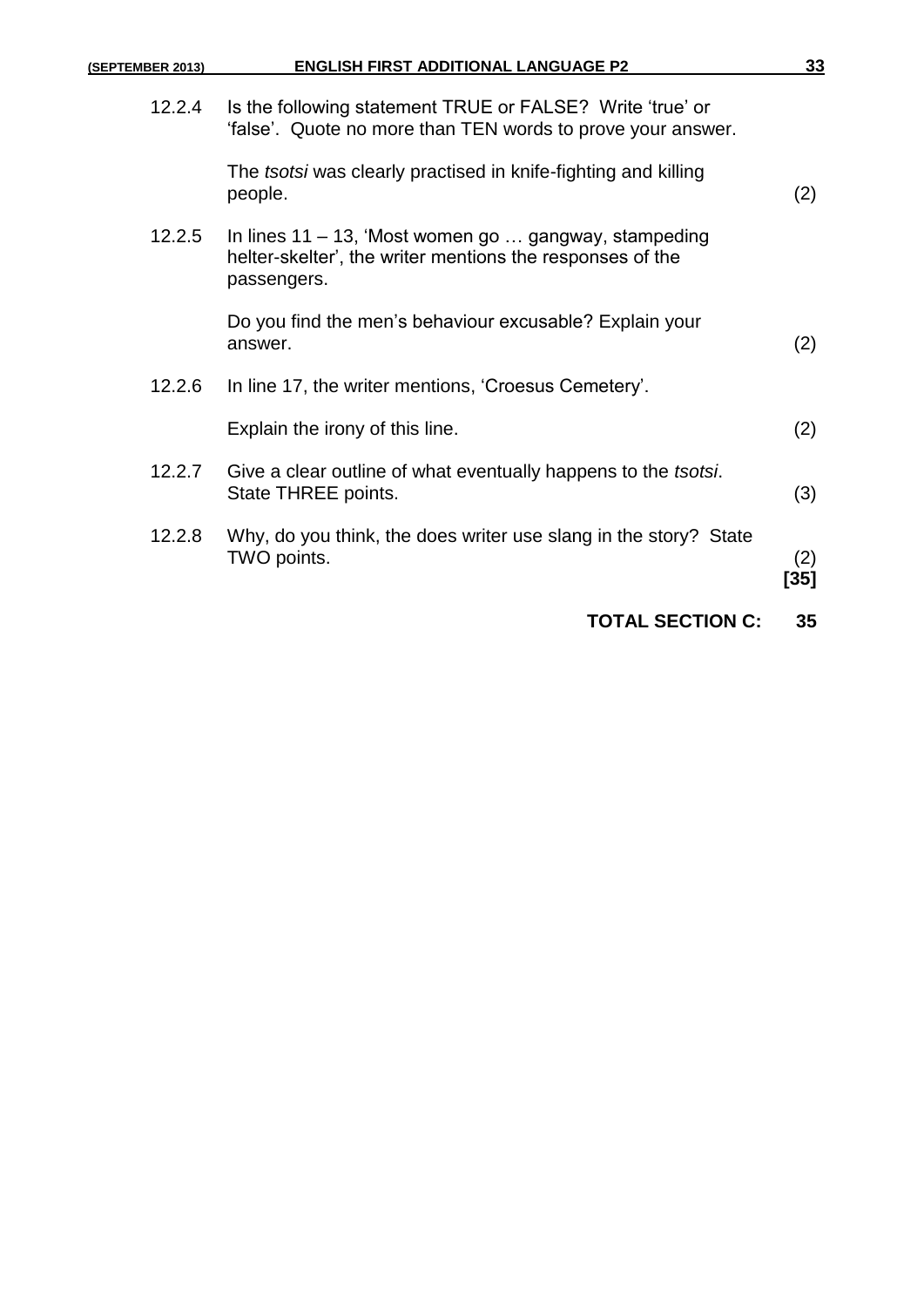#### **SECTION D: POETRY**

In this section, questions have been set on the following poems:

- *An elementary school classroom in a slum* by Stephen Spender
- *A prayer for all my countrymen* by Guy Butler
- *Death be not proud* by John Donne
- *The birth of Shaka* by Mbuyiseni Oswald Mtshali
- **NOTE:** Answer the questions on ANY TWO of the prescribed poems set. Read each poem carefully and then answer the questions which follow. The number of marks allocated to each question serves as a guide to the expected length of your answer.

#### **QUESTION 13**

Read the following poem and then answer the questions set on it.

| An elementary school classroom in a slum - Stephen Spender                                                                                                                                                                                                                                                                                                                                                                                                         |          |
|--------------------------------------------------------------------------------------------------------------------------------------------------------------------------------------------------------------------------------------------------------------------------------------------------------------------------------------------------------------------------------------------------------------------------------------------------------------------|----------|
| Far far from gusty waves, these children's faces.<br>Like rootless weeds, the hair torn round their pallor.<br>The tall girl with her weighed-down head. The paper-<br>seeming boy, with rat's eyes. The stunted, unlucky heir<br>Of twisted bones, reciting a father's gnarled disease,<br>His lesson from his desk. At the back of the dim class<br>One unnoted, sweet and young. His eyes live in a dream<br>Of squirrel's game, in tree room, other than this. | 5        |
| On sour cream walls, donations. Shakespeare's head,<br>Cloudless at dawn, civilised dome riding all cities.<br>Belled, flowery, Tyrolese valley. Open-handed map<br>Awarding the world its world. And yet, for these<br>Children, these windows, not this world, are world.<br>Where all their future's painted with a fog,<br>A narrow street sealed in with a lead sky,<br>Far far from rivers, capes, and stars of words.                                       | 10<br>15 |
| Surely, Shakespeare is wicked, the map a bad example<br>With ships and sun and love tempting them to steal -<br>For lives that slyly turn in their cramped holes<br>From fog to endless night? On their slag heap, these children<br>Wear skins peeped through by bones and spectacles of steel<br>With mended glass, like bottle bits on stones.<br>All of their time and space are foggy slum.<br>So blot their maps with slums as big as doom.                  | 20       |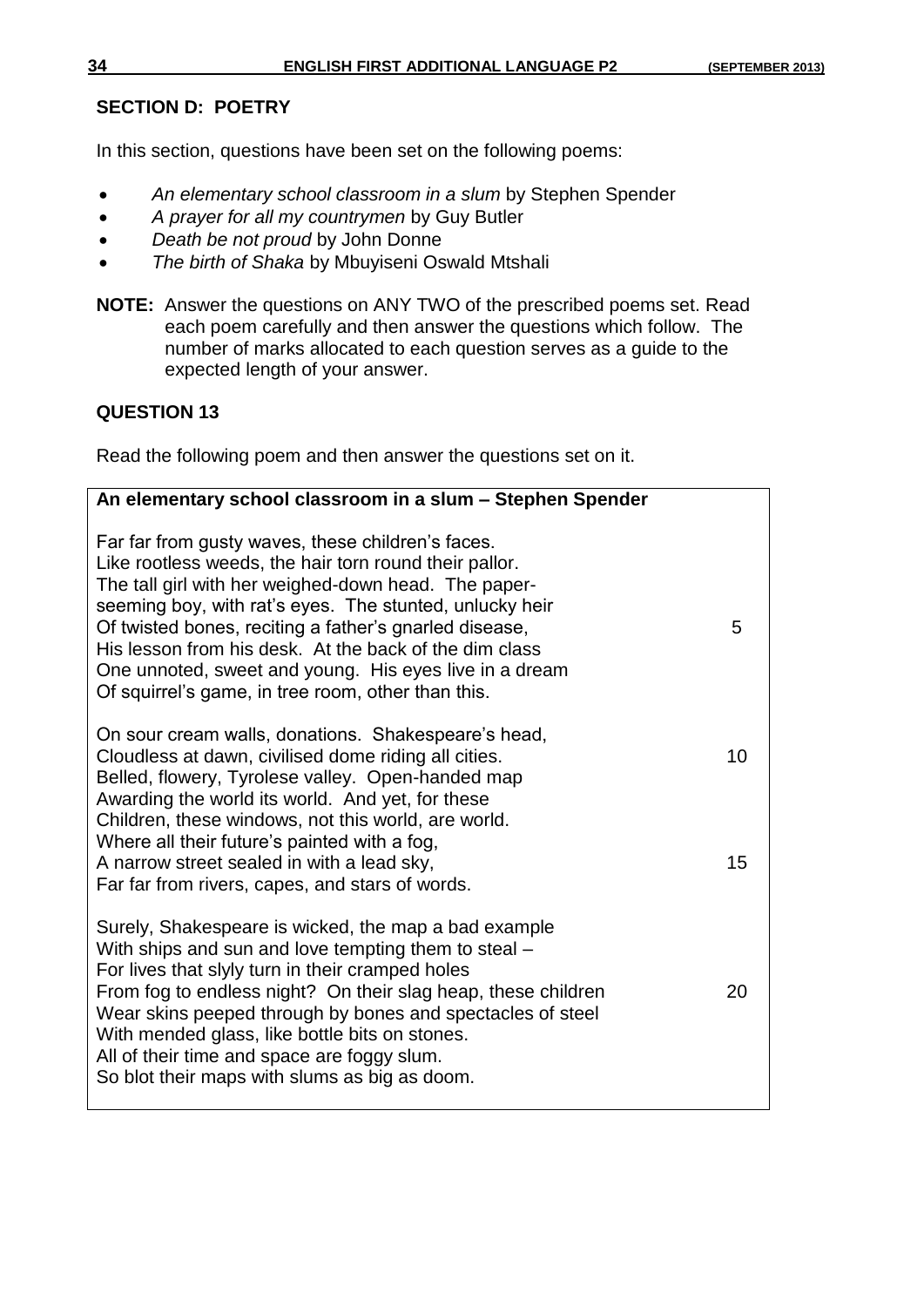| Unless, governor, teacher, inspector, visitor,             | 25 |
|------------------------------------------------------------|----|
| This map becomes their window and these windows            |    |
| That shut upon their lives like catacombs,                 |    |
| Break O break open till they break the town                |    |
| And show the children to green fields and make their world |    |
| Run azure on gold sands, and let their tongues             | 30 |
| Run naked into books, the white and green leaves open      |    |
| History theirs whose language is the sun.                  |    |

13.1 Complete the following sentences by using the words provided in the box below. Write down only the words next to the question number  $(13.1.1 - 13.1.3)$ .

setting; role; problem; undernourished; education; solution

The poem explores the (13.1.1) … that the environment plays in the (13.1.2) … process. The pupils in the class are underprivileged and  $(13.1.3)$  … . (1½)

13.2 Refer to lines 3 – 5 ('The tall girl … father's gnarled disease').

Explain what these lines tell us about each of the three the children. (3)

13.3 Refer to line 9 ('On sour cream walls, donations').

Using your OWN words, describe the walls. State TWO points. (2)

13.4 Refer to line 15 ('A narrow street sealed in with a lead sky') and complete the following sentence.

The atmosphere that is emphasised by the words 'narrow' and 'sealed' is …

- A cold.
- B warm.
- C claustrophobic.
- D oppressive. (1)
- 13.5 Why does the speaker object to the donations? (1)
- 13.6 Refer to lines 20 21 ('these children/Wear … through by bones').
	- 13.6.1 Identify the figure of speech used in these lines. (1)
	- 13.6.2 Explain why the poet uses this figure of speech here. (2)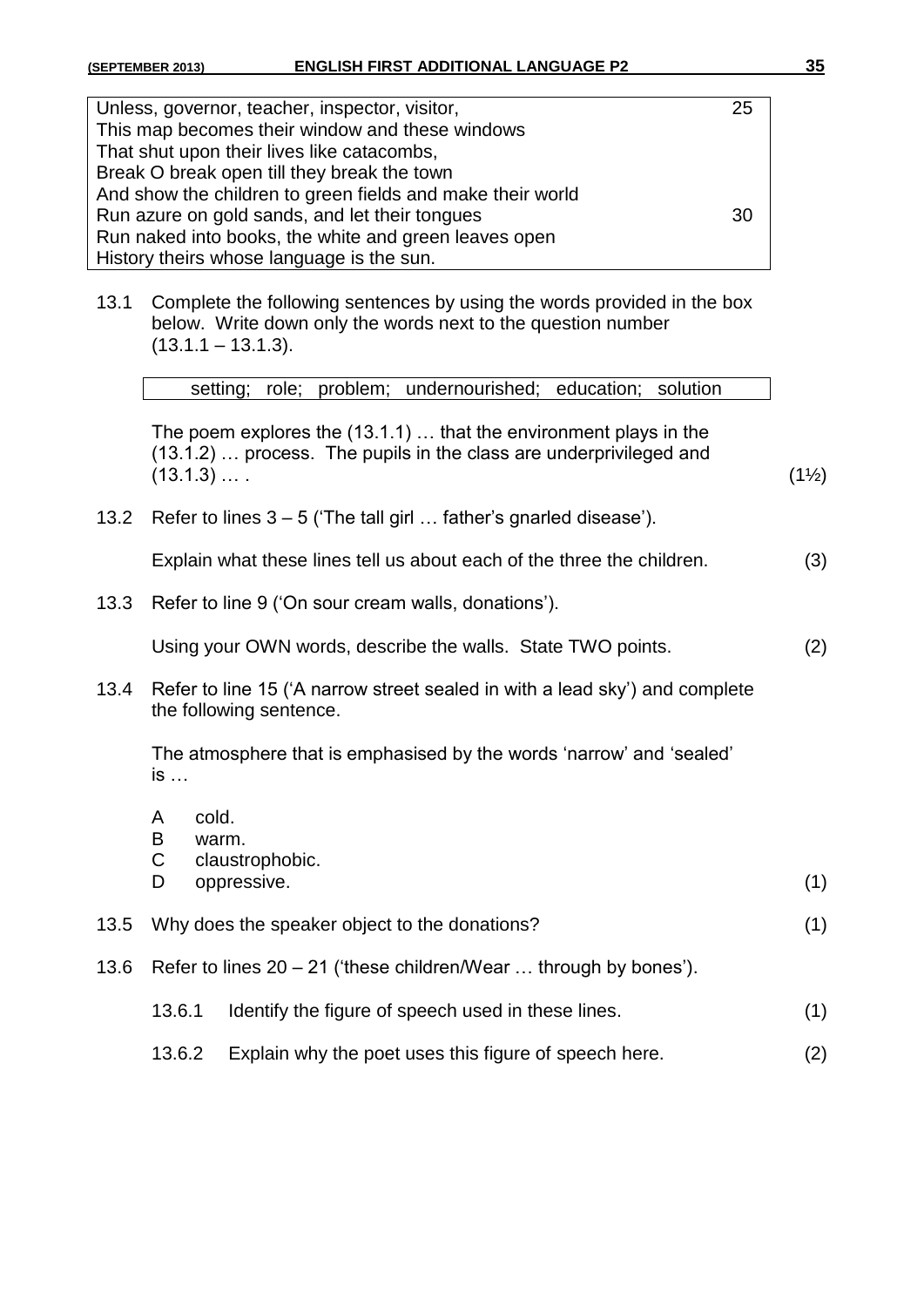13.7 Refer to the last four lines of the poem.

|      | Is the following statement TRUE or FALSE? Write 'true' or 'false' and<br>quote SEVEN consecutive words to support your answer.<br>The speaker feels that the children can be set free from their<br>circumstances by literature. | (2)                      |
|------|----------------------------------------------------------------------------------------------------------------------------------------------------------------------------------------------------------------------------------|--------------------------|
| 13.8 | The speaker depicts two 'worlds' in the poem. What are these TWO<br>'worlds'?                                                                                                                                                    | (2)                      |
| 13.9 | What should be the purpose of education, especially for deprived<br>children? Discuss your view.                                                                                                                                 | (2)<br>$[17\frac{1}{2}]$ |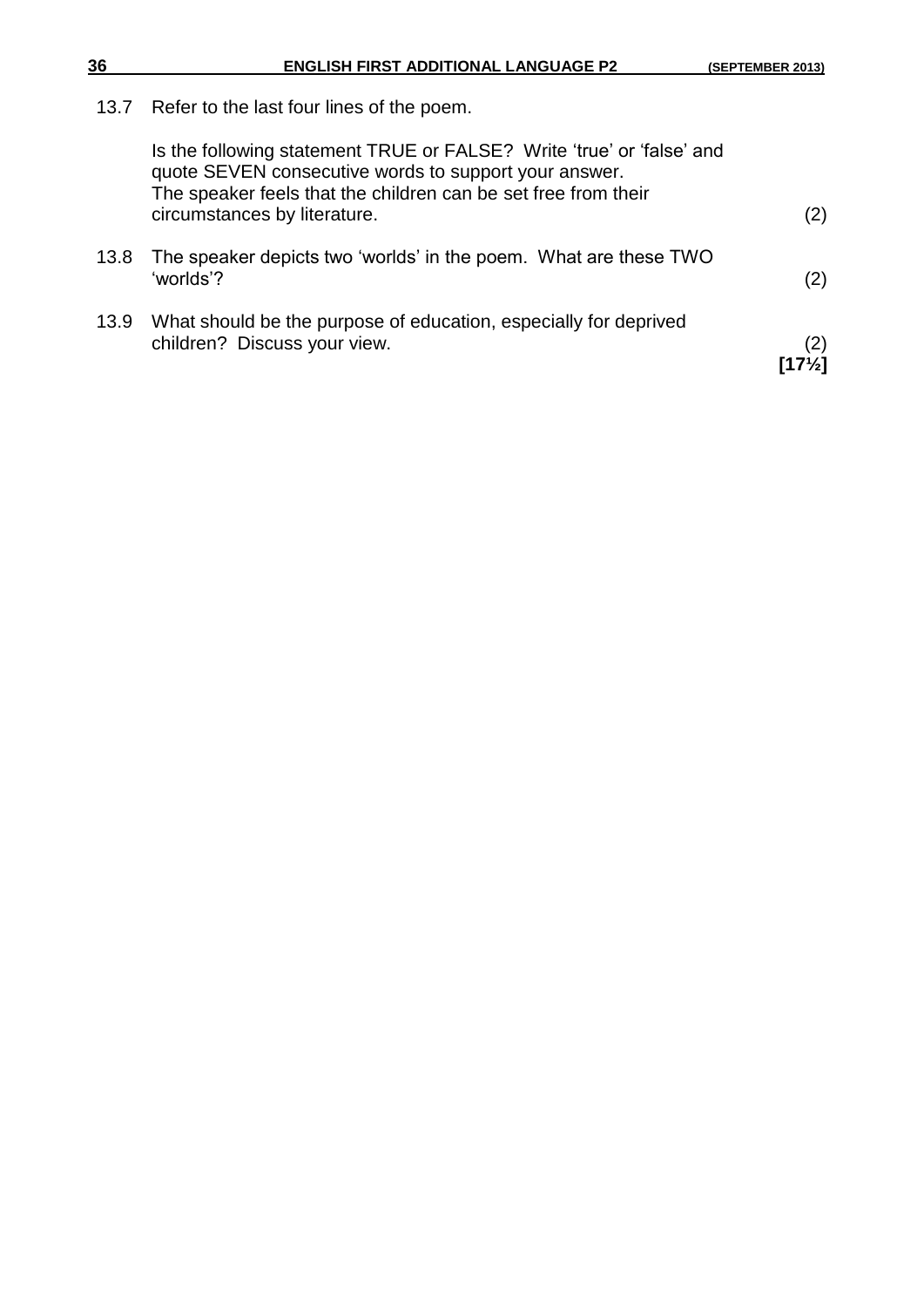#### **QUESTION 14**

Read the following poem and then answer the questions set on it.

| A prayer for all my countrymen – Guy Butler                                                                                                                                   |    |
|-------------------------------------------------------------------------------------------------------------------------------------------------------------------------------|----|
| Though now few eyes<br>can see beyond<br>this tragic time's<br>complexities,<br>dear God, ordain<br>such deed be done,<br>such words be said,                                 | 5  |
| that men will praise<br>Your image yet<br>when all these terrors<br>and hates are dead:                                                                                       | 10 |
| Through rotting days,<br>beaten, broken,<br>some stayed pure;<br>others learnt how<br>to grin and endure;<br>and here and there<br>a heart stayed warm,<br>a head grew clear. | 15 |

14.1 Complete the following sentences by using the words provided in the box below. Write down only the words next to the question number  $(14.1.1 - 14.1.3)$ .

priests; difficulties; citizens; harsh; sincere; enjoyment;

The poem is written as a prayer for the (14.1.1) … of South Africa. He acknowledges not everyone will see beyond the current (14.1.2) … .The tone is reverent and  $(14.1.3)$  ... as it is a prayer.  $(1\frac{1}{2})$ 

14.2 Refer to stanza 1.

The poet asks that God will command something to happen. Quote ONE word that shows this. (1)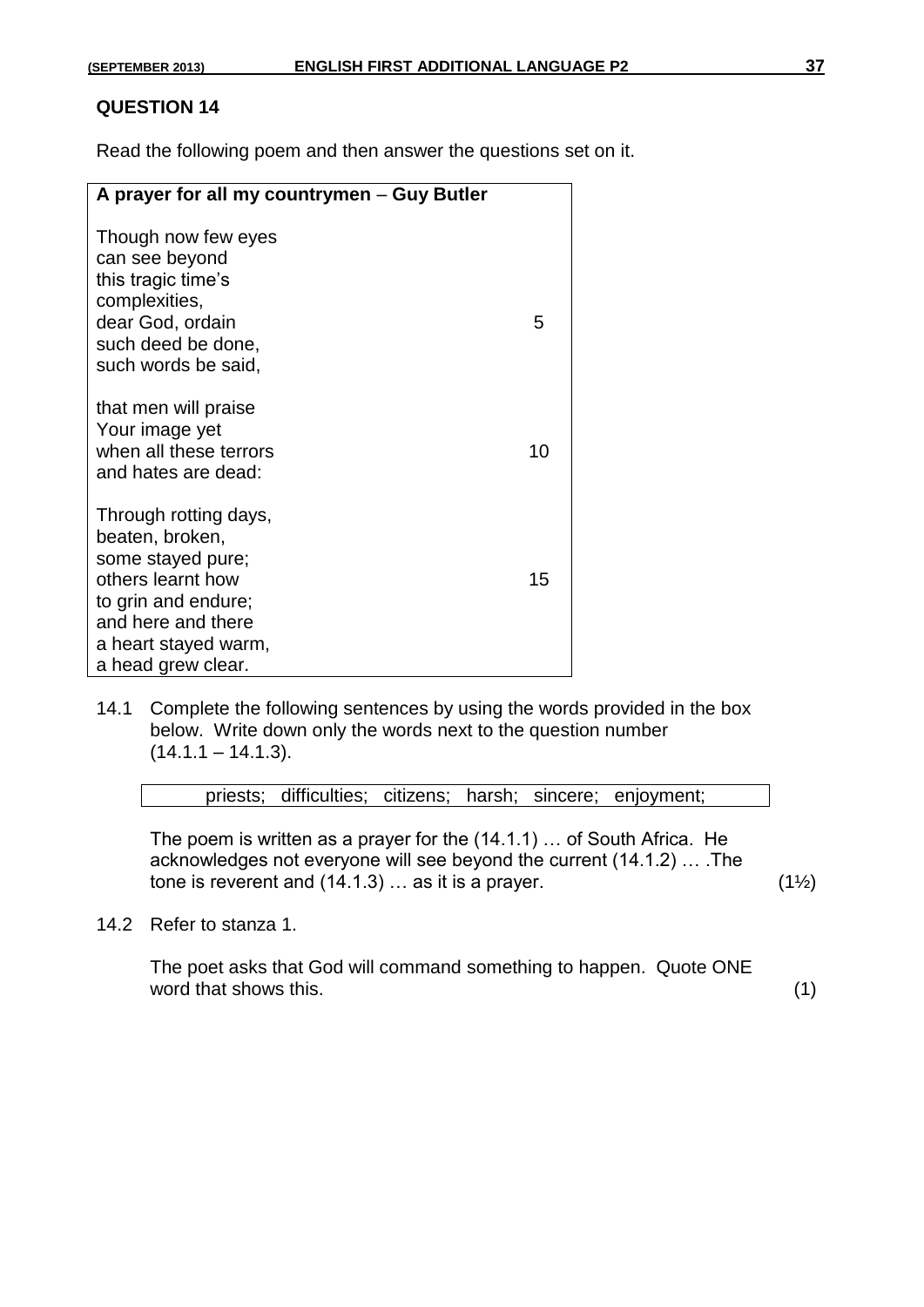| <u>38</u> | <b>ENGLISH FIRST ADDITIONAL LANGUAGE P2</b>                                                                | (SEPTEMBER 2013)         |  |
|-----------|------------------------------------------------------------------------------------------------------------|--------------------------|--|
| 14.3      | Choose the correct answer to complete the following sentence.                                              |                          |  |
|           | In line 5 ('dear God'), the poet makes use of                                                              |                          |  |
|           | A<br>personification.<br>euphemism.<br>B<br>C<br>apostrophe.<br>alliteration.<br>D                         | (1)                      |  |
| 14.4      | Refer to lines $6 - 7$ ('such deed be  words be said').                                                    |                          |  |
|           | What is the poet's request to God in these lines?                                                          | (2)                      |  |
| 14.5      | Refer to lines $10 - 11$ ('when all these  hates are dead').                                               |                          |  |
|           | 14.5.1<br>Using your own words, explain what the 'terrors' and 'hates' are.                                | (2)                      |  |
|           | 14.5.2<br>What does the poet hope for when the 'terrors' and 'hates' have<br>passed? Mention TWO points.   | (2)                      |  |
| 14.6      | Refer to line 13 ('beaten, broken').                                                                       |                          |  |
|           | 14.6.1<br>Identify the sound device used in this line.                                                     | (1)                      |  |
|           | 14.6.2<br>Explain why the poet uses this sound device. Mention TWO<br>reasons.                             | (2)                      |  |
| 14.7      | Refer to the title of the poem.                                                                            |                          |  |
|           | How do we know that the poet's prayer is not just for a specific race?                                     | (1)                      |  |
| 14.8      | Refer to the last six lines of the poem.                                                                   |                          |  |
|           | Is the following statement TRUE or FALSE? Write 'true' or 'false'.<br>Quote a line to support your answer. |                          |  |
|           | Amid all the violence some people managed to remain rational.                                              | (2)                      |  |
| 14.9      | Do you think the poem ends on a positive note? Give a reason for your<br>answer.                           | (2)<br>$[17\frac{1}{2}]$ |  |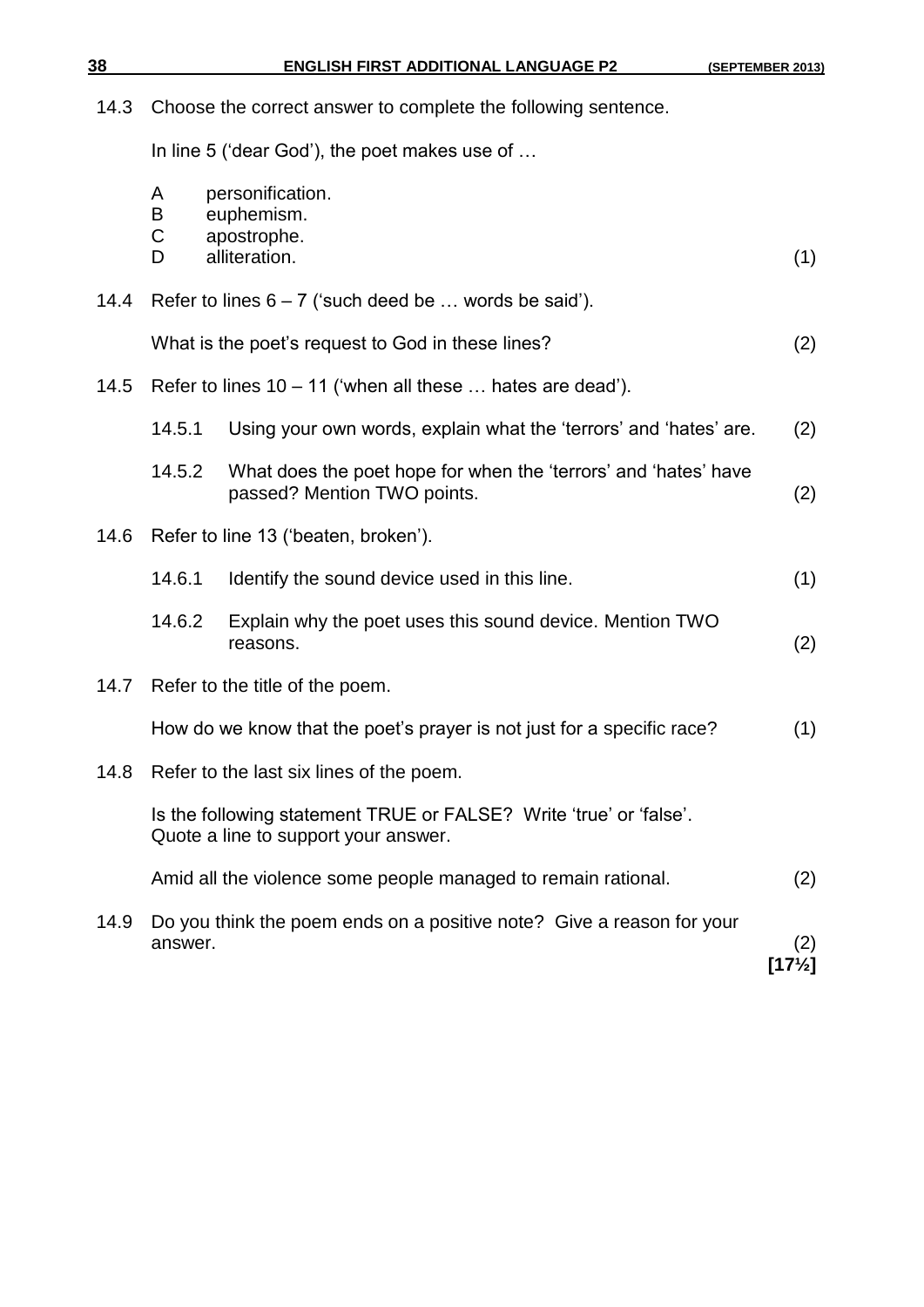#### **QUESTION 15**

Read the following poem and then answer the questions set on it.

#### **Death be not proud – John Donne** Death be not proud, though some have called thee Mighty and dreadful, for thou art not so, For those, whom thou think'st thou dost overthrow, Die not, poor death, nor yet canst thou kill me. From rest and sleep, which but thy pictures be, 5 Much pleasure, then from thee much more must flow, And soonest our best men with thee do go, Rest of their bones, and souls' delivery. Thou art slave to Fate, Chance, kings, and desperate men, And dost with poison, war, and sickness dwell. The matrix of the state of the state of the state of the state of the state of the state of the state of the state of the state of the state of the state of the state of the s And poppy or charms can make us sleep as well, And better than thy stroke; why swell'st thou then? One short sleep past, we wake eternally, And death shall be no more; death, thou shalt die.

15.1 Complete the following sentences by using the words provided in the box below. Write down only the words next to the question number  $(15.1.1 - 15.1.3)$ .

| sickness; powerful; proud; boldness; fear; triumph |  |  |  |  |  |  |
|----------------------------------------------------|--|--|--|--|--|--|
|----------------------------------------------------|--|--|--|--|--|--|

The poet addresses Death with (15.1.1) … and courage. He does not agree with those people who say that Death is (15.1.2) … and causes  $(15.1.3)$  … in them. (1<sup>1</sup>/<sub>2</sub>)

15.2 Refer to lines  $1 - 4$  ('Death be not ... thou kill me').

According to the poet Death has no reason to be proud. Using your OWN words explain how effective the poet's reasons are. (2)

- 15.3 Refer to lines 5 6 ('From rest and … more must flow').
	- 15.3.1 Identify the figure of speech used here. (1)
	- 15.3.2 Explain why the poet uses this figure of speech in these lines. (2)
- 15.4 Refer to lines 7 8 ('And soonest our … and souls' delivery').
	- 15.4.1 What causes the poet to be happy in these lines? (1)
	- 15.4.2 Why does he feel happy? State TWO points. (2)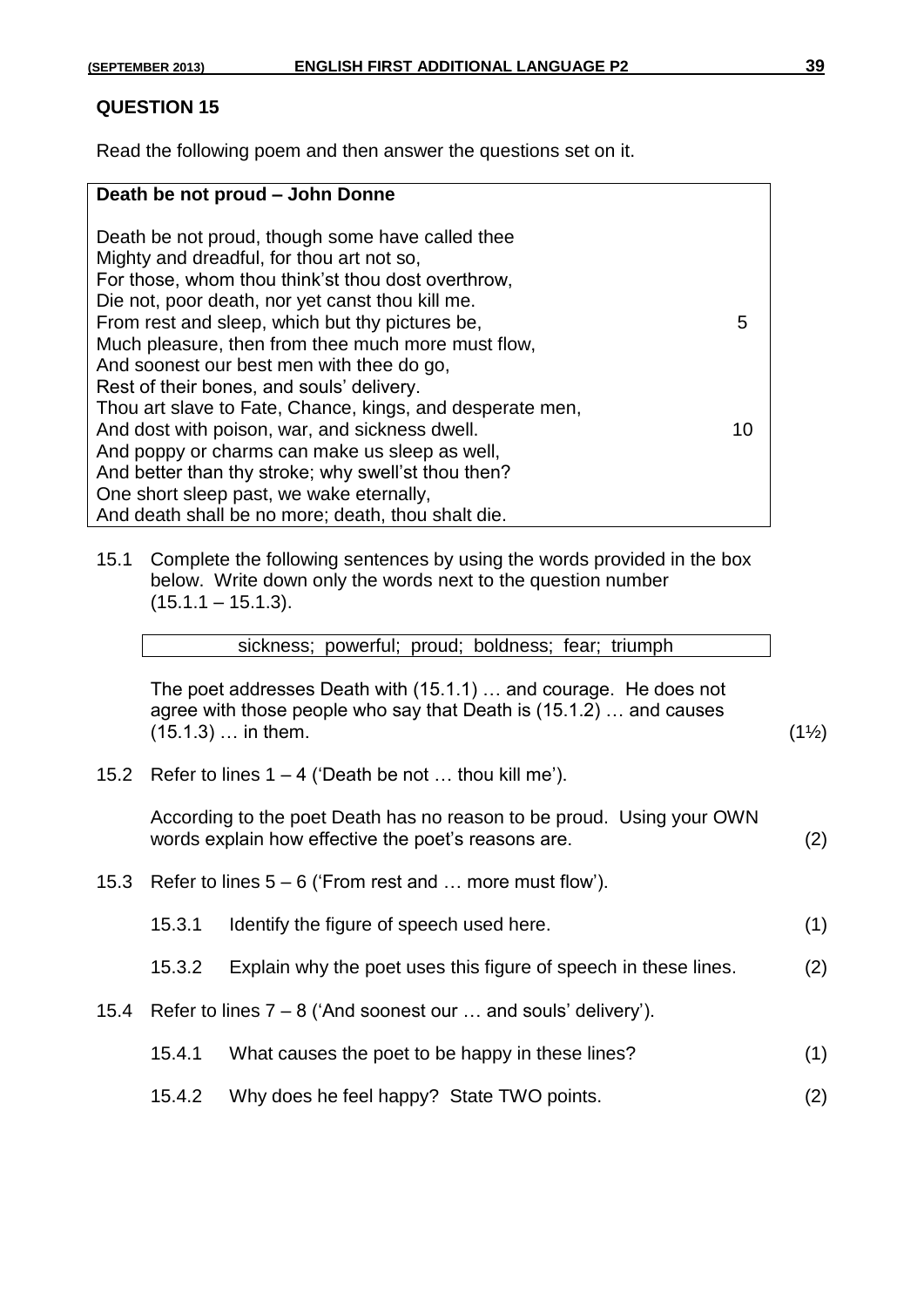| 40   |        | <b>ENGLISH FIRST ADDITIONAL LANGUAGE P2</b>                                                                                   | (SEPTEMBER 2013) |
|------|--------|-------------------------------------------------------------------------------------------------------------------------------|------------------|
| 15.5 |        | Refer to (lines $9 - 12$ ) ('Thou art slave  swell'st thou then').                                                            |                  |
|      | 15.5.1 | Choose the correct answer to complete the sentence. Write<br>only the answer $(A - D)$ .                                      |                  |
|      |        | The tone which best describes the third quatrain (lines $9 - 12$ )<br>is                                                      |                  |
|      |        | defiant.<br>A<br>argumentative.<br>B<br>$\mathsf C$                                                                           |                  |
|      |        | triumphant.<br>mocking.<br>D                                                                                                  | (1)              |
|      | 15.5.2 | Quote a phrase which shows that death does not act<br>independently.                                                          | (1)              |
| 15.6 |        | Refer to the last four lines of the poem.                                                                                     |                  |
|      |        | Is the following statement TRUE or FALSE? Write 'true' or 'false' and<br>quote FOUR consecutive words to support your answer. | (2)              |
|      |        | Death can do a better job than drugs and witchcraft.                                                                          |                  |
| 15.7 |        | Refer to line 12 ('And better than thy stroke').                                                                              |                  |
|      |        | Using your own words, explain the image of the 'stroke'.                                                                      | (2)              |
| 15.8 |        | Are you convinced that Donne has been successful in his challenge of<br>death? Discuss your view.                             | (2)<br>[17½]     |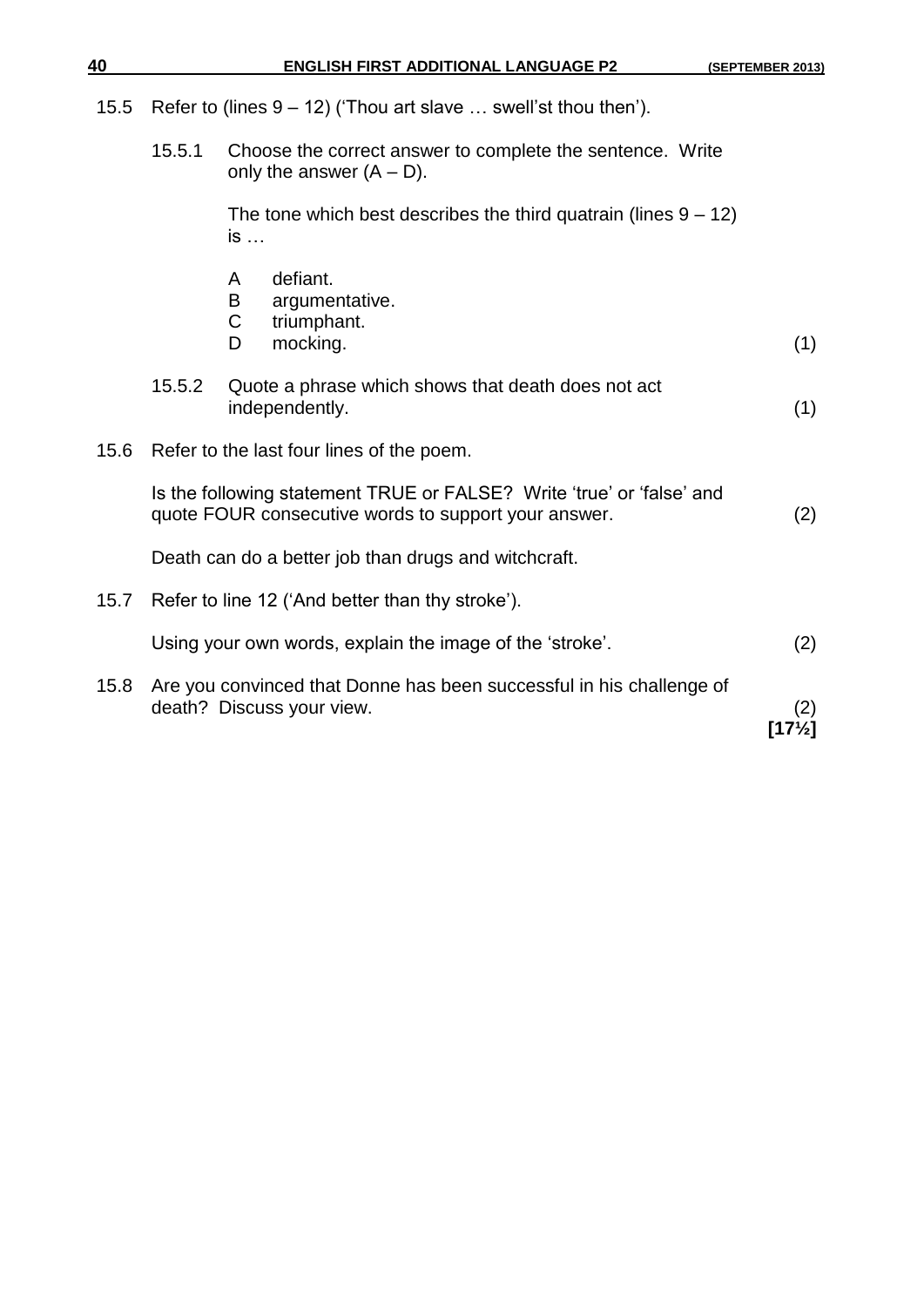#### **QUESTION 16**

Read the following poem and then answer the questions set on it.

| The birth of Shaka - Mbuyiseni Oswald Mtshali                                                                                                                  |    |
|----------------------------------------------------------------------------------------------------------------------------------------------------------------|----|
| His baby cry<br>was of a cub<br>tearing the neck<br>of the lioness<br>because he was fatherless.                                                               | 5  |
| The gods<br>boiled his blood<br>in a clay pot of passion<br>to course in his veins.                                                                            |    |
| His heart was shaped into an ox shield<br>to foil every foe.                                                                                                   | 10 |
| Ancestors forged<br>his muscles into<br>thongs as tough<br>as wattle bark<br>and nerves<br>as sharp as<br>syringa thorns.                                      | 15 |
| His eyes were lanterns<br>that shone from the dark valleys of Zululand<br>to see white swallows<br>coming across the sea.<br>His cry to two assassin brothers: | 20 |
| 'Lo! You can kill me<br>but you'll never rule this land!'                                                                                                      | 25 |

16.1 Complete the following sentences by using the words provided in the box below. Write down only the words next to the question number  $(16.1.1 - 16.1.3)$ .

legendary; condemns; celebrates; admiration; envy; loving

The poem (16.1.1) … Shaka, the Zulu king. The poem describes the strengths of this  $(16.1.2)$  ... man. The overall tone is one of  $(16.1.3)$  ...  $(1\frac{1}{2})$ 

16.2 Refer to stanza 1 ('His baby cry … he was fatherless').

| 16.2.1 What is the baby Shaka compared to? |  |
|--------------------------------------------|--|
|                                            |  |

16.2.2 Explain the reference to Shaka being "fatherless". Mention TWO points. (2)